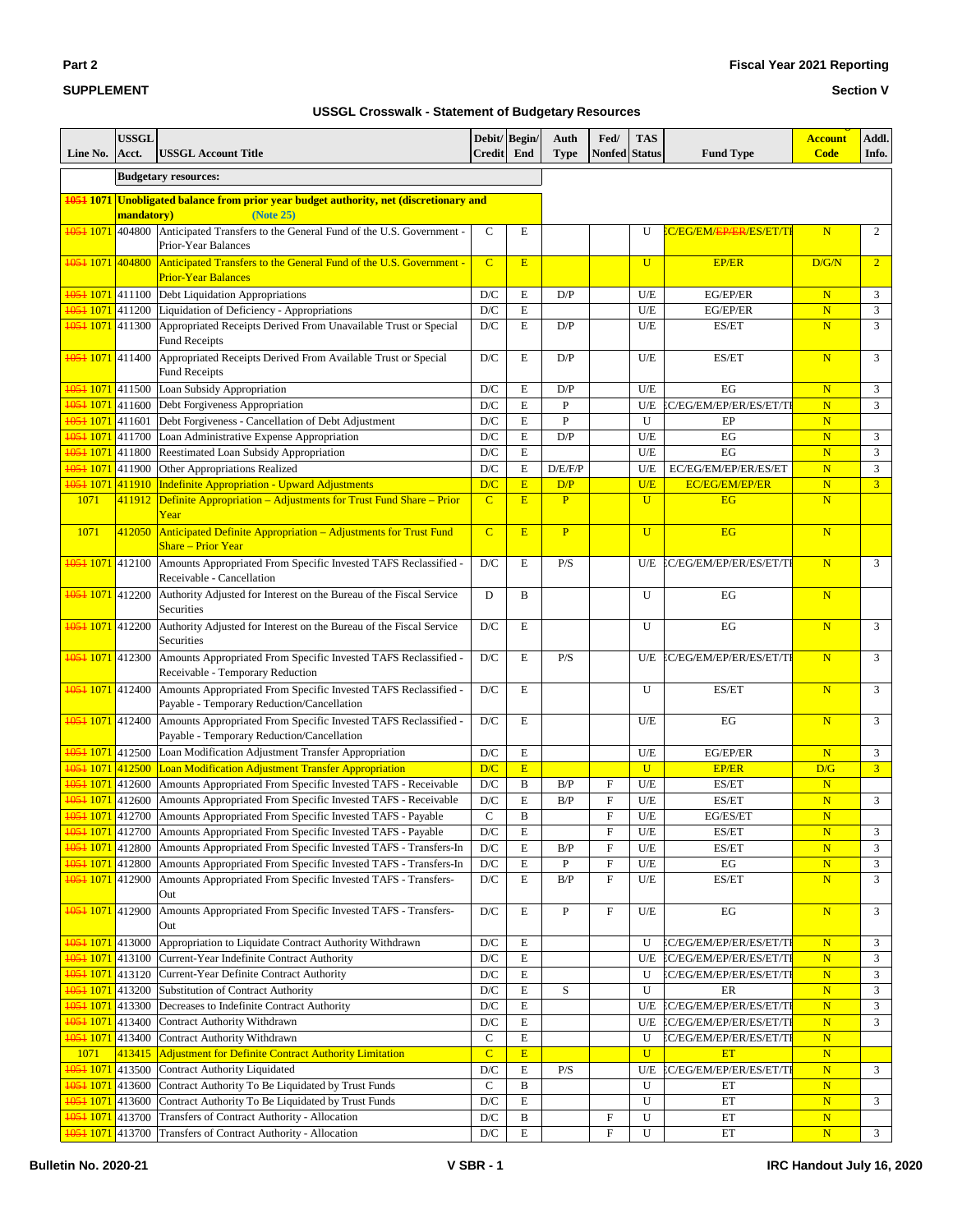#### **Section V**

| Line No.                      | <b>USSGL</b><br>Acct. | <b>USSGL Account Title</b>                                                                                                                             | Debit/ Begin/<br><b>Credit</b> | End          | Auth<br><b>Type</b> | Fed/<br><b>Nonfed</b> | <b>TAS</b><br><b>Status</b> | <b>Fund Type</b>                     | <b>Account</b><br><b>Code</b> | Addl.<br>Info. |
|-------------------------------|-----------------------|--------------------------------------------------------------------------------------------------------------------------------------------------------|--------------------------------|--------------|---------------------|-----------------------|-----------------------------|--------------------------------------|-------------------------------|----------------|
| 1051 1071 413800              |                       | Appropriation to Liquidate Contract Authority                                                                                                          | D/C                            | $\mathbf E$  |                     |                       | U/E                         | EC/EG/EM/EP/ER/ES/ET/TI              | $\overline{\mathbf{N}}$       | 3              |
| 1051 1071 413900              |                       | <b>Contract Authority Carried Forward</b>                                                                                                              | D/C                            | B            |                     |                       | U                           | EG/EP/ER/ES/ET                       | N                             |                |
| 1051 1071 414000              |                       | Substitution of Borrowing Authority                                                                                                                    | D/C                            | E            | P/S                 |                       | U                           | EG/EP                                | $\overline{\mathbf{N}}$       | 3              |
| 1051 1071 414100              |                       | Current-Year Indefinite Borrowing Authority                                                                                                            | D/C                            | $\mathbf E$  |                     |                       | U/E                         | EC/EG/EM/EP/ER/ES/ET/TI              | $\overline{\mathbf{N}}$       | 3              |
|                               |                       | <b>1051 1071 414100 Current-Year Indefinite Borrowing Authority</b>                                                                                    | D/C                            | E            |                     |                       | $\mathbf{U}$                | <b>EP/ER</b>                         | D/G                           | $\overline{3}$ |
| 1051 1071 414120              |                       | Current-Year Definite Borrowing Authority                                                                                                              | D/C                            | E            |                     |                       | U/E                         | EC/EG/EM/EP/ER/ES/ET/TI              | $\overline{\mathbf{N}}$       | 3              |
| 1051 1071 414120              |                       | <b>Current-Year Definite Borrowing Authority</b>                                                                                                       | D/C                            | E            |                     |                       | $\mathbf{U}$                | <b>EP/ER</b>                         | D/G                           | $\overline{3}$ |
| 1051 1071 414300              |                       | Current-Year Decreases to Indefinite Borrowing Authority                                                                                               | D/C                            | $\mathbf E$  |                     |                       | U/E                         | EC/EG/EM/EP/ER/ES/ET/TI              | $\overline{\mathbf{N}}$       | 3              |
| 1051 1071 414300              |                       | <b>Current-Year Decreases to Indefinite Borrowing Authority</b>                                                                                        | D/C                            | E            |                     |                       | $\mathbf{U}$                | <b>EP/ER</b>                         | D/G                           | $\overline{3}$ |
| 1051 1071 414400              |                       | Borrowing Authority Withdrawn                                                                                                                          | D/C                            | E            |                     |                       | U/E                         | EC/EG/EM/EP/ER/ES/ET/TI              | N                             | 3              |
| 1051 1071 414400              |                       | Borrowing Authority Withdrawn                                                                                                                          | $\mathbf C$                    | E            |                     |                       | U                           | EC/EG/EM/EP/ER/ES/ET/TI              | N                             |                |
| 1051 1071 414400              |                       | <b>Borrowing Authority Withdrawn</b>                                                                                                                   | D/C                            | E            |                     |                       | $\overline{U}$              | <b>EP/ER</b>                         | D/G                           | $\overline{3}$ |
| 1051 1071 414400              |                       | <b>Borrowing Authority Withdrawn</b>                                                                                                                   | $\overline{C}$                 | E            |                     |                       | $\mathbf{U}$                | <b>EP/ER</b>                         | D/G                           |                |
| 1051 1071 414600              |                       | Actual Repayments of Debt, Current-Year Authority                                                                                                      | D/C                            | $\mathbf E$  | P/S                 |                       | UÆ                          | EC/EG/EM/ <del>EP/ER</del> /ES/ET/TI | $\overline{\mathbf{N}}$       | 3              |
| 1051 1071 414600              |                       | Actual Repayments of Debt, Current-Year Authority                                                                                                      | D/C                            | E            | P/S                 |                       | U/E                         | <b>EP/ER</b>                         | D/G                           | $\overline{3}$ |
| 1051 1071 414600              |                       | Actual Repayments of Debt, Current-Year Authority                                                                                                      | D/C                            | E            | B                   |                       | U                           | EP/ER/ET                             | $\overline{\mathbf{N}}$       | 3              |
| <del>1051</del> 1071 414600   |                       | <b>Actual Repayments of Debt, Current-Year Authority</b>                                                                                               | D/C                            | E            | $\overline{B}$      |                       | $\overline{U}$              | <b>EP/ER</b>                         | D                             | $\overline{3}$ |
| 1051 1071 414700              |                       | Actual Repayments of Debt, Prior-Year Balances                                                                                                         | $\mathbf{D}/\mathbf{C}$        | E            |                     |                       | U/E                         | EC/EG/EM/EP/ER/ES/ET/TI              | $\overline{\mathbf{N}}$       | 3              |
| 1051 1071 414700              |                       | Actual Repayments of Debt, Prior-Year Balances                                                                                                         | $\mathcal{C}$                  | E            |                     |                       | U <sub>Æ</sub>              | EC/EG/EM/EP/ER/ES/ET/TI              | $\overline{\mathbf{N}}$       |                |
| 1051 1071 414700              |                       | Actual Repayments of Debt, Prior-Year Balances                                                                                                         | D/C                            | E            |                     |                       | $\overline{U}$              | <b>EP/ER</b>                         | D/G                           | 3 <sup>1</sup> |
|                               |                       | <b>1051 1071 414700 Actual Repayments of Debt, Prior-Year Balances</b>                                                                                 | $\overline{C}$                 | E            |                     |                       | $\mathbf{U}$                | <b>EP/ER</b>                         | $\overline{\mathbf{N}}$       |                |
| 1051 1071 414900              |                       | Borrowing Authority Carried Forward                                                                                                                    | D/C                            | B            |                     |                       | U                           | EG/EP/ER/ET                          | N                             |                |
| 1051 1071 414900              |                       | <b>Borrowing Authority Carried Forward</b>                                                                                                             | D/C                            | <sub>B</sub> |                     |                       | $\mathbf{U}$                | <b>EP/ER</b>                         | D/G                           |                |
| 1051 1071 415000              |                       | Reappropriations - Transfers-In                                                                                                                        | D/C                            | $\mathbf E$  |                     |                       | U/E                         | EC/EG/EM/EP/ER/ES/ET/TI              | $\overline{\mathbf{N}}$       | $\mathfrak{Z}$ |
| 1051 1071 415100              |                       | Actual Capital Transfers to the General Fund of the U.S.<br>Government, Current-Year Authority                                                         | D/C                            | E            | S                   |                       | U/E                         | EC/EG/EM/EP/ER/ES/ET/TI              | N                             | 3              |
| 1051 1071 415100              |                       | Actual Capital Transfers to the General Fund of the U.S.<br>Government, Current-Year Authority                                                         | D/C                            | E            | P                   |                       | U                           | ES                                   | N                             | 3              |
| <del>1051</del> 1071 415100   |                       | Actual Capital Transfers to the General Fund of the U.S.<br><b>Government, Current-Year Authority</b>                                                  | D/C                            | E            | S                   |                       | $\overline{U}$              | <b>EP/ER</b>                         | D/G                           | $\overline{3}$ |
| 1051 1071 415200              |                       | Actual Capital Transfers to the General Fund of the U.S.<br>Government, Prior-Year Balances                                                            | D/C                            | E            |                     |                       | U/E                         | EC/EG/EM/EP/ER/ES/ET/TI              | N                             | 3              |
| 1051 1071 415200              |                       | Actual Capital Transfers to the General Fund of the U.S.<br>Government, Prior-Year Balances                                                            | $\mathsf{C}$                   | E            |                     |                       | U <sub>Æ</sub>              | EC/EG/EM/EP/ER/ES/ET/TI              | N                             |                |
| <del>1051</del> 1071 415200   |                       | Actual Capital Transfers to the General Fund of the U.S.<br><b>Government, Prior-Year Balances</b>                                                     | D/C                            | E            |                     |                       | $\overline{U}$              | <b>EP/ER</b>                         | D/G                           | $\overline{3}$ |
| 1051 1071 415200              |                       | Actual Capital Transfers to the General Fund of the U.S.<br><b>Government, Prior-Year Balances</b>                                                     | $\overline{C}$                 | E            |                     |                       | $\overline{U}$              | <b>EP/ER</b>                         | D/G                           |                |
| 1051 1071 415300              |                       | Transfers of Contract Authority - Non-Allocation                                                                                                       | D/C                            | E            |                     | $\mathbf F$           | U                           | ET                                   | $\mathbf N$                   |                |
| 1051 1071 415400              |                       | Appropriation to Liquidate Contract Authority - Non-Allocation -<br>Transferred                                                                        | $D/C$                          | E            |                     |                       | U                           | ET                                   | N                             | 3              |
|                               |                       | 1051 1071 415500 Appropriation to Liquidate Contract Authority - Allocation -<br>Transferred                                                           | D/C                            | Ε            |                     |                       | U                           | ET                                   | $\mathbf N$                   | 3              |
| 1051 1071 415700              |                       | Authority Made Available From Appropriations (special or trust),<br>Borrowing Authority and Contract Authority Previously Precluded<br>From Obligation | $\mathbf{D}/\mathbf{C}$        | E            | ${\bf P}$           |                       | U                           | EG/ET                                | N                             | 3              |
| 1051 1071 415730              |                       | Authority Made Available From Appropriations Previously<br>Precluded From Obligation                                                                   | $\mathbf{D}/\mathbf{C}$        | E            |                     |                       | U                           | ES                                   | N                             | 3              |
| <del>1051</del> 1071 415800   |                       | Authority Made Available From Offsetting Collection Balances<br>Previously Precluded From Obligation                                                   | D/C                            | E            |                     |                       | U                           | EP/ER/ET                             | N                             | 3              |
| 1051 1071 415800              |                       | Authority Made Available From Offsetting Collection Balances<br>Previously Precluded From Obligation                                                   | $\mathbf{D}/\mathbf{C}$        | E            |                     |                       | U/E                         | EG                                   | $\overline{\mathbf{N}}$       | 3              |
| <mark>1051 1071</mark> 415901 |                       | Repayment of Repayable Advances - Prior-Year Balances                                                                                                  | $\mathbf{D}/\mathbf{C}$        | E            | B/P                 |                       | U                           | ET                                   | N                             |                |
| 1051 1071 416600              |                       | Allocations of Realized Authority - To Be Transferred From<br><b>Invested Balances</b>                                                                 | $\mathbf{D}/\mathbf{C}$        | B            | P/S                 | F                     | U                           | EG/EP/ES/ET                          | $\overline{\mathbf{N}}$       |                |
| 1051 1071 416600              |                       | Allocations of Realized Authority - To Be Transferred From<br><b>Invested Balances</b>                                                                 | $\mathbf{D}/\mathbf{C}$        | E            | P/S                 | F                     | U                           | EG/EP/ES/ET                          | $\overline{\mathbf{N}}$       | 3              |
| 1051 1071 416700              |                       | Allocations of Realized Authority - Transferred From Invested<br><b>Balances</b>                                                                       | $\mathbf{D}/\mathbf{C}$        | E            | P/S                 | F                     | U/E                         | EC/EG/EM/EP/ER/ES/ET/TI              | N                             | 3              |
| <del>1051</del> 1071 416800   |                       | Allocations of Realized Authority Reclassified - Authority To Be<br>Transferred From Invested Balances - Temporary Reduction                           | $\mathbf{D}/\mathbf{C}$        | E            |                     | F                     | U/E                         | EC/EG/EM/EP/ER/ES/ET/TI              | N                             | 3              |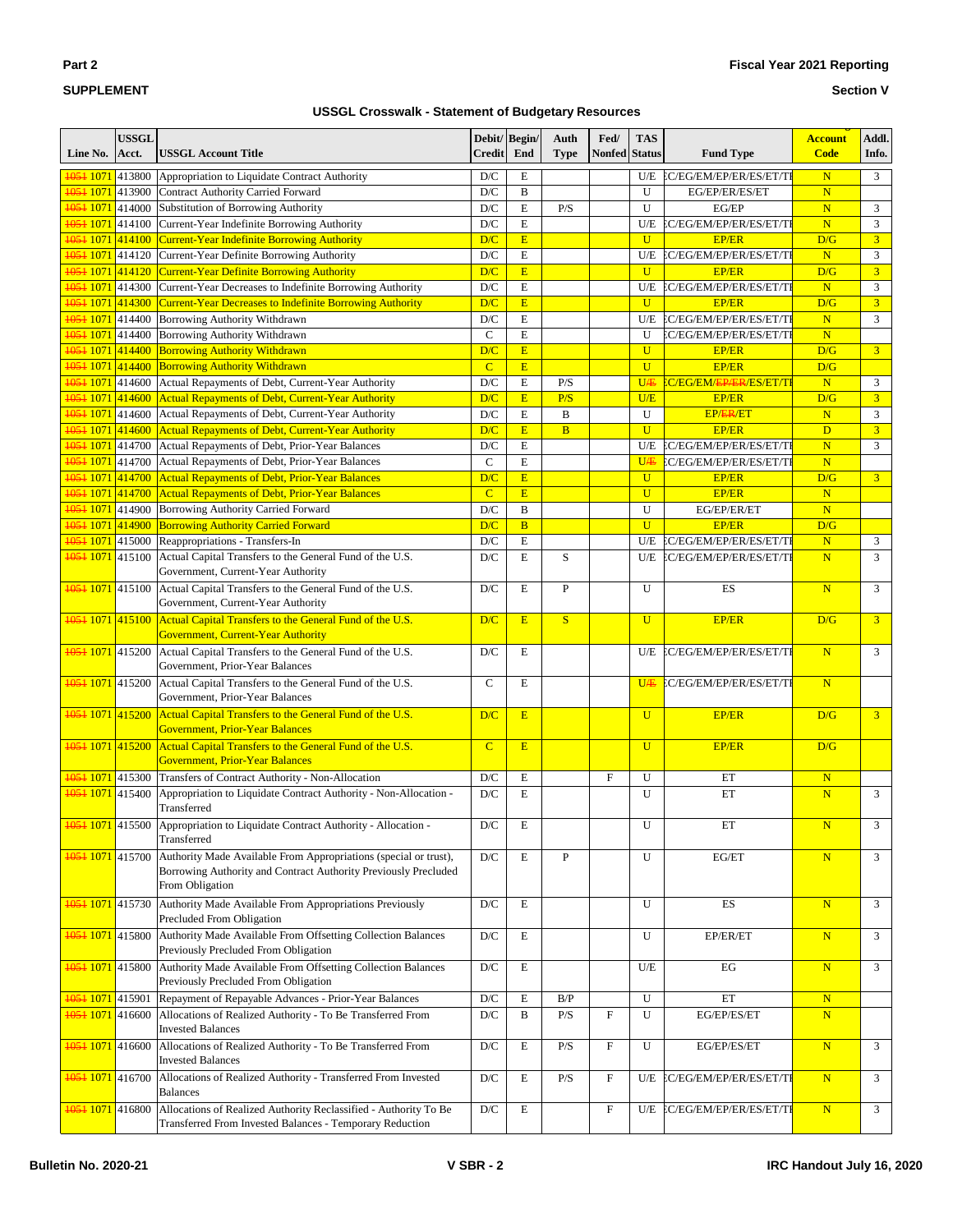| $\sim$<br>٠ |  |
|-------------|--|
|-------------|--|

#### **Section V**

| Line No.                                        | <b>USSGL</b><br>Acct. | <b>USSGL Account Title</b>                                                                                                           | Debit/ Begin/<br><b>Credit</b> | End            | Auth<br><b>Type</b> | Fed/<br>Nonfed            | <b>TAS</b><br><b>Status</b> | <b>Fund Type</b>                        | <b>Account</b><br><b>Code</b> | Addl.<br>Info.      |
|-------------------------------------------------|-----------------------|--------------------------------------------------------------------------------------------------------------------------------------|--------------------------------|----------------|---------------------|---------------------------|-----------------------------|-----------------------------------------|-------------------------------|---------------------|
| 1051 1071 417000                                |                       | Transfers - Current-Year Authority                                                                                                   | D/C                            | E              | P/S                 | $\boldsymbol{\mathrm{F}}$ | U/E                         | EC/EG/EM/EP/ER/ES/ET/TI                 | $\mathbf N$                   | 3                   |
| 1051 1071 417100                                |                       | Non-Allocation Transfers of Invested Balances - Receivable                                                                           | D                              | $\bf{B}$       | P/S                 | $\mathbf F$               | U/E                         | EG/ES/ET                                | N                             |                     |
| 1051 1071 417100                                |                       | Non-Allocation Transfers of Invested Balances - Receivable                                                                           | D/C                            | E              | P/S                 | $\mathbf{F}$              | U/E                         | EG/ES/ET                                | $\mathbf N$                   | 3                   |
| 1051 1071 417200                                |                       | Non-Allocation Transfers of Invested Balances - Payable                                                                              | $\mathbf C$                    | $\overline{B}$ | P/S                 | $\overline{F}$            | U                           | EP/ES/ET                                | N                             |                     |
| 1051 1071 417200                                |                       | Non-Allocation Transfers of Invested Balances - Payable                                                                              | D/C                            | E              | P/S                 | $\boldsymbol{\mathrm{F}}$ | U                           | EP/ES/ET                                | N                             | 3                   |
| 1051 1071 417300                                |                       | Non-Allocation Transfers of Invested Balances - Transferred                                                                          | $\mathbf{D}/\mathbf{C}$        | E              | P/S                 | $\mathbf{F}$              | U/E                         | EG/EP/ES/ET                             | $\overline{\mathbf{N}}$       | 3                   |
| 1051 1071 417500                                |                       | Allocation Transfers of Current-Year Authority for Non-Invested<br><b>Accounts</b>                                                   | D/C                            | $\mathbf E$    | P/S                 | $\mathbf{F}$              | U/E                         | EC/EG/EM/EP/ER/ES/ET/TI                 | N                             | 3                   |
| 1051 1071 417600                                |                       | Allocation Transfers of Prior-Year Balances                                                                                          | D/C                            | E              | P/S                 | $\mathbf F$               | U/E                         | EC/EG/EM/EP/ER/ES/ET/TI                 | $\mathbf N$                   |                     |
| 1051 1071 418000                                |                       | Anticipated Transfers - Prior-Year Balances                                                                                          | D/C                            | E              |                     |                           | U                           | EC/EG/EM/EP/ER/ES/ET/TI                 | $\mathbf N$                   | 2                   |
| 1051 1071 418000                                |                       | <b>Anticipated Transfers - Prior-Year Balances</b>                                                                                   | D/C                            | E              |                     |                           | $\overline{U}$              | <b>EP/ER</b>                            | D/G                           | $\overline{2}$      |
| 1051 1071 419000                                |                       | Transfers - Prior-Year Balances                                                                                                      | $\mathbf{D}/\mathbf{C}$        | E              | P/S                 | $\mathbf F$               | U/E                         | EC/EG/EM/EP/ER/ES/ET/TI                 | N                             | 3                   |
| 1051 1071 419000                                |                       | <b>Transfers - Prior-Year Balances</b>                                                                                               | D/C                            | E              | P/S                 | $\mathbf{F}$              | U                           | EC/EG/EM/EP/ER/ES/ET/TI                 | $\mathbf N$                   |                     |
| 1051 1071 419000                                |                       | <b>Transfers - Prior-Year Balances</b>                                                                                               | D/C                            | $\mathbf E$    | P/S                 | $\overline{F}$            | $\overline{U}$              | EP                                      | $\overline{\mathbf{N}}$       |                     |
| 1051 1071 419100                                |                       | Balance Transfers - Extension of Availability Other Than<br>Reappropriations                                                         | D/C                            | E              | P/S                 | $\mathbf{F}$              | U/E                         | EC/EG/EM/EP/ER/ES/ET/TI                 | N                             |                     |
| 1051 1071 419200                                |                       | Balance Transfers - Unexpired to Expired                                                                                             | D/C                            | E              | P/S                 |                           | U/E                         | EC/EG/EM/EP/ER/ES/ET/TI                 | $\mathbf N$                   |                     |
| 1051 1071 419300                                |                       | Balance Transfers - Unobligated Balances - Legislative Change of                                                                     | D/C                            | E              | P/S                 | $\mathbf{F}$              | U/E                         | EC/EG/EM/EP/ER/ES/ET/TI                 | N                             | 3                   |
|                                                 |                       | Purpose                                                                                                                              |                                |                |                     |                           |                             |                                         |                               |                     |
| 1051 1071 419600                                |                       | Balance Transfers-In - Expired to Expired                                                                                            | D                              | E              | P/S                 |                           | E                           | EC/EG/EM/EP/ER/ES/ET/TI                 | $\mathbf N$                   |                     |
| <del>1051</del> 1071 419700                     |                       | Balance Transfers-Out - Expired to Expired                                                                                           | $\mathbf C$                    | E              | P/S                 |                           | E                           | EC/EG/EM/EP/ER/ES/ET/TI                 | $\overline{\mathbf{N}}$       |                     |
| 1051 1071 419900                                |                       | Transfer of Expired Expenditure Transfers - Receivable                                                                               | $\mathbf{D}/\mathbf{C}$        | E              |                     | $\mathbf F$               | U/E                         | ET                                      | $\overline{\mathbf{N}}$       |                     |
| 1051 1071 420100                                |                       | <b>Total Actual Resources - Collected</b>                                                                                            | D/C                            | $\bf{B}$       |                     |                           | U/E                         | EC/EG/EM/EP/ER/ES/ET/TI                 | $\overline{\mathbf{N}}$       |                     |
| 1051 1071 420100                                |                       | <b>Total Actual Resources - Collected</b>                                                                                            | D/C                            | $\overline{B}$ |                     |                           | $\overline{U}$              | <b>EP/ER</b>                            | D/G                           |                     |
| 1051 1071 421200                                |                       | Liquidation of Deficiency - Offsetting Collections                                                                                   | $\mathbf{D}/\mathbf{C}$        | $\mathbf E$    |                     | E/F/N                     | U/E                         | EC/EG/EM/EP/ER/ES/ET/TI                 | $\mathbf N$                   | 3                   |
| 1071                                            | 421512                | <b>Anticipated Offsetting Collections - Expenditure Transfer from</b><br>Trust Funds - Adjustments for Trust Fund Share - Prior Year | D                              | E              | S                   |                           | $\mathbf{U}$                | <b>EG</b>                               | $\mathbf N$                   |                     |
| 1051 1071 422100                                |                       | Unfilled Customer Orders Without Advance                                                                                             | D/C                            | B              |                     | E/F                       | U/E                         | EC/EG/EM/EP/ER/ES/ET/TI                 | N                             |                     |
| 1051 1071 422100                                |                       | Unfilled Customer Orders Without Advance                                                                                             | D/C                            | E              |                     | E/F                       | U/E                         | EC/EG/EM/EP/ER/ES/ET/TI                 | $\mathbf N$                   | 3                   |
| 1051 1071 422100                                |                       | <b>Unfilled Customer Orders Without Advance</b>                                                                                      | D/C                            | E              |                     | E                         | $\mathbf U$                 | EP                                      | G                             | $\overline{3}$      |
| 1051 1071 422200                                |                       | Unfilled Customer Orders With Advance                                                                                                | D/C                            | $\bf{B}$       |                     | E/F/N                     | U/E                         | EC/EG/EM/EP/ER/ES/ET/TI                 | $\overline{\mathbf{N}}$       |                     |
| 1051 1071 422200                                |                       | Unfilled Customer Orders With Advance                                                                                                | D/C                            | E              |                     | E/F/N                     | U/E                         | EC/EG/EM/EP/ER/ES/ET/TI                 | N                             | 3                   |
| 1051 1071 422300                                |                       | Uncollected Subsidy from Program Account                                                                                             | D                              | $\bf{B}$       |                     | $\mathbf{F}$              | U                           | EP/ER                                   | D/G                           |                     |
| 1051 1071 422300                                |                       | Uncollected Subsidy from Program Account                                                                                             | D/C                            | E              |                     | $\mathbf{F}$              | U                           | EP/ER                                   | D/G                           | 3                   |
| 1051 1071 422500                                |                       | Expenditure Transfers From Trust Funds - Receivable                                                                                  | $\mathbf{D}/\mathbf{C}$        | $\mathbf B$    |                     |                           | U/E                         | EC/EG/EM/EP/ER/ES/ET/TI                 | $\overline{\mathbf{N}}$       |                     |
| 1051 1071 422500                                |                       | Expenditure Transfers From Trust Funds - Receivable                                                                                  | D/C                            | E              |                     |                           | U/E                         | EC/EG/EM/EP/ER/ES/ET/TI                 | $\mathbf N$                   | 3                   |
| 1051 1071 425100                                |                       | Reimbursements Earned - Receivable                                                                                                   | D/C                            | $\, {\bf B}$   |                     | E/F                       | U/E                         | EC/EG/EM/EP/ER/ES/ET/TI                 | $\overline{\mathbf{N}}$       |                     |
| 1051 1071 425100                                |                       | Reimbursements Earned - Receivable                                                                                                   | D/C                            | E              |                     | E/F                       | U/E                         | EC/EG/EM/EP/ER/ES/ET/TI                 | N                             | 3                   |
| <del>1051</del> 1071                            | 425100                | <b>Reimbursements Earned - Receivable</b>                                                                                            | D/C                            | B              |                     | E                         | $\mathbf{U}$                | EP                                      | G                             |                     |
| 1051 1071                                       | 425100                | <b>Reimbursements Earned - Receivable</b>                                                                                            | D/C                            | E              |                     | E                         | $\overline{U}$              | EP                                      | G                             | $\overline{3}$      |
| 1051 1071 425200                                |                       | Reimbursements Earned - Collected From Federal/Non-Federal<br><b>Exception Sources</b>                                               | D/C                            | E              |                     | E/F <sub>/</sub> N        | U/E                         | EC/EG/EM/EP/ER/ES/ET/TI                 | N                             | 3                   |
| 4054 1071 425300                                |                       | Prior-Year Unfilled Customer Orders With Advance - Refunds Paid                                                                      | D/C                            | E              |                     | E/F/N                     | U/E                         | EC/EG/EM/EP/ER/ES/ET/TI                 | $\mathbf N$                   | 3                   |
| 1051 1071 425400                                |                       | Reimbursements Earned - Collected From Non-Federal Sources                                                                           | $\mathbf{D}/\mathbf{C}$        | ${\bf E}$      |                     | N                         | U/E                         | EC/EG/EM/EP/ER/ES/ET/TI                 | ${\bf N}$                     | 3                   |
| 1051 1071 425500                                |                       | <b>Expenditure Transfers from Trust Funds - Collected</b>                                                                            | $\mathbf{D}/\mathbf{C}$        | ${\bf E}$      |                     |                           | U/E                         | EC/EG/EM/EP/ER/ES/ET/TI                 | ${\bf N}$                     | 3                   |
| 1071                                            | 425512                | <b>Offsetting Collections - Expenditure Transfer from Trust Funds -</b><br><b>Adjustments for Trust Fund Share - Prior Year</b>      | D                              | E              | S                   |                           | $\mathbf{U}$                | <b>EG</b>                               | N                             |                     |
| 1051 1071 426000                                |                       | Actual Collections of Governmental-Type Fees                                                                                         | D/C                            | $\mathbf E$    |                     |                           | U/E                         | EC/EG/EM/EP/ER/ES/ET/TI                 | $\overline{\mathbf{N}}$       | 3                   |
| 1071                                            | 436001                | <b>Appropriation Purpose Fulfilled - Balance Previously Determined</b>                                                               | D                              | E              |                     |                           | $\mathbf U$                 | <u>C/EG/EM/EP/ER/ES/ET/TI</u>           | N                             |                     |
|                                                 |                       | Not Available                                                                                                                        |                                |                |                     |                           |                             |                                         |                               |                     |
| 1051 1071 426100<br><del>1051</del> 1071 426100 |                       | Actual Collections of Business-Type Fees<br><b>Actual Collections of Business-Type Fees</b>                                          | D/C<br>D/C                     | E<br>E         |                     |                           | U/E<br>$\mathbf{U}$         | EC/EG/EM/EP/ER/ES/ET/TI                 | ${\bf N}$<br>D/G              | 3<br>$\overline{3}$ |
| 1051 1071 426200                                |                       | Actual Collections of Loan Principal                                                                                                 | D/C                            | E              |                     |                           | U/E                         | <b>EP/ER</b><br>EC/EG/EM/EP/ER/ES/ET/TI | $\mathbf N$                   | 3                   |
| 1051 1071 426200                                |                       | <b>Actual Collections of Loan Principal</b>                                                                                          | D/C                            | $\mathbf E$    |                     |                           | $\mathbf{U}$                | <b>EP/ER</b>                            | D/G                           | 3                   |
|                                                 |                       | 1051 1071 426300 Actual Collections of Loan Interest                                                                                 | D/C                            | E              |                     |                           | U/E                         | EC/EG/EM/EP/ER/ES/ET/TI                 | N                             | 3                   |
| 1051 1071 426300                                |                       | <b>Actual Collections of Loan Interest</b>                                                                                           | D/C                            | E              |                     |                           | U/E                         | <b>EP/ER</b>                            | D/G                           | 3 <sup>1</sup>      |
| 1051 1071 426400                                |                       | Actual Collections of Rent                                                                                                           | D/C                            | $\mathbf E$    |                     |                           | U/E                         | EC/EG/EM/EP/ER/ES/ET/TI                 | $\mathbf N$                   | 3                   |
| 1051 1071 426400                                |                       | <b>Actual Collections of Rent</b>                                                                                                    | D/C                            | E              |                     |                           | $\mathbf{U}$                | <b>EP/ER</b>                            | D/G                           | $\overline{3}$      |
| 1051 1071 426500                                |                       | Actual Collections From Sale of Foreclosed Property                                                                                  | $\mathbf{D}/\mathbf{C}$        | E              |                     |                           | U/E                         | EC/EG/EM/EP/ER/ES/ET/TI                 | $\mathbf N$                   | 3                   |
| 1051 1071 426500                                |                       | <b>Actual Collections From Sale of Foreclosed Property</b>                                                                           | D/C                            | E              |                     |                           | $\mathbf{U}$                | <b>EP/ER</b>                            | D/G                           | 3 <sup>1</sup>      |
| 1051 1071 426600                                |                       | Other Actual Business-Type Collections From Non-Federal Sources                                                                      | $\mathbf{D}/\mathbf{C}$        | $\mathbf E$    |                     |                           | U/E                         | EC/EG/EM/EP/ER/ES/ET/TI                 | N                             | 3 <sup>7</sup>      |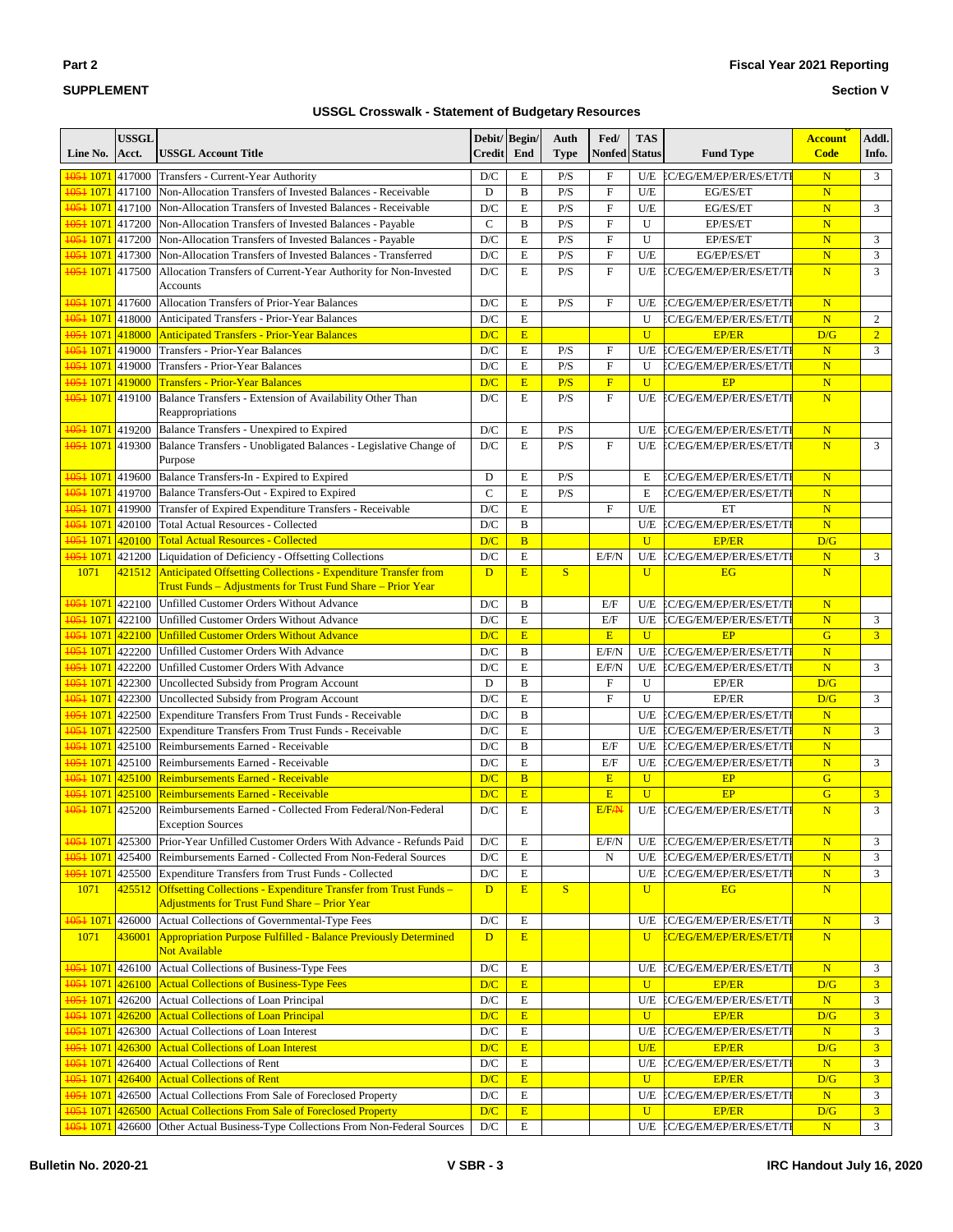#### **Section V**

| Line No.                      | <b>USSGL</b><br>Acct. | <b>USSGL Account Title</b>                                                                     | Debit/Begin/<br><b>Credit</b> | End            | Auth<br><b>Type</b> | Fed/<br><b>Nonfed</b> | <b>TAS</b><br><b>Status</b> | <b>Fund Type</b>        | <b>Account</b><br><b>Code</b> | Addl.<br>Info.   |
|-------------------------------|-----------------------|------------------------------------------------------------------------------------------------|-------------------------------|----------------|---------------------|-----------------------|-----------------------------|-------------------------|-------------------------------|------------------|
| <del>1051</del> 1071 426600   |                       | Other Actual Business-Type Collections From Non-Federal Sources                                | D/C                           | E              |                     |                       | $\overline{U}$              | <b>EP/ER</b>            | D/G                           | $\overline{3}$   |
| 1051 1071 426700              |                       | Other Actual Governmental-Type Collections From Non-Federal                                    | D/C                           | $\mathbf E$    |                     |                       | U/E                         | EC/EG/EM/EP/ER/ES/ET/TI | N                             | 3                |
|                               |                       | Sources                                                                                        |                               |                |                     |                       |                             |                         |                               |                  |
| <del>1051</del> 1071 426700   |                       | Other Actual Governmental-Type Collections From Non-Federal<br><b>Sources</b>                  | D/C                           | E              |                     |                       | U                           | <b>EP/ER</b>            | D/G                           | $\overline{3}$   |
| 1051 1071 426800              |                       | Interest Collected From Foreign Securities and Special Drawing<br>Rights (SDR)                 | D/C                           | E              |                     |                       | U                           | EP                      | $\overline{\mathbf{N}}$       | 3                |
| 1051 1071 427100              |                       | Actual Program Fund Subsidy Collected                                                          | D/C                           | E              |                     |                       | U/E                         | EC/EG/EM/EP/ER/ES/ET/TI | $\overline{\mathbf{N}}$       | 3                |
| <del>1051</del> 1071 427100   |                       | Actual Program Fund Subsidy Collected                                                          | D/C                           | E              |                     |                       | U                           | <b>EP/ER</b>            | D/G                           | $\overline{3}$   |
| 1051 1071 427300              |                       | Interest Collected From Treasury                                                               | $\mathbf{D}/\mathbf{C}$       | $\mathbf E$    |                     |                       | U                           | EG/EP/ER/TR             | $\overline{\mathbf{N}}$       | 3                |
| <del>1051</del> 1071 427300   |                       | <b>Interest Collected From Treasury</b>                                                        | D/C                           | E              |                     |                       | $\mathbf{U}$                | <b>EP/ER</b>            | D/G                           | $\overline{3}$   |
| 1051 1071 427500              |                       | Actual Collections From Liquidating Fund                                                       | D/C                           | E              |                     |                       | U/E                         | EC/EG/EM/EP/ER/ES/ET/TI | $\overline{\mathbf{N}}$       | 3                |
| <mark>1051 1071 427500</mark> |                       | <b>Actual Collections From Liquidating Fund</b>                                                | D/C                           | E              |                     |                       | $\overline{U}$              | <b>EP/ER</b>            | D/G                           | $\overline{3}$   |
|                               |                       | <b>1051 1071</b> 427600 Actual Collections From Financing Fund                                 | $\mathbf{D}/\mathbf{C}$       | $\mathbf E$    |                     |                       | U/E                         | EC/EG/EM/EP/ER/ES/ET/TI | $\overline{\mathbf{N}}$       | 3                |
| 1051 1071 427600              |                       | <b>Actual Collections From Financing Fund</b>                                                  | D/C                           | E              |                     |                       | $\overline{U}$              | <b>EP/ER</b>            | D/G                           | $\overline{3}$   |
| 1051 1071 427700              |                       | Other Actual Collections - Federal/Non-Federal Exception Sources                               | D/C                           | $\mathbf E$    |                     |                       | U/E                         | EC/EG/EM/EP/ER/ES/ET/TI | ${\bf N}$                     | 3                |
| 1051 1071 427700              |                       | Other Actual Collections - Federal/Non-Federal Exception Sources                               | D/C                           | E              |                     |                       | $\mathbf{U}$                | <b>EP/ER</b>            | D/G                           | $\overline{3}$   |
| 1051 1071 428300              |                       | Interest Receivable From Treasury                                                              | D/C                           | $\mathbf E$    |                     |                       | U/E                         | EC/EG/EM/EP/ER/ES/ET/TI | N                             | 3                |
| 1051 1071 428300              |                       | <b>Interest Receivable From Treasury</b>                                                       | $\mathbf{D}/\mathbf{C}$       | B              |                     |                       | U/E                         | EC/EG/EM/EP/ER/ES/ET/TI | $\overline{\mathbf{N}}$       |                  |
| 1051 1071 428300              |                       | <b>Interest Receivable From Treasury</b>                                                       | D/C                           | E              |                     |                       | $\mathbf{U}$                | <b>EP/ER</b>            | D/G                           | $\overline{3}$   |
| <del>1051</del> 1071 428300   |                       | <b>Interest Receivable From Treasury</b>                                                       | D/C                           | $\overline{B}$ |                     |                       | $\mathbf{U}$                | <b>EP/ER</b>            | D/G                           |                  |
| 1051 1071 428500              |                       | Receivable From the Liquidating Fund                                                           | D                             | $\, {\bf B}$   |                     |                       | U/E                         | EC/EG/EM/EP/ER/ES/ET/TI | $\overline{\mathbf{N}}$       |                  |
| 1051 1071 428500              |                       | Receivable From the Liquidating Fund                                                           | D/C                           | E              |                     |                       | U/E                         | EC/EG/EM/EP/ER/ES/ET/TI | $\overline{\mathbf{N}}$       | 3                |
| 1051 1071 428500              |                       | <b>Receivable From the Liquidating Fund</b>                                                    | D                             | $\overline{B}$ |                     |                       | $\mathbf{U}$                | EP/ER                   | D/G                           |                  |
| 1051 1071 428500              |                       | <b>Receivable From the Liquidating Fund</b>                                                    | D/C                           | E              |                     |                       | $\mathbf{U}$                | <b>EP/ER</b>            | D/G                           | 3 <sup>1</sup>   |
| 1051 1071 428600              |                       | Receivable From the Financing Fund                                                             | D                             | B              |                     |                       | U/E                         | EC/EG/EM/EP/ER/ES/ET/TI | ${\bf N}$                     |                  |
| 1051 1071 428600              |                       | Receivable From the Financing Fund                                                             | $\mathbf{D}/\mathbf{C}$       | $\mathbf E$    |                     |                       | U/E                         | EC/EG/EM/EP/ER/ES/ET/TI | $\overline{\mathbf{N}}$       | 3                |
| 1051 1071 428600              |                       | Receivable From the Financing Fund                                                             | D                             | $\overline{B}$ |                     |                       | $\overline{U}$              | <b>EP/ER</b>            | D/G                           |                  |
| <mark>1051 1071 428600</mark> |                       | <b>Receivable From the Financing Fund</b>                                                      | D/C                           | E              |                     |                       | $\overline{U}$              | <b>EP/ER</b>            | D/G                           | $\overline{3}$   |
| 1051 1071 428700              |                       | Other Federal Receivables                                                                      | D                             | $\, {\bf B}$   |                     |                       | U/E                         | EC/EG/EM/EP/ER/ES/ET/TI | $\overline{\mathbf{N}}$       |                  |
| 1051 1071 428700              |                       | Other Federal Receivables                                                                      | D/C                           | $\mathbf E$    |                     |                       | U/E                         | EC/EG/EM/EP/ER/ES/ET/TI | ${\bf N}$                     | 3                |
| <del>1051</del> 1071 428700   |                       | <b>Other Federal Receivables</b>                                                               | D                             | $\overline{B}$ |                     |                       | $\mathbf{U}$                | <b>EP/ER</b>            | D/G                           |                  |
| <mark>1051 1071 428700</mark> |                       | <b>Other Federal Receivables</b>                                                               | D/C                           | E              |                     |                       | $\mathbf{U}$                | <b>EP/ER</b>            | D/G                           | $\overline{3}$   |
| 1051 1071 429000              |                       | Amortization of Investments in U.S. Treasury Zero Coupon Bonds                                 | $\mathbf{D}/\mathbf{C}$       | $\mathbf E$    |                     |                       | U/E                         | EC/EG/EM/EP/ER/ES/ET/TI | $\overline{\mathbf{N}}$       | 3                |
| 1051 1071 429500              |                       | Adjustments to the Exchange Stabilization Fund (ESF)                                           | D/C                           | $\mathbf E$    |                     |                       | U                           | EP                      | $\overline{\mathbf{N}}$       |                  |
| 1051 1071 431000              |                       | Anticipated Recoveries of Prior-Year Obligations                                               | $\mathbf{D}/\mathbf{C}$       | $\mathbf E$    |                     |                       | U                           | EC/EG/EM/EP/ER/ES/ET/TI | ${\bf N}$                     | $\boldsymbol{2}$ |
| <mark>1051 1071 431000</mark> |                       | <b>Anticipated Recoveries of Prior-Year Obligations</b>                                        | D/C                           | E              |                     |                       | $\mathbf{U}$                | <b>EP/ER</b>            | D/G                           | $\overline{2}$   |
| 1051 1071 432000              |                       | Adjustments for Changes in Prior-Year Allocations of Budgetary<br>Resources                    | D/C                           | $\mathbf E$    |                     |                       | U/E                         | EC/EG/EM/EP/ER/ES/ET/TI | N                             |                  |
| 1051 1071 435000              |                       | Canceled Authority                                                                             | D/C                           | E              |                     |                       | Е                           | EC/EG/EM/EP/ER/ES/ET/TI | $\overline{\mathbf{N}}$       | 3                |
| 1051 1071 435000              |                       | Canceled Authority                                                                             | $\mathbf C$                   | E              |                     |                       | U                           | EG/EM/ER/ES/ET/TR       | $\overline{\mathbf{N}}$       |                  |
|                               |                       | <b>1051 1071</b> 435000 Canceled Authority                                                     | $\mathbf C$                   | E              |                     |                       | Е                           | EC/EG/EM/EP/ER/ES/ET/TI | N                             |                  |
| 1051 1071 435100              |                       | Partial or Early Cancellation of Authority                                                     | $\mathbf{D}/\mathbf{C}$       | $\mathbf E$    |                     |                       | U/E                         | EC/EG/EM/EP/ER/ES/ET/TI | ${\bf N}$                     |                  |
|                               |                       | 1051 1071 435400 Appropriation Withdrawn                                                       | $\mathbf{D}/\mathbf{C}$       | Е              | P                   |                       | U/E                         | EC/EG/EM/EP/ER/ES/TR    | $\mathbf N$                   | 3                |
| 1051 1071 435500              |                       | Cancellation of Appropriation From Unavailable Receipts                                        | $\mathbf{D}/\mathbf{C}$       | E              |                     |                       | U/E                         | ES/ET                   | ${\bf N}$                     | 3                |
| 1051 1071 435500              |                       | Cancellation of Appropriation From Unavailable Receipts                                        | $\mathbf C$                   | Е              |                     |                       | U/E                         | $\operatorname{ES/ET}$  | N                             |                  |
| 4054 1071 435600              |                       | Cancellation of Appropriation From Invested Balances                                           | $\mathbf{D}/\mathbf{C}$       | Е              |                     |                       | U/E                         | $\operatorname{ES/ET}$  | $\mathbf N$                   | 3                |
| 1051 1071 435600              |                       | Cancellation of Appropriation From Invested Balances                                           | $\mathbf C$                   | E              |                     |                       | U/E                         | ES/ET                   | ${\bf N}$                     |                  |
| 1051 1071 435700              |                       | Cancellation of Appropriated Amounts Receivable From Invested<br>Trust or Special Funds        | $\mathbf{D}/\mathbf{C}$       | E              |                     |                       | U/E                         | ES/ET                   | N                             | 3                |
| 1051 1071 435700              |                       | Cancellation of Appropriated Amounts Receivable From Invested<br><b>Trust or Special Funds</b> | $\mathbf C$                   | E              |                     |                       | U/E                         | ES/ET                   | $\overline{\mathbf{N}}$       |                  |
| 1051 1071 436000              |                       | Appropriation Purpose Fulfilled - Balance Not Available                                        | $\mathbf C$                   | Е              |                     |                       | U                           | EC/EG/EM/EP/ER/ES/ET/TI | N                             |                  |
| 1051 1071 437000              |                       | Offset to Appropriation Realized for Redemption of Treasury<br>Securities                      | $\mathbf{D}/\mathbf{C}$       | E              |                     |                       | U/E                         | EC/EG/EM/EP/ER/ES/ET/TI | ${\bf N}$                     | 3                |
| 1051 1071 438200              |                       | Temporary Reduction - New Budget Authority                                                     | D/C                           | E              | S                   |                       | U/E                         | EG/EP/ER/ES/ET/TR       | N                             | 3                |
|                               |                       | 1051 1071 438200 Temporary Reduction - New Budget Authority                                    | $\mathbf{D}/\mathbf{C}$       | ${\bf E}$      | C/D                 |                       | U/E                         | ES/ET                   | ${\bf N}$                     | 3                |
|                               |                       | 1051 1071 438200 Temporary Reduction - New Budget Authority                                    | D/C                           | E              | $\mathbf{P}$        |                       | U/E                         | EP/ER/ES/ET/TR          | $\overline{\mathbf{N}}$       | 3                |
| 1051 1071 438200              |                       | Temporary Reduction - New Budget Authority                                                     | D/C                           | E              | B                   |                       | U/E                         | EP/ER/ES/ET             | N                             | 3                |
| 1051 1071 438300              |                       | Temporary Reduction - Prior-Year Balances                                                      | $\mathbf{D}/\mathbf{C}$       | Е              | ${\bf P}$           |                       | U/E                         | EP/ER/ES/ET             | $\mathbf N$                   | 3                |
| 1051 1071 438300              |                       | Temporary Reduction - Prior-Year Balances                                                      | $\mathbf{D}/\mathbf{C}$       | E              | S                   |                       | U/E                         | EG/EP/ER/TR             | $\overline{\mathbf{N}}$       | 3                |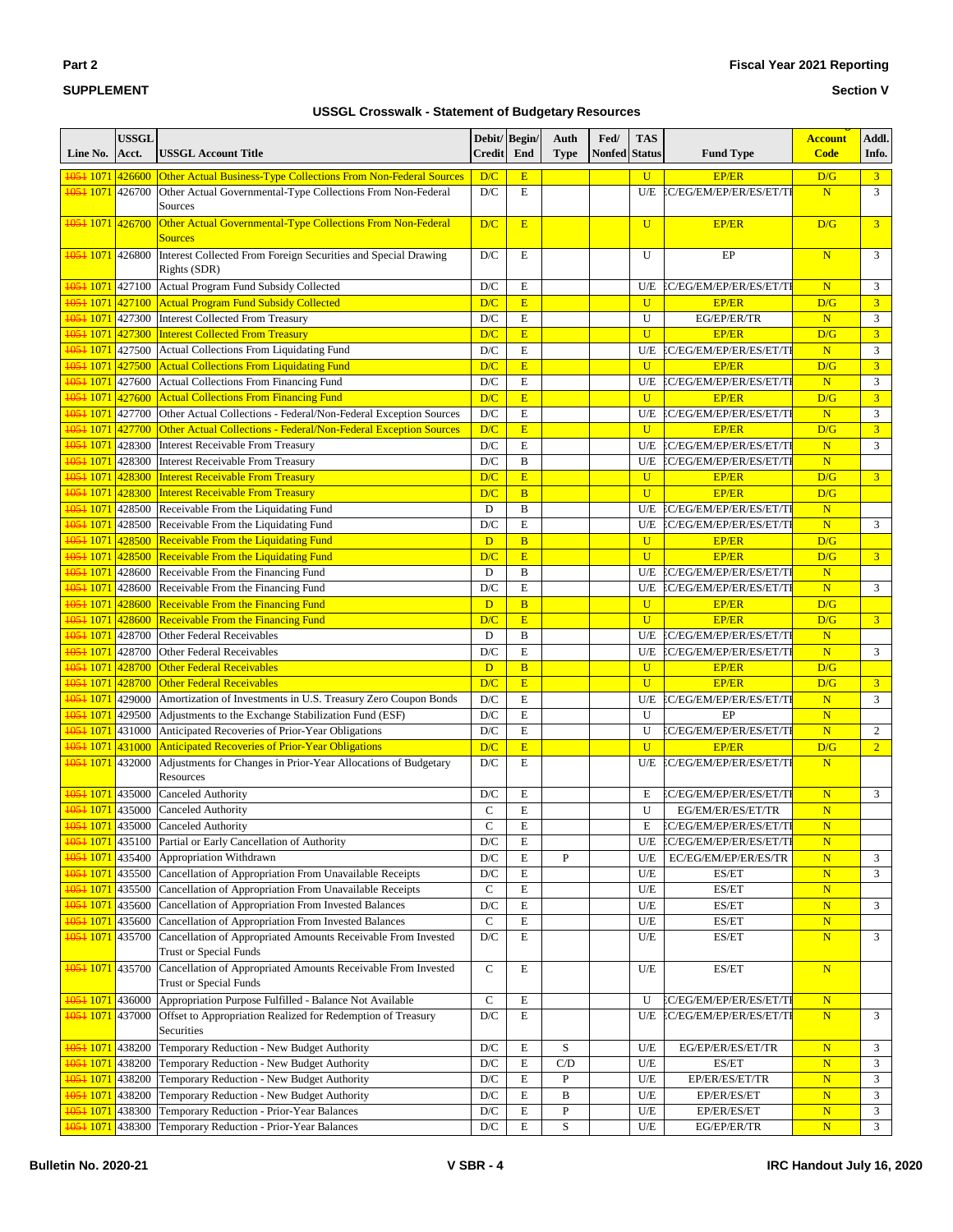| $\sim$<br>. .<br>٠ |  |
|--------------------|--|
|--------------------|--|

#### **Section V**

| Line No.                       | <b>USSGL</b><br>Acct. | <b>USSGL Account Title</b>                                                                                                                                                       | Debit/Begin/<br><b>Credit</b> | End            | Auth<br><b>Type</b> | Fed/<br><b>Nonfed</b> | <b>TAS</b><br><b>Status</b> | <b>Fund Type</b>        | <b>Account</b><br><b>Code</b> | Addl.<br>Info. |
|--------------------------------|-----------------------|----------------------------------------------------------------------------------------------------------------------------------------------------------------------------------|-------------------------------|----------------|---------------------|-----------------------|-----------------------------|-------------------------|-------------------------------|----------------|
| 1051 1071 438400               |                       | Temporary Reduction/Cancellation Returned by Appropriation                                                                                                                       | D/C                           | B              | S                   |                       | U/E                         | EG/EP/ER/ET/TR          | $\mathbf N$                   |                |
| 1051 1071 438400               |                       | Temporary Reduction/Cancellation Returned by Appropriation                                                                                                                       | D/C                           | B              | B                   |                       | U                           | EP/ER/ES/ET             | $\overline{\mathbf{N}}$       |                |
| 1051 1071 438400               |                       | Temporary Reduction/Cancellation Returned by Appropriation                                                                                                                       | D/C                           | B              | $\overline{P}$      |                       | U/E                         | EP/ER/ES/ET             | $\mathbf N$                   |                |
| 1051 1071 438400               |                       | Temporary Reduction/Cancellation Returned by Appropriation                                                                                                                       | D/C                           | $\, {\bf B}$   | $\mathbf C$         |                       | U                           | ES/ET                   | $\overline{\mathbf{N}}$       |                |
| 1051 1071 438400               |                       | Temporary Reduction/Cancellation Returned by Appropriation                                                                                                                       | D/C                           | B              | D                   |                       | U/E                         | ES/ET                   | $\overline{\mathbf{N}}$       |                |
| 1051 1071                      | 438400                | Temporary Reduction/Cancellation Returned by Appropriation                                                                                                                       | D/C                           | B              | $\overline{P}$      |                       | E                           | EG                      | $\mathbf N$                   |                |
| 1051 1071 438400               |                       | Temporary Reduction/Cancellation Returned by Appropriation                                                                                                                       | D/C                           | B              | S                   |                       | U                           | ES                      | $\overline{\mathbf{N}}$       |                |
| 1051 1071 438400               |                       | Temporary Reduction/Cancellation Returned by Appropriation                                                                                                                       | D/C                           | $\mathbf E$    | S                   |                       | U/E                         | EG/EP/ER/ET/TR          | $\overline{\mathbf{N}}$       | 3              |
| 1051 1071 438400               |                       | Temporary Reduction/Cancellation Returned by Appropriation                                                                                                                       | D/C                           | $\mathbf E$    | C/D                 |                       | U                           | ES/ET                   | $\overline{\mathbf{N}}$       | 3              |
| 1051 1071 438400               |                       | Temporary Reduction/Cancellation Returned by Appropriation                                                                                                                       | D/C                           | E              | $\overline{P}$      |                       | U/E                         | EP/ER/ES/ET             | $\overline{\mathbf{N}}$       | 3              |
| 1051 1071 438400               |                       | Temporary Reduction/Cancellation Returned by Appropriation                                                                                                                       | D/C                           | $\mathbf E$    | B                   |                       | U                           | EP/ER/ES/ET             | $\mathbf N$                   | $\mathfrak{Z}$ |
| 1051 1071 438400               |                       | Temporary Reduction/Cancellation Returned by Appropriation                                                                                                                       | D/C                           | $\mathbf E$    | $\overline{P}$      |                       | E                           | EG                      | $\overline{\mathbf{N}}$       | 3              |
| 1051 1071 438500               |                       | Temporary Sequester Returned for Cancellation                                                                                                                                    | D                             | E              | P/S                 |                       | E                           | EG                      | $\overline{\mathbf{N}}$       |                |
| 1051 1071                      | 438700                | Temporary Reduction of Appropriation From Unavailable Receipts,<br>New Budget Authority                                                                                          | $\mathbf{D}/\mathbf{C}$       | $\overline{E}$ |                     |                       | U/E                         | ES/ET                   | $\overline{\mathbf{N}}$       | $\overline{3}$ |
| 1051 1071 438800               |                       | Temporary Reduction of Appropriation From Unavailable Receipts,<br>Prior-Year Balances                                                                                           | D/C                           | E              |                     |                       | U/E                         | ES/ET                   | $\overline{\mathbf{N}}$       | 3              |
| 1051 1071 439000               |                       | Reappropriations - Transfers-Out                                                                                                                                                 | D/C                           | E              |                     |                       | E                           | EC/EG/EM/EP/ER/ES/ET/TI | $\overline{\mathbf{N}}$       | 3              |
| 1051 1071 439100               |                       | Adjustments to Indefinite Appropriations                                                                                                                                         | D/C                           | E              |                     |                       | U/E                         | EG/EP/ER                | $\overline{\mathbf{N}}$       | 3              |
| 1051 1071 439200               |                       | Permanent Reduction - New Budget Authority                                                                                                                                       | D/C                           | $\mathbf E$    | B/D/P/R/S           |                       | U/E                         | EC/EG/EM/EP/ER/ES/ET/TI | $\mathbf N$                   | $\mathfrak{Z}$ |
| 1051 1071 439200               |                       | Permanent Reduction - New Budget Authority                                                                                                                                       | D/C                           | $\mathbf E$    | C                   |                       | U/E                         | EG/EP/ER/ET             | $\overline{\mathbf{N}}$       | 3              |
| 1051 1071 439200               |                       | Permanent Reduction - New Budget Authority                                                                                                                                       | D/C                           | E              | $\mathsf{C}$        |                       | U                           | ES                      | $\overline{\mathbf{N}}$       | 3              |
| 1051 1071                      | 439300                | Permanent Reduction - Prior-Year Balances                                                                                                                                        | D/C                           | E              | B/D/P/R/S           |                       | U/E                         | EC/EG/EM/EP/ER/ES/ET/TI | $\overline{\mathbf{N}}$       | 3              |
| 1051 1071                      | 439300                | Permanent Reduction - Prior-Year Balances                                                                                                                                        | D/C                           | E              | C                   |                       | U/E                         | EG/EP/ER/ET             | $\overline{\mathbf{N}}$       | 3              |
| 1051 1071                      | 439400                | Receipts Unavailable for Obligation Upon Collection                                                                                                                              | D/C                           | $\, {\bf B}$   |                     |                       | U                           | ES/ET                   | $\overline{\mathbf{N}}$       |                |
| 1051 1071                      | 439400                | Receipts Unavailable for Obligation Upon Collection                                                                                                                              | D/C                           | E              |                     |                       | U                           | ES/ET                   | $\mathbf N$                   | 3              |
| 1071                           | 439412                | Unobligated balances Made Available from Previously Unavailable<br>Receipts – Adjustments for Trust Fund Share – Prior Year                                                      | D                             | E              | $\overline{P}$      |                       | U                           | <b>ET</b>               | $\overline{\mathbf{N}}$       |                |
| 1071                           | 439432                | Anticipated unobligated balances Made Available from Previously<br>Unavailable Receipts - Adjustments for Trust Fund Share - Prior<br>Year                                       | D                             | E              | $\overline{P}$      |                       | $\overline{U}$              | ET                      | $\overline{\mathbf{N}}$       |                |
| <mark>1051 1071 </mark> 439501 |                       | Authority Unavailable for Obligation Pursuant to Public Law -<br>Temporary - Prior-Year Authority                                                                                | $\mathbf C$                   | E              | $\mathbf C$         |                       | U                           | ES/ET                   | $\overline{\mathbf{N}}$       |                |
| <del>1051</del> 1071 439600    |                       | Special and Trust Fund Refunds and Recoveries Temporarily<br>Unavailable - Receipts Unavailable for Obligation Upon Collection                                                   | D/C                           | E              |                     |                       | U                           | ES/ET                   | N                             | 3              |
| <del>1051</del> 1071 439600    |                       | Special and Trust Fund Refunds and Recoveries Temporarily<br>Unavailable - Receipts Unavailable for Obligation Upon Collection                                                   | $\mathsf{C}$                  | E              |                     |                       | U                           | ES/ET                   | N                             |                |
| 1051 1071 439700               |                       | Appropriations (special or trust), Borrowing Authority and Contract<br>Authority Temporarily Precluded From Obligation - Current-Year<br><b>Balances</b>                         | D/C                           | E              | C/P                 |                       | U/E                         | ES/ET                   | N                             | $\overline{3}$ |
|                                |                       | <b>1051 1071</b> 439700 Appropriations (special or trust), Borrowing Authority and Contract<br>Authority Temporarily Precluded From Obligation - Current-Year<br><b>Balances</b> | D/C                           | B              | C/P                 |                       | U                           | ES/ET                   | $\overline{\mathbf{N}}$       |                |
| 1051 1071 439700               |                       | Appropriations (special or trust), Borrowing Authority and Contract<br>Authority Temporarily Precluded From Obligation - Current-Year<br><b>Balances</b>                         | $\mathbf{D}/\mathbf{C}$       | B              | ${\bf P}$           |                       | U                           | EG                      | N                             |                |
| 1051 1071 439700               |                       | Appropriations (special or trust), Borrowing Authority and Contract<br>Authority Temporarily Precluded From Obligation - Current-Year<br><b>Balances</b>                         | $\mathbf{D}/\mathbf{C}$       | B              | B                   |                       | U                           | EP                      | N                             |                |
| 1051 1071 439701               |                       | Appropriations Temporarily Precluded From Obligation - Prior-Year                                                                                                                | D/C                           | E              | $\mathbf{P}$        |                       | U                           | ES/ET                   | N                             |                |
|                                |                       | <b>1051 1071</b> 439730 Appropriations Temporarily Precluded From Obligation                                                                                                     | $\mathbf{D}/\mathbf{C}$       | ${\bf E}$      |                     |                       | U                           | ES                      | $\overline{\mathbf{N}}$       | 3              |
|                                |                       | <b>1051 1071</b> 439730 Appropriations Temporarily Precluded From Obligation                                                                                                     | D/C                           | B              |                     |                       | U                           | ES                      | $\mathbf N$                   | 3              |
| 1051 1071 439800               |                       | Offsetting Collections Temporarily Precluded From Obligation                                                                                                                     | $\mathbf{D}/\mathbf{C}$       | $\mathbf E$    | S                   |                       | U                           | EG/EP/ER                | $\mathbf N$                   | 3              |
| <del>1051</del> 1071 439800    |                       | Offsetting Collections Temporarily Precluded From Obligation                                                                                                                     | $\mathbf{D}/\mathbf{C}$       | $\mathbf E$    | S                   |                       | E                           | EG                      | $\overline{\mathbf{N}}$       | 3              |
| 1051 1071 439800               |                       | Offsetting Collections Temporarily Precluded From Obligation                                                                                                                     | $\mathbf C$                   | B              | $\mathbf S$         |                       | U                           | EG/EP/ER                | $\overline{\mathbf{N}}$       |                |
| 1051 1071 439800               |                       | Offsetting Collections Temporarily Precluded From Obligation                                                                                                                     | $\mathbf C$                   | $\, {\bf B}$   | S                   |                       | E                           | EG                      | $\mathbf N$                   |                |
| <del>1051</del> 1071 439900    |                       | Special and Trust Fund Refunds and Recoveries Temporarily<br>Unavailable - Receipts and Appropriations Temporarily Precluded<br>From Obligation                                  | $\mathbf{D}/\mathbf{C}$       | E              |                     |                       | U/E                         | EC/EG/EM/EP/ER/ES/ET/TI | N                             | $\mathfrak{Z}$ |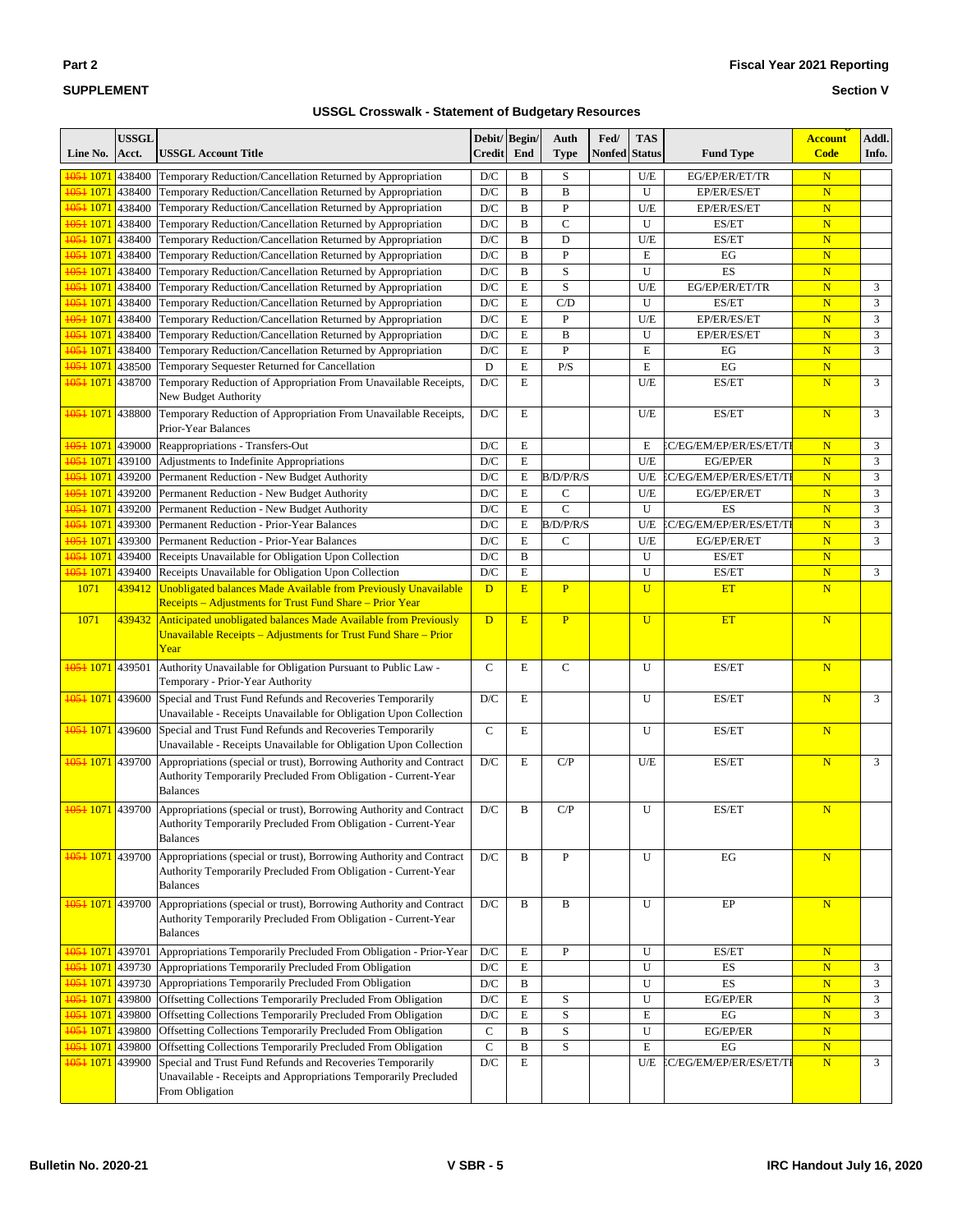**g** 

**Section V**

## **SUPPLEMENT**

| Line No.                    | <b>USSGL</b><br>Acct. | <b>USSGL Account Title</b>                                                                                                                      | Debit/Begin/<br><b>Credit</b> | End            | Auth<br><b>Type</b> | Fed/<br><b>Nonfed</b> | <b>TAS</b><br><b>Status</b> | <b>Fund Type</b>               | <b>Account</b><br><b>Code</b> | Addl.<br>Info. |
|-----------------------------|-----------------------|-------------------------------------------------------------------------------------------------------------------------------------------------|-------------------------------|----------------|---------------------|-----------------------|-----------------------------|--------------------------------|-------------------------------|----------------|
| <del>1051</del> 1071        | 439900                | Special and Trust Fund Refunds and Recoveries Temporarily<br>Unavailable - Receipts and Appropriations Temporarily Precluded<br>From Obligation | $\mathsf{C}$                  | E              |                     |                       | U                           | ES/ET                          | $\overline{\mathbf{N}}$       |                |
| 1051 1071                   | 480100                | Undelivered Orders - Obligations, Unpaid                                                                                                        | D/C                           | B              |                     |                       | U/E                         | EC/EG/EM/EP/ER/ES/ET/TI        | $\mathbf N$                   |                |
| <del>1051</del> 1071        | 480100                | Undelivered Orders - Obligations, Unpaid                                                                                                        | D/C                           | $\mathbf E$    |                     |                       | U/E                         | EC/EG/EM/EP/ER/ES/ET/TI        | N                             | 3              |
| 1051 1071                   | 480100                | Undelivered Orders - Obligations, Unpaid                                                                                                        | D/C                           | $\overline{B}$ |                     |                       | $\mathbf U$                 | <b>EP/ER</b>                   | D/G                           |                |
| <del>1051</del> 1071        | 480100                | Undelivered Orders - Obligations, Unpaid                                                                                                        | D/C                           | E              |                     |                       | $\overline{U}$              | <b>EP/ER</b>                   | D/G                           | 3 <sup>1</sup> |
| 1051 1071                   | 480200                | Undelivered Orders - Obligations, Prepaid/Advanced                                                                                              | D/C                           | $\mathbf E$    |                     |                       | U/E                         | EC/EG/EM/EP/ER/ES/ET/TI        | $\overline{\mathbf{N}}$       | 3              |
| 1051 1071                   | 480200                | Undelivered Orders - Obligations, Prepaid/Advanced                                                                                              | D/C                           | B              |                     |                       | U/E                         | EC/EG/EM/EP/ER/ES/ET/TI        | N                             |                |
| 1051 1071                   | 480200                | Undelivered Orders - Obligations, Prepaid/Advanced                                                                                              |                               | E              |                     |                       | $\mathbf{U}$                |                                | D/G                           | $\overline{3}$ |
|                             |                       | Undelivered Orders - Obligations, Prepaid/Advanced                                                                                              | D/C                           |                |                     |                       |                             | <b>EP/ER</b>                   |                               |                |
| 1051 1071                   | 480200                |                                                                                                                                                 | D/C                           | $\overline{B}$ |                     |                       | $\overline{U}$              | <b>EP/ER</b>                   | D/G                           |                |
| 1051 1071                   | 487100                | Downward Adjustments of Prior-Year Unpaid Undelivered Orders -<br>Obligations, Recoveries                                                       | D/C                           | E              |                     |                       | U/E                         | EC/EG/EM/EP/ER/ES/ET/TI        | N                             |                |
| 1051 1071 487100            |                       | Downward Adjustments of Prior-Year Unpaid Undelivered Orders -<br><b>Obligations, Recoveries</b>                                                | D/C                           | E              |                     |                       | $\mathbf U$                 | <b>EP/ER</b>                   | D/G                           |                |
| 1051 1071                   | 487200                | Downward Adjustments of Prior-Year Prepaid/Advanced<br>Undelivered Orders - Obligations, Refunds Collected                                      | D/C                           | E              |                     | F/N                   | U/E                         | EC/EG/EM/EP/ER/ES/ET/TI        | N                             |                |
| <del>1051</del> 1071 487200 |                       | Downward Adjustments of Prior-Year Prepaid/Advanced<br><b>Undelivered Orders - Obligations, Refunds Collected</b>                               | D/C                           | E              |                     | F/N                   | $\overline{U}$              | <b>EP/ER</b>                   | D/G                           |                |
| 1051 1071                   | 488100                | Upward Adjustments of Prior-Year Undelivered Orders -<br>Obligations, Unpaid                                                                    | D/C                           | E              |                     |                       | U/E                         | EC/EG/EM/EP/ER/ES/ET/TI        | N                             |                |
| 1051 1071 488100            |                       | <b>Upward Adjustments of Prior-Year Undelivered Orders -</b><br><b>Obligations</b> , Unpaid                                                     | D/C                           | E              |                     |                       | U                           | <b>EP/ER</b>                   | D/G                           |                |
| 1051 1071                   | 488200                | Upward Adjustments of Prior-Year Undelivered Orders -<br>Obligations, Prepaid/Advanced                                                          | D/C                           | E              |                     |                       | U/E                         | EC/EG/EM/EP/ER/ES/ET/TI        | N                             |                |
| 1051 1071 488200            |                       | Upward Adjustments of Prior-Year Undelivered Orders -<br><b>Obligations, Prepaid/Advanced</b>                                                   | D/C                           | E              |                     |                       | $\overline{U}$              | <b>EP/ER</b>                   | D/G                           |                |
| 1051 1071                   | 490100                | Delivered Orders - Obligations, Unpaid                                                                                                          | D/C                           | B              |                     |                       | U/E                         | EC/EG/EM/EP/ER/ES/ET/TI        | $\mathbf N$                   |                |
| 1051 1071                   | 490100                | Delivered Orders - Obligations, Unpaid                                                                                                          | D/C                           | $\mathbf E$    |                     |                       | U/E                         | EC/EG/EM/EP/ER/ES/ET/TI        | N                             | 3              |
| <del>1051</del> 1071 490100 |                       | Delivered Orders - Obligations, Unpaid                                                                                                          | D/C                           | $\overline{B}$ |                     |                       | $\mathbf{U}$                | <b>EP/ER</b>                   | D/G                           |                |
| 1051 1071                   | 490100                | Delivered Orders - Obligations, Unpaid                                                                                                          | D/C                           | E              |                     |                       | $\overline{U}$              | <b>EP/ER</b>                   | D/G                           | $\overline{3}$ |
| 1051 1071                   | 490200                | Delivered Orders - Obligations, Paid                                                                                                            | D/C                           | E              |                     |                       | U/E                         | EC/EG/EM/EP/ER/ES/ET/TI        | $\mathbf N$                   | 3              |
| 1051 1071                   | 490200                | Delivered Orders - Obligations, Paid                                                                                                            | D/C                           | E              |                     |                       | $\mathbf U$                 | <b>EP/ER</b>                   | D/G                           | $\overline{3}$ |
| 1051 1071                   | 490800                | Authority Outlayed Not Yet Disbursed                                                                                                            | D/C                           | $\, {\bf B}$   |                     |                       | $\mathbf U$                 | EG/ER                          | $\overline{\mathbf{N}}$       |                |
| <del>1051</del> 1071        | 490800                | Authority Outlayed Not Yet Disbursed                                                                                                            | D/C                           | E              |                     |                       | U                           | EG/ER                          | $\overline{\mathbf{N}}$       | 3              |
| <del>1051</del> 1071        | 497100                | Downward Adjustments of Prior-Year Unpaid Delivered Orders -<br>Obligations, Recoveries                                                         | D/C                           | E              |                     |                       | U/E                         | EC/EG/EM/EP/ER/ES/ET/TI        | $\overline{\mathbf{N}}$       |                |
| <del>1051</del> 1071 497100 |                       | Downward Adjustments of Prior-Year Unpaid Delivered Orders -<br><b>Obligations, Recoveries</b>                                                  | D/C                           | E              |                     |                       | $\overline{U}$              | <b>EP/ER</b>                   | D/G                           |                |
| 1051 1071                   | 497200                | Downward Adjustments of Prior-Year Paid Delivered Orders -<br>Obligations, Refunds Collected                                                    | D/C                           | E              |                     | E/F/N                 | U/E                         | EC/EG/EM/EP/ER/ES/ET/TI        | N                             |                |
|                             |                       | 1051 1071 497200 Downward Adjustments of Prior-Year Paid Delivered Orders -<br><b>Obligations, Refunds Collected</b>                            | D/C                           | E              |                     | E/F/N                 | $\overline{U}$              | <b>EP/ER</b>                   | D/G                           |                |
| 1051 1071                   | 498100                | Upward Adjustments of Prior-Year Delivered Orders - Obligations,<br>Unpaid                                                                      | D/C                           | E              |                     |                       | U/E                         | <b>EC/EG/EM/EP/ER/ES/ET/TI</b> | N                             |                |
| 1051 1071                   | 498100                | Upward Adjustments of Prior-Year Delivered Orders - Obligations,<br>Unpaid                                                                      | D/C                           | E              |                     |                       | $\mathbf U$                 | <b>EP/ER</b>                   | D/G                           |                |
| 1051 1071                   | 498200                | Upward Adjustments of Prior-Year Delivered Orders - Obligations,<br>Paid                                                                        | D/C                           | E              |                     |                       | U/E                         | EC/EG/EM/EP/ER/ES/ET/TI        | N                             | 3              |
| 1051 1071                   | 498200                | Upward Adjustments of Prior-Year Delivered Orders - Obligations,<br>Paid                                                                        | D/C                           | E              |                     |                       | $\mathbf U$                 | <b>EP/ER</b>                   | D/G                           | 3 <sup>1</sup> |
| 1290                        |                       | Appropriations (discretionary and mandatory)                                                                                                    |                               |                |                     |                       |                             |                                |                               |                |
| 1290                        | 404700                | Anticipated Transfers to the General Fund of the U.S. Government -<br>Current-Year Authority                                                    | $\mathbf C$                   | E              | P                   |                       | U                           | EC/EG/EM/EP/ER/ES/ET/TI        | N                             | $\overline{c}$ |
| 1290                        | 404700                | Anticipated Transfers to the General Fund of the U.S. Government -<br><b>Current-Year Authority</b>                                             | $\overline{C}$                | E              | $\mathbf{P}$        |                       | $\overline{U}$              | <b>EP/ER</b>                   | D/G                           | $\overline{2}$ |
| 1290                        | 405000                | Anticipated Reductions to Appropriations by Offsetting Collections<br>or Receipts                                                               | $\mathsf{C}$                  | E              |                     |                       | U                           | EG/ES/ET                       | N                             | $\overline{c}$ |
| 1290                        | 411100                | Debt Liquidation Appropriations                                                                                                                 | D                             | E              | D/P                 |                       | U                           | EG/EP/ER                       | N                             |                |
| 1290                        | 411200                | Liquidation of Deficiency - Appropriations                                                                                                      | D                             | $\mathbf E$    |                     |                       | U                           | EG/EP/ER                       | N                             |                |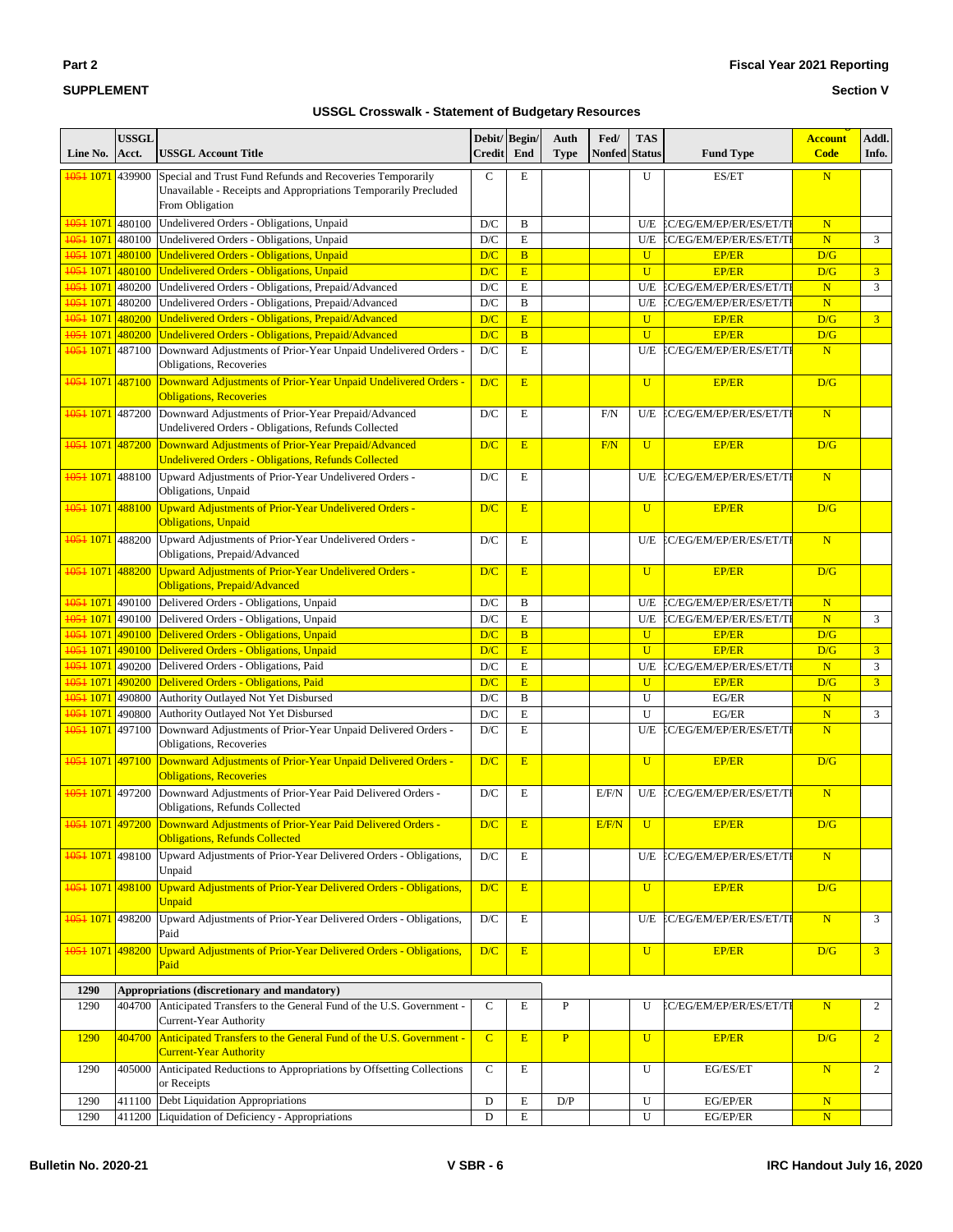### **Section V**

| Line No. | <b>USSGL</b><br>Acct. | <b>USSGL Account Title</b>                                                                                                                             | <b>Credit</b>           | Debit/Begin/<br>End | Auth<br>Type   | Fed/<br>Nonfed | <b>TAS</b><br><b>Status</b> | <b>Fund Type</b>        | <b>Account</b><br><b>Code</b> | Addl.<br>Info. |
|----------|-----------------------|--------------------------------------------------------------------------------------------------------------------------------------------------------|-------------------------|---------------------|----------------|----------------|-----------------------------|-------------------------|-------------------------------|----------------|
| 1290     | 411300                | Appropriated Receipts Derived From Unavailable Trust or Special<br><b>Fund Receipts</b>                                                                | D                       | E                   | D/P            |                | U                           | ES/ET                   | $\overline{\mathbf{N}}$       |                |
| 1290     | 411400                | Appropriated Receipts Derived From Available Trust or Special<br><b>Fund Receipts</b>                                                                  | D/C                     | Е                   | D/P            |                | U                           | ES/ET                   | $\overline{\mathbf{N}}$       |                |
| 1290     | 411500                | Loan Subsidy Appropriation                                                                                                                             | D                       | E                   | D/P            |                | U                           | EG                      | $\overline{\mathbf{N}}$       |                |
| 1290     | 411600                | Debt Forgiveness Appropriation                                                                                                                         | D                       | E                   | $\mathbf{P}$   |                | U                           | EC/EG/EM/EP/ER/ES/ET/TI | $\overline{\mathbf{N}}$       |                |
| 1290     | 411700                | Loan Administrative Expense Appropriation                                                                                                              | D                       | E                   | D/P            |                | U                           | EG                      | $\mathbf N$                   |                |
| 1290     | 411800                | <b>Reestimated Loan Subsidy Appropriation</b>                                                                                                          | D                       | E                   |                |                | U                           | EG                      | $\overline{\mathbf{N}}$       |                |
| 1290     | 411900                | Other Appropriations Realized                                                                                                                          | D/C                     | E                   | $\overline{P}$ |                | E                           | EG                      | $\overline{\mathbf{N}}$       |                |
| 1290     | 411900                | Other Appropriations Realized                                                                                                                          | D/C                     | E                   | D/E/F/P        |                | U                           | EC/EG/EM/EP/ER/ES/ET    | $\overline{\mathbf{N}}$       |                |
| 1290     |                       | 411910 Indefinite Appropration - Upward Adjustments                                                                                                    | D/C                     | $\mathbf E$         | $\overline{P}$ |                | E                           | EG                      | $\overline{\mathbf{N}}$       |                |
| 1290     | 411910                | <b>Indefinite Appropration - Upward Adjustments</b>                                                                                                    | D                       | E                   | $\overline{P}$ |                | $\mathbf{U}$                | <b>EC/EG/EM/EP/ER</b>   | $\overline{\mathbf{N}}$       |                |
| 1290     | 412000                | Anticipated Indefinite Appropriations                                                                                                                  | D/C                     | E                   |                |                | U                           | EC/EG/EM/EP/ER/ES/ET/TI | $\mathbf N$                   | 2              |
| 1290     | 412000                | <b>Anticipated Indefinite Appropriations</b>                                                                                                           | D/C                     | E                   |                |                | $\mathbf{U}$                | <b>EP/ER</b>            | D/G                           | $\overline{2}$ |
| 1290     | 412100                | Amounts Appropriated From Specific Invested TAFS Reclassified -<br>Receivable - Cancellation                                                           | D                       | Е                   | $\mathbf{P}$   |                | U                           | ES/ET                   | $\overline{\mathbf{N}}$       |                |
| 1290     | 412200                | Authority Adjusted for Interest on the Bureau of the Fiscal Service<br>Securities                                                                      | D                       | E                   |                |                | U                           | EG                      | N                             | $\mathbf{1}$   |
| 1290     | 412200                | Authority Adjusted for Interest on the Bureau of the Fiscal Service<br>Securities                                                                      | D                       | B                   |                |                | U                           | EG                      | $\overline{\mathbf{N}}$       | $\mathbf{1}$   |
| 1290     | 412300                | Amounts Appropriated From Specific Invested TAFS Reclassified -<br>Receivable - Temporary Reduction                                                    | D                       | E                   | P              |                | U/E                         | EG/ES/ET                | $\overline{\mathbf{N}}$       |                |
| 1290     | 412400                | Amounts Appropriated From Specific Invested TAFS Reclassified -<br>Payable - Temporary Reduction/Cancellation                                          | $\mathbf C$             | Е                   |                |                | $\mathbf{U}$                | ES/ET                   | N                             |                |
| 1290     | 412400                | Amounts Appropriated From Specific Invested TAFS Reclassified -<br>Payable - Temporary Reduction/Cancellation                                          | $\mathbf C$             | E                   |                |                | U/E                         | EG                      | $\overline{\mathbf{N}}$       |                |
| 1290     | 412500                | Loan Modification Adjustment Transfer Appropriation                                                                                                    | D                       | E                   |                |                | U                           | EG/EP/ER                | N                             |                |
| 1290     | 412500                | Loan Modification Adjustment Transfer Appropriation                                                                                                    | D                       | E                   |                |                | $\mathbf{U}$                | <b>EP/ER</b>            | D/G                           |                |
| 1290     | 412600                | Amounts Appropriated From Specific Invested TAFS - Receivable                                                                                          | D/C                     | E                   | ${\bf P}$      | F              | U/E                         | EG/ES/ET                | $\mathbf N$                   | $\mathbf{1}$   |
| 1290     | 412600                | Amounts Appropriated From Specific Invested TAFS - Receivable                                                                                          | D/C                     | $\, {\bf B}$        | $\mathbf{P}$   | $\overline{F}$ | U/E                         | EG/ES/ET                | $\overline{\mathbf{N}}$       | $\mathbf{1}$   |
| 1290     | 412700                | Amounts Appropriated From Specific Invested TAFS - Payable                                                                                             | $\mathbf C$             | E                   |                | $\mathbf F$    | U/E                         | EG/ET                   | $\overline{\mathbf{N}}$       | 1              |
| 1290     | 412700                | Amounts Appropriated From Specific Invested TAFS - Payable                                                                                             | $\mathsf{C}$            | B                   |                | $\mathbf F$    | U/E                         | EG/ET                   | $\overline{\mathbf{N}}$       | 1              |
| 1290     | 412700                | Amounts Appropriated From Specific Invested TAFS - Payable                                                                                             | $\mathsf C$             | E                   |                | $\mathbf F$    | U                           | ES                      | N                             | 1              |
| 1290     | 412700                | Amounts Appropriated From Specific Invested TAFS - Payable                                                                                             | $\mathsf{C}$            | $\mathbf{B}$        |                | $\overline{F}$ | U                           | ES                      | $\overline{\mathbf{N}}$       | 1              |
| 1290     | 412800                | Amounts Appropriated From Specific Invested TAFS - Transfers-In                                                                                        | D/C                     | Е                   | P              | $\mathbf{F}$   | U/E                         | EG/ES/ET                | $\overline{\mathbf{N}}$       |                |
| 1290     | 412900                | Amounts Appropriated From Specific Invested TAFS - Transfers-<br>Out                                                                                   | D/C                     | E                   | $\mathbf{P}$   | $\overline{F}$ | U/E                         | EG/ES/ET                | $\overline{\mathbf{N}}$       |                |
| 1290     | 413000                | Appropriation to Liquidate Contract Authority Withdrawn                                                                                                | $\mathbf C$             | $\mathbf E$         |                |                | U                           | EC/EG/EM/EP/ER/ES/ET/TI | ${\bf N}$                     |                |
| 1290     | 413500                | <b>Contract Authority Liquidated</b>                                                                                                                   | $\mathbf C$             | E                   | ${\bf P}$      |                | U                           | EC/EG/EM/EP/ER/ES/ET/TI | $\overline{\mathbf{N}}$       |                |
| 1290     | 413600                | Contract Authority To Be Liquidated by Trust Funds                                                                                                     | $\mathsf{C}$            | Е                   |                |                | U                           | ET                      | $\mathbf N$                   | $\mathbf{1}$   |
| 1290     | 413600                | Contract Authority To Be Liquidated by Trust Funds                                                                                                     | $\mathsf{C}$            | B                   |                |                | U                           | ET                      | $\overline{\mathbf{N}}$       | $\mathbf{1}$   |
| 1290     | 413800                | Appropriation to Liquidate Contract Authority                                                                                                          | D                       | E                   |                |                | U                           | EG/EP/ER/ES/ET          | $\mathbf N$                   |                |
| 1290     | 414000                | Substitution of Borrowing Authority                                                                                                                    | $\mathsf C$             | Е                   | P              |                | U                           | EG/EP                   | N                             |                |
| 1290     | 414600                | Actual Repayments of Debt, Current-Year Authority                                                                                                      | $\mathbf C$             | Е                   | $\mathbf{P}$   |                | U                           | EC/EG/EM/EP/ER/ES/ET/TI | ${\bf N}$                     |                |
| 1290     |                       | 414600 Actual Repayments of Debt, Current-Year Authority                                                                                               | $\overline{C}$          | E                   | P              |                | $\mathbf{U}$                | <b>EP/ER</b>            | D/G                           |                |
| 1290     | 415000                | Reappropriations - Transfers-In                                                                                                                        | $\mathbf D$             | E                   |                |                | U                           | EC/EG/EM/EP/ER/ES/ET/TI | ${\bf N}$                     |                |
| 1290     | 415100                | Actual Capital Transfers to the General Fund of the U.S.<br>Government, Current-Year Authority                                                         | $\mathbf C$             | E                   | $\mathbf{P}$   |                | U                           | EG/ES/ET                | ${\bf N}$                     |                |
| 1290     | 415100                | Actual Capital Transfers to the General Fund of the U.S.<br>Government, Current-Year Authority                                                         | $\mathbf C$             | Е                   | $\, {\bf P}$   |                | E                           | ET                      | N                             |                |
| 1290     | 415400                | Appropriation to Liquidate Contract Authority - Non-Allocation -<br>Transferred                                                                        | $\mathbf{D}/\mathbf{C}$ | E                   |                |                | U                           | ET                      | N                             |                |
| 1290     | 415500                | Appropriation to Liquidate Contract Authority - Allocation -<br>Transferred                                                                            | D/C                     | E                   |                |                | U                           | ET                      | N                             |                |
| 1290     | 415700                | Authority Made Available From Appropriations (special or trust),<br>Borrowing Authority and Contract Authority Previously Precluded<br>From Obligation | D                       | E                   | P              |                | U                           | EG/ES/ET                | $\overline{\mathbf{N}}$       |                |
| 1290     | 415700                | Authority Made Available From Appropriations (special or trust),<br>Borrowing Authority and Contract Authority Previously Precluded<br>From Obligation | D                       | Е                   | P              |                | E                           | ET                      | N                             |                |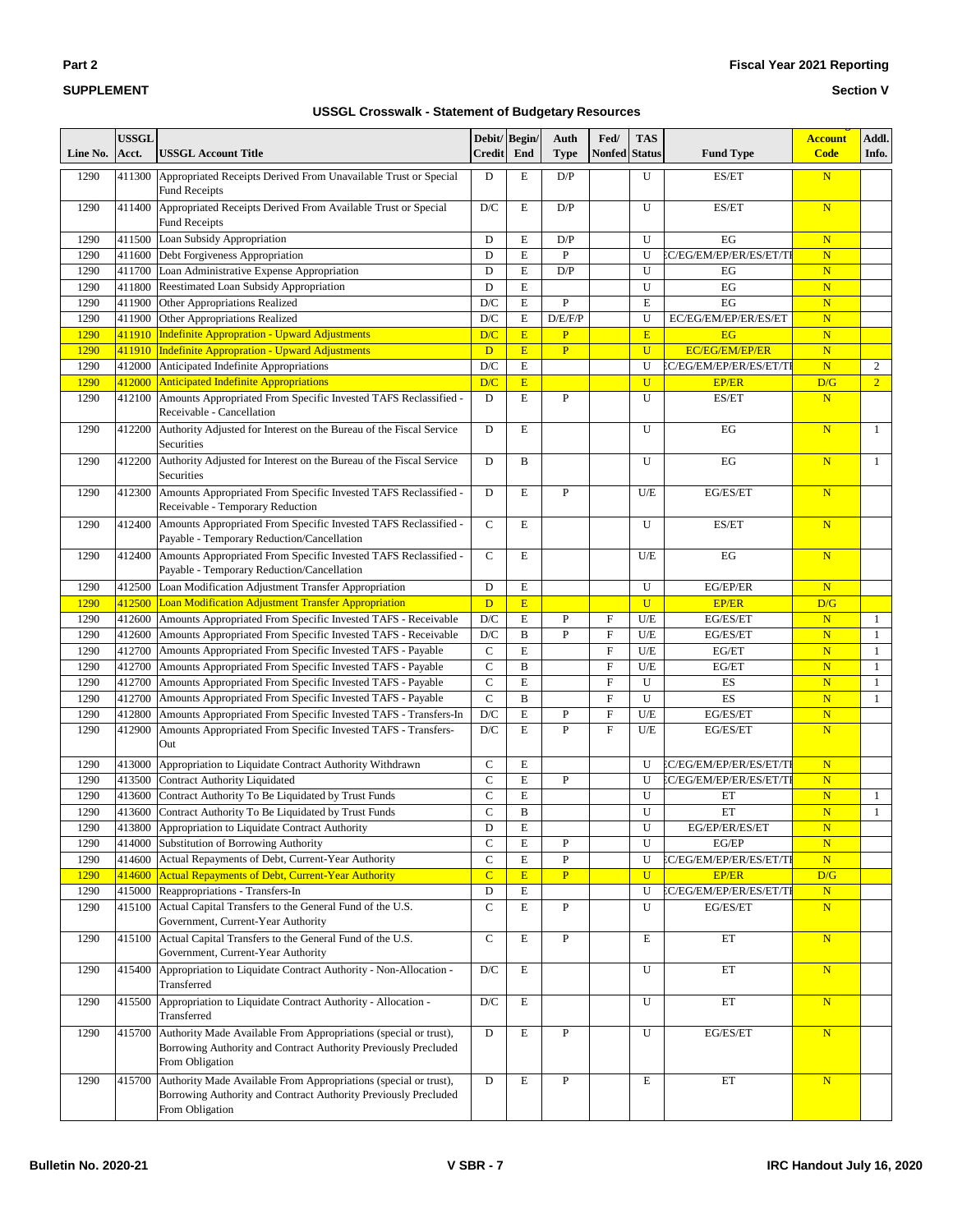## **Fiscal Year 2021 Reporting**

#### **Section V**

| Line No.     | <b>USSGL</b><br>Acct. | <b>USSGL Account Title</b>                                                                                                    | Debit/Begin/<br><b>Credit</b>          | End                | Auth<br><b>Type</b>     | Fed/<br><b>Nonfed</b>     | <b>TAS</b><br><b>Status</b> | <b>Fund Type</b>               | <b>Account</b><br><b>Code</b>          | Addl.<br>Info.   |
|--------------|-----------------------|-------------------------------------------------------------------------------------------------------------------------------|----------------------------------------|--------------------|-------------------------|---------------------------|-----------------------------|--------------------------------|----------------------------------------|------------------|
| 1290         | 415730                | Authority Made Available From Appropriations Previously<br>Precluded From Obligation                                          | $\mathbf{D}/\mathbf{C}$                | E                  |                         |                           | U                           | ES                             | $\overline{\mathbf{N}}$                |                  |
| 1290         | 415900                | Repayment of Repayable Advances - Current-Year Authority                                                                      | $\mathsf{C}$                           | E                  | $\mathbf{P}$            |                           | U                           | ET                             | $\mathbf N$                            |                  |
| 1290         | 415901                | <b>Repayment of Repayable Advances - Prior-Year Balances</b>                                                                  | $\epsilon$                             | $\mathbf{E}% _{0}$ | $\mathbf{P}$            |                           | $\overline{U}$              | <b>ET</b>                      | $\mathbb N$                            |                  |
| 1290         | 416000                | Anticipated Transfers - Current-Year Authority                                                                                | D/C                                    | $\mathbf E$        | P/X                     |                           | U                           | EC/EG/EM/EP/ER/ES/ET/TI        | N                                      | $\boldsymbol{2}$ |
| 1290         | 416000                | <b>Anticipated Transfers - Current-Year Authority</b>                                                                         | D/C                                    | E                  | $\overline{P}$          |                           | $\overline{U}$              | <b>EP/ER</b>                   | D/G                                    | $\overline{2}$   |
| 1290         | 416500                | Allocations of Authority - Anticipated From Invested Balances                                                                 | $\mathbf{D}/\mathbf{C}$                | $\mathbf E$        |                         |                           | U                           | EC/EG/EM/EP/ER/ES/ET/TI        | $\overline{\mathbf{N}}$                | $\overline{2}$   |
| 1290         | 416500                | <b>Allocations of Authority - Anticipated From Invested Balances</b>                                                          | D/C                                    | E                  |                         |                           | $\mathbf{U}$                | <b>EP/ER</b>                   | D/G                                    | $\overline{2}$   |
| 1290         | 416600                | Allocations of Realized Authority - To Be Transferred From<br><b>Invested Balances</b>                                        | $\mathbf{D}/\mathbf{C}$                | $\mathbf E$        | ${\bf P}$               | F                         | U                           | EG/EP/ES/ET                    | $\overline{\mathbf{N}}$                | $\mathbf{1}$     |
| 1290         | 416600                | Allocations of Realized Authority - To Be Transferred From<br><b>Invested Balances</b>                                        | D/C                                    | B                  | $\mathbf{P}$            | $\mathbf F$               | U                           | EG/EP/ES/ET                    | N                                      | $\mathbf{1}$     |
| 1290         | 416700                | Allocations of Realized Authority - Transferred From Invested<br><b>Balances</b>                                              | D/C                                    | E                  | $\overline{P}$          | $\mathbf{F}$              | U/E                         | EC/EG/EM/EP/ER/ES/ET/TI        | $\mathbf N$                            |                  |
| 1290         | 416800                | Allocations of Realized Authority Reclassified - Authority To Be<br>Transferred From Invested Balances - Temporary Reduction  | D/C                                    | E                  |                         | $\mathbf{F}$              | U                           | EC/EG/EM/EP/ER/ES/ET/TI        | N                                      |                  |
| 1290         | 417000                | Transfers - Current-Year Authority                                                                                            | $\mathbf{D}/\mathbf{C}$                | $\mathbf E$        | ${\bf P}$               | $\boldsymbol{\mathrm{F}}$ | U                           | EC/EG/EM/EP/ER/ES/ET/TI        | $\overline{\mathbf{N}}$                |                  |
| 1290         | 417000                | Transfers - Current-Year Authority                                                                                            | $\mathbf{D}/\mathbf{C}$                | E                  | D                       | $\mathbf{F}$              | U                           | EC/EG/EM/EP/ER/ES/ET           | $\overline{\mathbf{N}}$                |                  |
| 1290         | 417100                | Non-Allocation Transfers of Invested Balances - Receivable                                                                    | D                                      | E                  | $\overline{P}$          | $\mathbf{F}$              | U/E                         | ES/ET                          | $\overline{\mathbf{N}}$                | $\mathbf{1}$     |
| 1290         | 417100                | Non-Allocation Transfers of Invested Balances - Receivable                                                                    | D                                      | $\bf{B}$           | $\overline{P}$          | $\mathbf{F}$              | U/E                         | ES/ET                          | $\overline{\mathbf{N}}$                | 1                |
| 1290         | 417200                | Non-Allocation Transfers of Invested Balances - Payable                                                                       | $\mathsf{C}$                           | E                  | $\overline{P}$          | $\mathbf{F}$              | $\mathbf{U}$                | ES/ET                          | $\overline{\mathbf{N}}$                | 1                |
| 1290         | 417200                | Non-Allocation Transfers of Invested Balances - Payable                                                                       | $\overline{C}$                         | $\bf{B}$           | $\overline{P}$          | $\overline{F}$            | U                           | ES/ET                          | N                                      | $\mathbf{1}$     |
| 1290         | 417300                | Non-Allocation Transfers of Invested Balances - Transferred                                                                   | $\mathbf{D}/\mathbf{C}$                | ${\bf E}$          | $\mathbf{P}$            | $\mathbf{F}$              | U/E                         | ES/ET                          | $\overline{\mathbf{N}}$                |                  |
| 1290         | 417400                | <b>Transfers - Current-Year Borrowing Authority Converted to Cash</b>                                                         | D                                      | E                  | $\overline{\mathbf{X}}$ |                           | $\overline{U}$              | <b>EG</b>                      | $\overline{\mathbf{N}}$                |                  |
| 1290         | 417500                | Allocation Transfers of Current-Year Authority for Non-Invested<br><b>Accounts</b>                                            | D/C                                    | $\mathbf E$        | $\mathbf{P}$            | $\mathbf F$               | U                           | EC/EG/EM/EP/ER/ES/ET/TI        | N                                      |                  |
| 1290         | 418300                | Anticipated Balance Transfers - Unobligated Balances - Legislative<br>Change of Purpose                                       | $\mathbf{D}/\mathbf{C}$                | $\mathbf E$        | P/R                     |                           | U                           | EC/EG/EM/EP/ER/ES/ET/TI        | N                                      | $\overline{c}$   |
| 1290         | 418300                | Anticipated Balance Transfers - Unobligated Balances - Legislative<br><b>Change of Purpose</b>                                | D/C                                    | E                  | P/R                     |                           | $\overline{U}$              | <b>EP/ER</b>                   | D/G                                    | $\overline{2}$   |
| 1290         | 419300                | Balance Transfers - Unobligated Balances - Legislative Change of<br>Purpose                                                   | $\mathbf{D}/\mathbf{C}$                | E                  | $\mathbf{P}$            | $\boldsymbol{\mathrm{F}}$ | U                           | EC/EG/EM/EP/ER/ES/ET/TI        | N                                      |                  |
| 1290         | 424000                | Appropriations Reduced by Offsetting Collections or Receipts -<br>Collected                                                   | $\mathbf C$                            | E                  |                         |                           | U                           | EG/ES/ET                       | N                                      | 4                |
| 1290         | 437000                | Offset to Appropriation Realized for Redemption of Treasury<br>Securities                                                     | $\mathsf{C}$                           | E                  |                         |                           | U                           | EC/EG/EM/EP/ER/ES/ET/TI        | N                                      |                  |
| 1290         | 438200                | Temporary Reduction - New Budget Authority                                                                                    | $\mathbf C$                            | E                  | D                       |                           | U                           | ES/ET                          | $\mathbf N$                            |                  |
| 1290         | 438200                | Temporary Reduction - New Budget Authority                                                                                    | $\mathbf C$                            | $\mathbf E$        | $\mathbf{P}$            |                           | U                           | EP/ER/ES/ET                    | $\overline{\mathbf{N}}$                |                  |
| 1290         | 438300                | Temporary Reduction - Prior-Year Balances                                                                                     | $\mathbf C$                            | E                  | $\mathbf{P}$            |                           | U                           | EP/ER/ES/ET                    | $\overline{\mathbf{N}}$                |                  |
| 1290         | 438400                | Temporary Reduction/Cancellation Returned by Appropriation                                                                    | $\mathbf{D}/\mathbf{C}$                | ${\bf E}$          | ${\bf P}$               |                           | U/E                         | EP/ER/ES/ET                    | $\overline{\mathbf{N}}$                | 1                |
| 1290         | 438400                | Temporary Reduction/Cancellation Returned by Appropriation                                                                    | $\mathbf{D}/\mathbf{C}$                | $\bf{B}$           | $\overline{P}$          |                           | U/E                         | EP/ER/ES/ET                    | $\overline{\mathbf{N}}$                | $\mathbf{1}$     |
| 1290         |                       | 438400 Temporary Reduction/Cancellation Returned by Appropriation                                                             | $\mathbf{D}/\mathbf{C}$                | Е                  | D                       |                           | U                           | ES/ET                          | $\mathbf N$                            | 1                |
| 1290         | 438400                | Temporary Reduction/Cancellation Returned by Appropriation                                                                    | $\mathbf{D}/\mathbf{C}$                | B                  | $\mathbf D$             |                           | U                           | ES/ET                          | $\overline{\mathbf{N}}$                | $\mathbf{1}$     |
| 1290         | 438400                | Temporary Reduction/Cancellation Returned by Appropriation                                                                    | $\mathbf{D}/\mathbf{C}$                | E                  | ${\bf P}$               |                           | E                           | EG                             | ${\bf N}$                              | $\mathbf{1}$     |
| 1290<br>1290 | 438400<br>438700      | Temporary Reduction/Cancellation Returned by Appropriation<br>Temporary Reduction of Appropriation From Unavailable Receipts, | $\mathbf{D}/\mathbf{C}$<br>$\mathbf C$ | B<br>E             | ${\bf P}$               |                           | E<br>U                      | EG<br>ES/ET                    | $\overline{\mathbf{N}}$<br>$\mathbf N$ | $\mathbf{1}$     |
| 1290         | 438800                | New Budget Authority<br>Temporary Reduction of Appropriation From Unavailable Receipts,<br>Prior-Year Balances                | $\mathbf C$                            | E                  |                         |                           | U                           | ES/ET                          | N                                      |                  |
| 1290         | 439000                | Reappropriations - Transfers-Out                                                                                              | $\mathbf C$                            | $\mathbf E$        |                         |                           | Е                           | EC/EG/EM/EP/ER/ES/ET/TI        | N                                      |                  |
| 1290         | 439100                | Adjustments to Indefinite Appropriations                                                                                      | $\mathbf{D}/\mathbf{C}$                | E                  |                         |                           | E                           | EG                             | $\mathbf N$                            |                  |
| 1290         | 439100                | Adjustments to Indefinite Appropriations                                                                                      | D/C                                    | Е                  |                         |                           | U                           | EG/EM/EP/ER                    | ${\bf N}$                              |                  |
| 1290         | 439200                | Permanent Reduction - New Budget Authority                                                                                    | $\mathbf C$                            | $\mathbf E$        | D/P/R                   |                           | U                           | EC/EG/EM/EP/ER/ES/ET/TI        | ${\bf N}$                              |                  |
| 1290         | 439300                | Permanent Reduction - Prior-Year Balances                                                                                     | $\mathbf C$                            | E                  | B/D/P/R/S               |                           | U/E                         | EC/EG/EM/EP/ER/ES/ET/TI        | $\mathbf N$                            |                  |
| 1290         | 439400                | Receipts Unavailable for Obligation Upon Collection                                                                           | $\mathbf{D}/\mathbf{C}$                | $\mathbf E$        |                         |                           | U                           | ES/ET                          | ${\bf N}$                              | 1                |
| 1290         | 439400                | Receipts Unavailable for Obligation Upon Collection                                                                           | $\mathbf{D}/\mathbf{C}$                | B                  |                         |                           | U                           | ES/ET                          | $\mathbf N$                            | 1                |
| 1290         | 439401                | Daily Inflation/Deflation Compensation Adjustment                                                                             | $\mathbf C$                            | E                  | $\overline{P}$          |                           | $\mathbf U$                 | <b>ES/ET</b>                   | ${\bf N}$                              |                  |
| 1290         | 439401                | Daily Inflation/Deflation Compensation Adjustment                                                                             | $\overline{C}$                         | $\overline{B}$     | $\overline{P}$          |                           | $\mathbf U$                 | <b>ES/ET</b>                   | $\overline{\mathbf{N}}$                |                  |
| 1290         | 439500                | Authority Unavailable for Obligation Pursuant to Public Law -<br>Temporary - Current-Year Authority                           | $\mathbf C$                            | E                  | D/P/R                   |                           | U                           | <b>EC/EG/EM/EP/ER/ES/ET/TI</b> | ${\bf N}$                              | $\overline{4}$   |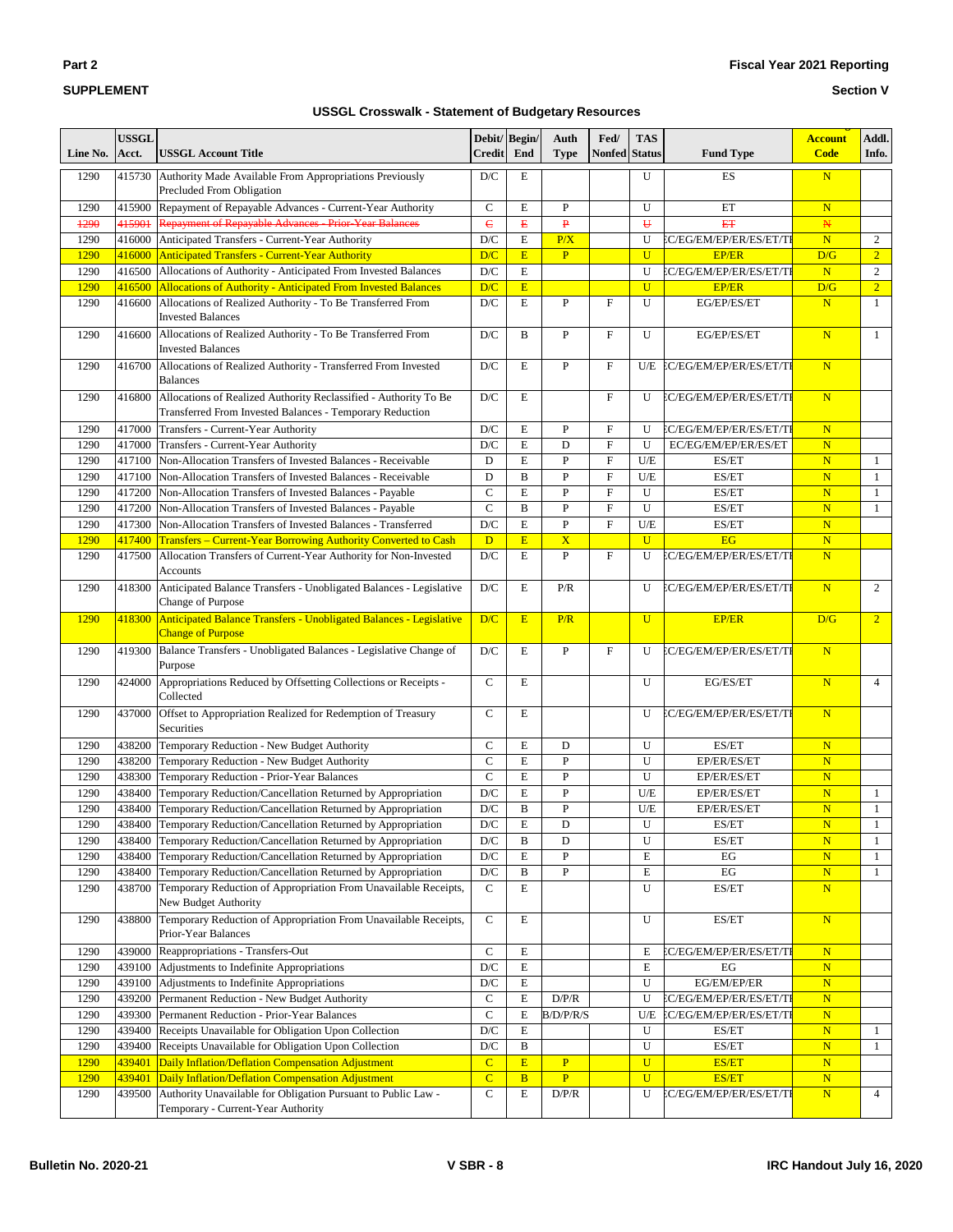| $\sim$<br>. .<br>٠ |  |
|--------------------|--|
|                    |  |

#### **Section V**

| Line No.     | <b>USSGL</b><br>Acct. | <b>USSGL Account Title</b>                                                                                                                                                  | <b>Credit</b>                  | Debit/Begin/<br>End                                   | Auth<br><b>Type</b>     | Fed/<br><b>Nonfed</b>     | <b>TAS</b><br><b>Status</b> | <b>Fund Type</b>                        | <b>Account</b><br><b>Code</b>  | Addl.<br>Info.                   |
|--------------|-----------------------|-----------------------------------------------------------------------------------------------------------------------------------------------------------------------------|--------------------------------|-------------------------------------------------------|-------------------------|---------------------------|-----------------------------|-----------------------------------------|--------------------------------|----------------------------------|
| 1290         | 439700                | Appropriations (special or trust), Borrowing Authority and Contract<br>Authority Temporarily Precluded From Obligation - Current-Year                                       | D/C                            | Е                                                     | $\mathbf{P}$            |                           | U                           | EG/ES/ET                                | N                              | $\mathbf{1}$                     |
| 1290         | 439700                | <b>Balances</b><br>Appropriations (special or trust), Borrowing Authority and Contract<br>Authority Temporarily Precluded From Obligation - Current-Year<br><b>Balances</b> | D/C                            | B                                                     | ${\bf P}$               |                           | U                           | EG/ES/ET                                | N                              | $\mathbf{1}$                     |
| 1290         | 439730                | Appropriations Temporarily Precluded From Obligation                                                                                                                        | D/C                            | E                                                     |                         |                           | U                           | ES                                      | $\overline{\mathbf{N}}$        | 1                                |
| 1290         | 439730                | Appropriations Temporarily Precluded From Obligation                                                                                                                        | D/C                            | B                                                     |                         |                           | U                           | ES                                      | $\overline{\mathbf{N}}$        | 1                                |
|              |                       |                                                                                                                                                                             |                                |                                                       |                         |                           |                             |                                         |                                |                                  |
| 1490         |                       | Borrowing authority (discretionary and mandatory)                                                                                                                           |                                |                                                       |                         |                           |                             |                                         |                                |                                  |
| 1490<br>1490 | 404400<br>404400      | Anticipated Reductions to Borrowing Authority                                                                                                                               | $\mathsf{C}$<br>$\overline{C}$ | E<br>E                                                |                         |                           | U<br>$\mathbf U$            | EC/EG/EM/EP/ER/ES/ET/TI<br><b>EP/ER</b> | $\overline{\mathbf{N}}$<br>D/G | $\overline{c}$<br>$\overline{2}$ |
| 1490         | 404700                | <b>Anticipated Reductions to Borrowing Authority</b><br>Anticipated Transfers to the General Fund of the U.S. Government -                                                  | $\mathbf C$                    | Е                                                     | B                       |                           | U                           | EP/ER                                   | D/G                            | $\overline{c}$                   |
|              |                       | Current-Year Authority                                                                                                                                                      |                                |                                                       |                         |                           |                             |                                         |                                |                                  |
| 1490         | 404700                | Anticipated Transfers to the General Fund of the U.S. Government -<br><b>Current-Year Authority</b>                                                                         | $\mathbf C$                    | E                                                     | B                       |                           | $\overline{U}$              | EP                                      | N                              | $\overline{2}$                   |
| 1490         | 412300                | Amounts Appropriated From Specific Invested TAFS Reclassified -<br>Receivable - Temporary Reduction                                                                         | D                              | E                                                     | B                       |                           | U                           | ES                                      | N                              |                                  |
| 1490         | 412600                | Amounts Appropriated From Specific Invested TAFS - Receivable                                                                                                               | D/C                            | E                                                     | B                       | $\boldsymbol{\mathrm{F}}$ | U                           | ES/ET                                   | $\overline{\mathbf{N}}$        | 1                                |
| 1490         | 412600                | Amounts Appropriated From Specific Invested TAFS - Receivable                                                                                                               | D/C                            | B                                                     | B                       | $\mathbf F$               | U                           | ES/ET                                   | $\mathbf N$                    | $\mathbf{1}$                     |
| 1490         | 412800                | Amounts Appropriated From Specific Invested TAFS - Transfers-In                                                                                                             | D/C                            | E                                                     | $\mathbf B$             | $\mathbf{F}$              | U                           | ES/ET                                   | $\overline{\mathbf{N}}$        |                                  |
| 1490         | 412900                | Amounts Appropriated From Specific Invested TAFS - Transfers-<br>Out                                                                                                        | D/C                            | Е                                                     | B                       | $\mathbf{F}$              | U                           | ES/ET                                   | $\overline{\mathbf{N}}$        |                                  |
| 1490         | 414100                | Current-Year Indefinite Borrowing Authority                                                                                                                                 | DÆ                             | E                                                     |                         |                           | U                           | EC/EG/EM/EP/ER/ES/ET/TI                 | $\overline{\mathbf{N}}$        |                                  |
| 1490         | 414100                | <b>Current-Year Indefinite Borrowing Authority</b>                                                                                                                          | <b>D/C</b>                     | E                                                     |                         |                           | $\mathbf U$                 | <b>EP/ER</b>                            | D/G                            |                                  |
| 1490         | 414120                | Current-Year Definite Borrowing Authority                                                                                                                                   | D                              | E                                                     |                         |                           | U                           | EC/EG/EM/EP/ER/ES/ET/TI                 | N                              |                                  |
| 1490         | 414120                | <b>Current-Year Definite Borrowing Authority</b>                                                                                                                            | D                              | E                                                     |                         |                           | $\overline{U}$              | <b>EP/ER</b>                            | D/G                            |                                  |
| 1490         | 414200                | Actual Repayment of Borrowing Authority Converted to Cash                                                                                                                   | $\mathbf C$<br>$\overline{C}$  | $\mathbf E$<br>E                                      |                         |                           | U<br>$\overline{U}$         | EG/EP/ER/TR                             | N<br>D/G                       |                                  |
| 1490<br>1490 | 414200<br>414201      | <b>Actual Repayment of Borrowing Authority Converted to Cash</b><br>Modification adjustment transfer of Borrowing Authority Converted<br>to Cash                            | $\mathbf C$                    | E                                                     |                         |                           | U                           | <b>EP/ER</b><br>EP/ER                   | D/G                            |                                  |
| 1490         | 414300                | Current-Year Decreases to Indefinite Borrowing Authority                                                                                                                    | $\mathbf C$                    | E                                                     |                         |                           | U                           | EC/EG/EM/EP/ER/ES/ET/TI                 | N                              |                                  |
| 1490         | 414300                | <b>Current-Year Decreases to Indefinite Borrowing Authority</b>                                                                                                             | $\mathbf C$                    | E                                                     |                         |                           | $\mathbf U$                 | <b>EP/ER</b>                            | D/G                            |                                  |
| 1490         | 414600                | Actual Repayments of Debt, Current-Year Authority                                                                                                                           | $\mathbf C$                    | $\mathbf E$                                           | B                       |                           | U                           | EP/ER/ET                                | N                              |                                  |
| 1490         | 414600                | <b>Actual Repayments of Debt, Current-Year Authority</b>                                                                                                                    | $\mathbf C$                    | E                                                     | $\overline{B}$          |                           | $\mathbf U$                 | <b>EP/ER</b>                            | $\mathbf{D}$                   |                                  |
| 1490         | 415900                | Repayment of Repayable Advances - Current-Year Authority                                                                                                                    | $\mathbf C$                    | E                                                     | B                       |                           | U                           | ET                                      | ${\bf N}$                      |                                  |
| 1490         | 415901                | Repayment of Repayable Advances - Prior-Year Balances                                                                                                                       | ë                              | $\mathbf{E}% _{T}=\mathbf{G}_{T}\times\mathbf{G}_{T}$ | $\bf{B}$                |                           | $\overline{H}$              | EŦ                                      |                                |                                  |
| 1490         | 416000                | Anticipated Transfers - Current-Year Authority                                                                                                                              | $\overline{C}$                 | E                                                     | $\overline{\mathbf{X}}$ |                           | $\overline{U}$              | EP                                      | $\overline{\mathbf{N}}$        |                                  |
| 1490         | 417400                | Transfers - Current-Year Borrowing Authority Converted to Cash                                                                                                              | D                              | E                                                     | $\overline{\mathbf{X}}$ |                           | $\overline{U}$              | EP                                      | $\overline{\mathbf{N}}$        |                                  |
| 1490         | 438200                | Temporary Reduction - New Budget Authority                                                                                                                                  | $\mathbf C$                    | E                                                     | B                       |                           | U                           | EP/ER/ES/ET                             | $\mathbf N$                    |                                  |
| 1490<br>1490 | 438400                | Temporary Reduction/Cancellation Returned by Appropriation                                                                                                                  | D/C<br>D/C                     | E<br>B                                                | B<br>B                  |                           | U/E<br>U/E                  | EP/ER/ES/ET                             | $\overline{\mathbf{N}}$<br>N   | $\mathbf{1}$<br>$\mathbf{1}$     |
| 1490         | 438400                | Temporary Reduction/Cancellation Returned by Appropriation<br>439200 Permanent Reduction - New Budget Authority                                                             | $\mathbf C$                    | E                                                     | B                       |                           | U                           | EP/ER/ES/ET<br>EC/EG/EM/EP/ER/ES/ET/TI  | ${\bf N}$                      |                                  |
| 1490         | 439500                | Authority Unavailable for Obligation Pursuant to Public Law -<br>Temporary - Current-Year Authority                                                                         | $\mathbf C$                    | Е                                                     | B                       |                           | U                           | EP                                      | $\overline{\mathbf{N}}$        | $\overline{4}$                   |
| 1490         | 439700                | Appropriations (special or trust), Borrowing Authority and Contract<br>Authority Temporarily Precluded From Obligation - Current-Year<br><b>Balances</b>                    | D/C                            | Е                                                     | B                       |                           | U                           | EP                                      | $\mathbf N$                    | $\mathbf{1}$                     |
| 1490         | 439700                | Appropriations (special or trust), Borrowing Authority and Contract<br>Authority Temporarily Precluded From Obligation - Current-Year<br><b>Balances</b>                    | D/C                            | B                                                     | B                       |                           | U                           | EP                                      | $\mathbf N$                    | $\mathbf{1}$                     |
|              |                       |                                                                                                                                                                             |                                |                                                       |                         |                           |                             |                                         |                                |                                  |
| 1690<br>1690 |                       | Contract authority (discretionary and mandatory)<br>403400 Anticipated Adjustments to Contract Authority                                                                    | D/C                            | Е                                                     |                         |                           | U                           | EG/EP/ER/ET                             | $\overline{\mathbf{N}}$        | 2                                |
| 1690         |                       | 413100 Current-Year Indefinite Contract Authority                                                                                                                           | D                              | Е                                                     |                         |                           | U                           | EG/EP/ER/ES/ET                          | ${\bf N}$                      |                                  |
| 1690         | 413120                | Current-Year Definite Contract Authority                                                                                                                                    | D                              | E                                                     |                         |                           | U                           | EG/EP/ER/ES/ET                          | ${\bf N}$                      |                                  |
| 1690         |                       | 413300 Decreases to Indefinite Contract Authority                                                                                                                           | $\mathbf C$                    | Е                                                     |                         |                           | U                           | EG/EP/ER/ET                             | $\mathbf N$                    |                                  |
| 1690         |                       | 413700 Transfers of Contract Authority - Allocation                                                                                                                         | D/C                            | Е                                                     |                         | F                         | U                           | ET                                      | ${\bf N}$                      | $\mathbf{1}$                     |
| 1690         | 413700                | Transfers of Contract Authority - Allocation                                                                                                                                | $\mathbf{D}/\mathbf{C}$        | B                                                     |                         | F                         | U                           | ET                                      | $\mathbf N$                    | $\mathbf{1}$                     |
| 1690         | 415300                | Transfers of Contract Authority - Non-Allocation                                                                                                                            | D/C                            | E                                                     |                         | F                         | U                           | ET                                      | $\mathbf N$                    | $\mathbf{1}$                     |
| 1690         |                       | 415300 Transfers of Contract Authority - Non-Allocation                                                                                                                     | $\mathbf{D}/\mathbf{C}$        | B                                                     |                         | F                         | U                           | ET                                      | $\overline{\mathbf{N}}$        | 1                                |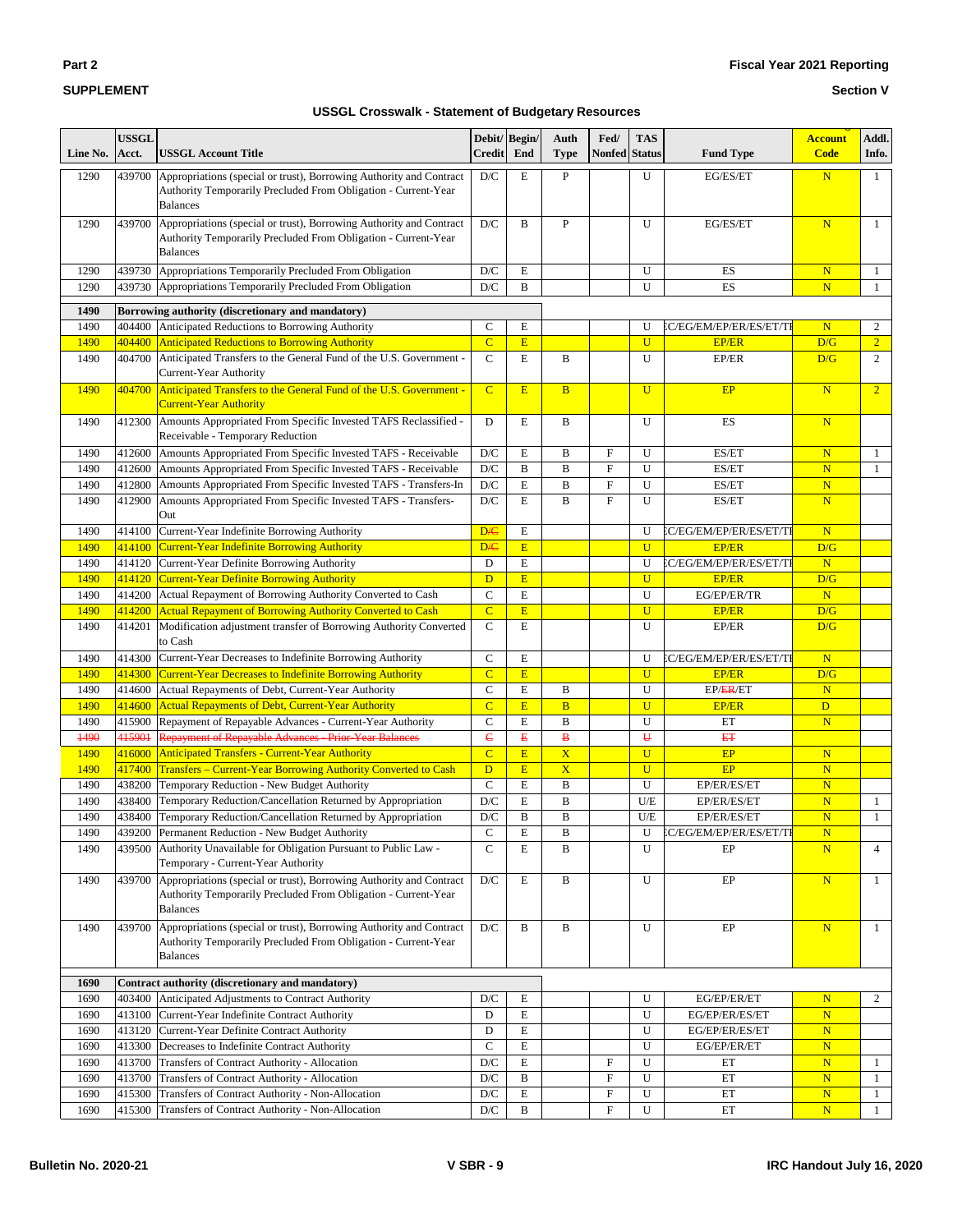#### **Section V**

| Line No.     | <b>USSGL</b><br>Acct. | <b>USSGL Account Title</b>                                                                                                                               | Debit/Begin/<br><b>Credit</b> | End          | Auth<br><b>Type</b>     | Fed/<br>Nonfed                 | <b>TAS</b><br><b>Status</b> | <b>Fund Type</b>                                   | <b>Account</b><br><b>Code</b>          | Addl.<br>Info.               |
|--------------|-----------------------|----------------------------------------------------------------------------------------------------------------------------------------------------------|-------------------------------|--------------|-------------------------|--------------------------------|-----------------------------|----------------------------------------------------|----------------------------------------|------------------------------|
| 1690         | 415700                | Authority Made Available From Appropriations (special or trust),<br>Borrowing Authority and Contract Authority Previously Precluded<br>From Obligation   | D                             | E            | $\mathbf C$             |                                | U                           | ET                                                 | $\overline{\mathbf{N}}$                |                              |
| 1690         | 416000                | Anticipated Transfers - Current-Year Authority                                                                                                           | D/C                           | ${\bf E}$    | $\mathbf C$             |                                | U                           | EG/EP/ER/ET                                        | N                                      | $\overline{c}$               |
| 1690         | 438200                | Temporary Reduction - New Budget Authority                                                                                                               | $\mathbf C$                   | E            | $\mathsf{C}$            |                                | U                           | ES/ET                                              | N                                      |                              |
| 1690         | 438400                | Temporary Reduction/Cancellation Returned by Appropriation                                                                                               | D/C                           | E            | $\mathsf{C}$            |                                | U                           | ES/ET                                              | $\overline{\mathbf{N}}$                | $\mathbf{1}$                 |
| 1690         | 438400                | Temporary Reduction/Cancellation Returned by Appropriation                                                                                               | $\mathbf{D}/\mathbf{C}$       | $\, {\bf B}$ | $\mathsf{C}$            |                                | U                           | ES/ET                                              | $\overline{\mathbf{N}}$                | $\mathbf{1}$                 |
| 1690         | 439200                | Permanent Reduction - New Budget Authority                                                                                                               | $\mathsf{C}$                  | E            | $\overline{C}$          |                                | U                           | EG/EP/ER/ES/ET                                     | $\overline{\mathbf{N}}$                |                              |
| 1690         | 439300                | Permanent Reduction - Prior-Year Balances                                                                                                                | $\mathbf C$                   | E            | $\mathsf{C}$            |                                | U                           | EG/EP/ER/ET                                        | $\overline{\mathbf{N}}$                |                              |
| 1690         | 439500                | Authority Unavailable for Obligation Pursuant to Public Law -<br>Temporary - Current-Year Authority                                                      | $\mathbf C$                   | E            | $\overline{C}$          |                                | U                           | EG/EP/ER/ET                                        | $\overline{\mathbf{N}}$                | $\overline{4}$               |
| 1690         | 439700                | Appropriations (special or trust), Borrowing Authority and Contract<br>Authority Temporarily Precluded From Obligation - Current-Year<br><b>Balances</b> | D/C                           | E            | $\mathbf C$             |                                | U                           | ET                                                 | N                                      | $\mathbf{1}$                 |
| 1690         | 439700                | Appropriations (special or trust), Borrowing Authority and Contract<br>Authority Temporarily Precluded From Obligation - Current-Year<br><b>Balances</b> | D/C                           | B            | $\mathbf C$             |                                | U                           | ET                                                 | $\overline{\mathbf{N}}$                | $\mathbf{1}$                 |
| 1890         |                       | Spending authority from offsetting collections (discretionary and mandatory)                                                                             |                               |              |                         |                                |                             |                                                    |                                        |                              |
| 1890         | 404700                | Anticipated Transfers to the General Fund of the U.S. Government -<br>Current-Year Authority                                                             | $\mathsf{C}$                  | E            | S                       |                                | U                           | EC/EG/EM/EP/ER/ES/ET/TI                            | N                                      | $\overline{2}$               |
| 1890         | 404700                | Anticipated Transfers to the General Fund of the U.S. Government -<br><b>Current-Year Authority</b>                                                      | $\overline{C}$                | E            | S                       |                                | $\mathbf{U}$                | <b>EP/ER</b>                                       | D/G                                    | $\overline{2}$               |
| 1890         | 406000                | Anticipated Collections From Non-Federal Sources                                                                                                         | D/C                           | $\mathbf E$  |                         |                                | U                           | EC/EG/EM/EP/ER/ES/ET/TI                            | N                                      | $\overline{c}$               |
| 1890         | 406000                | <b>Anticipated Collections From Non-Federal Sources</b>                                                                                                  | D/C                           | E            |                         |                                | $\mathbf{U}$                | <b>EP/ER</b>                                       | D/G                                    | $\overline{2}$               |
| 1890         | 407000                | Anticipated Collections From Federal Sources                                                                                                             | $\mathbf{D}/\mathbf{C}$       | E            |                         |                                | U                           | EC/EG/EM/EP/ER/ES/ET/TI                            | N                                      | $\overline{c}$               |
| 1890         | 407000                | <b>Anticipated Collections From Federal Sources</b>                                                                                                      | D/C                           | E            |                         |                                | $\mathbf U$                 | <b>EP/ER</b>                                       | D/G                                    | 2 <sup>1</sup>               |
| 1890         | 412100                | Amounts Appropriated From Specific Invested TAFS Reclassified -<br>Receivable - Cancellation                                                             | D                             | E            | S                       |                                | U                           | EC/EG/EM/EP/ER/ES/ET/TI                            | N                                      |                              |
| 1890         | 412300                | Amounts Appropriated From Specific Invested TAFS Reclassified -<br>Receivable - Temporary Reduction                                                      | D                             | E            | S                       |                                | U                           | EC/EG/EM/EP/ER/ES/ET/TI                            | N                                      |                              |
| 1890         | 413200                | Substitution of Contract Authority                                                                                                                       | D/C                           | E<br>E       | S<br>S                  |                                | U                           | ER                                                 | $\overline{\mathbf{N}}$                |                              |
| 1890<br>1890 | 413500<br>414000      | <b>Contract Authority Liquidated</b><br>Substitution of Borrowing Authority                                                                              | $\mathsf{C}$<br>$\mathbf C$   | E            | $\rm S$                 |                                | U<br>U                      | EC/EG/EM/EP/ER/ES/ET/TI<br>EC/EG/EM/EP/ER/ES/ET/TI | ${\bf N}$<br>$\overline{\mathbf{N}}$   |                              |
| 1890         | 414600                | Actual Repayments of Debt, Current-Year Authority                                                                                                        | $\mathbf C$                   | E            | $\rm S$                 |                                | U                           | EC/EG/EM/EP/ER/ES/ET/TI                            | $\overline{\mathbf{N}}$                |                              |
| 1890         | 414600                | <b>Actual Repayments of Debt, Current-Year Authority</b>                                                                                                 | $\overline{C}$                | E            | S                       |                                | $\mathbf U$                 | <b>EP/ER</b>                                       | D/G                                    |                              |
| 1890         | 415100                | Actual Capital Transfers to the General Fund of the U.S.<br>Government, Current-Year Authority                                                           | $\mathbf C$                   | E            | S                       |                                | U                           | EC/EG/EM/EP/ER/ES/ET/TI                            | $\overline{\mathbf{N}}$                |                              |
| 1890         | 415100                | Actual Capital Transfers to the General Fund of the U.S.<br><b>Government, Current-Year Authority</b>                                                    | $\overline{C}$                | E            | $\overline{\mathbf{S}}$ |                                | $\mathbf U$                 | <b>EP/ER</b>                                       | D/G                                    |                              |
| 1890         | 415800                | Authority Made Available From Offsetting Collection Balances<br>Previously Precluded From Obligation                                                     | D                             | E            |                         |                                | U                           | EC/EG/EM/EP/ER/ES/ET/TI                            | N                                      |                              |
| 1890         |                       | 415800 Authority Made Available From Offsetting Collection Balances<br>Previously Precluded From Obligation                                              | D                             | E            |                         |                                | E                           | EG                                                 | $\mathbf N$                            |                              |
| 1890         | 416000                | Anticipated Transfers - Current-Year Authority                                                                                                           | $\mathbf{D}/\mathbf{C}$       | ${\bf E}$    | S                       |                                | $\mathbf U$                 | <b>EC/EG/EM/EP/ER/ES/ET/TI</b>                     | N                                      | $\overline{c}$               |
| 1890         | 416000                | <b>Anticipated Transfers - Current-Year Authority</b>                                                                                                    | D/C                           | E            | ${\bf S}$               |                                | $\mathbf U$                 | <b>EP/ER</b>                                       | D/G                                    | $\overline{2}$               |
| 1890         | 416600                | Allocations of Realized Authority - To Be Transferred From<br><b>Invested Balances</b>                                                                   | $\mathbf{D}/\mathbf{C}$       | ${\bf E}$    | S                       | F                              | U                           | EP                                                 | N                                      | $\mathbf{1}$                 |
| 1890         | 416600                | Allocations of Realized Authority - To Be Transferred From<br><b>Invested Balances</b>                                                                   | $\mathbf{D}/\mathbf{C}$       | B            | S                       | F                              | U                           | EP                                                 | $\mathbf N$                            | $\mathbf{1}$                 |
| 1890         | 416700                | Allocations of Realized Authority - Transferred From Invested<br><b>Balances</b>                                                                         | $\mathbf{D}/\mathbf{C}$       | E            | S                       | F                              | U                           | EP                                                 | N                                      |                              |
| 1890         | 417000                | Transfers - Current-Year Authority                                                                                                                       | D/C                           | E            | S                       | F                              | U                           | C/EG/EM/EP/ER/ES/ET/TI                             | $\mathbf N$                            |                              |
| 1890         | 417100                | Non-Allocation Transfers of Invested Balances - Receivable                                                                                               | D                             | $\mathbf E$  | $\mathbf S$             | F                              | U/E                         | EG                                                 | ${\bf N}$                              | $\mathbf{1}$                 |
| 1890<br>1890 | 417100<br>417200      | Non-Allocation Transfers of Invested Balances - Receivable<br>Non-Allocation Transfers of Invested Balances - Payable                                    | D<br>$\mathbf C$              | B<br>E       | S<br>$\mathbf S$        | $\boldsymbol{\mathrm{F}}$<br>F | $U\!/\!E$<br>U              | EG<br>EP                                           | ${\bf N}$                              | $\mathbf{1}$<br>$\mathbf{1}$ |
| 1890         | 417200                | Non-Allocation Transfers of Invested Balances - Payable                                                                                                  | $\mathbf C$                   | $\, {\bf B}$ | S                       | $\boldsymbol{\mathrm{F}}$      | U                           | EP                                                 | $\mathbf N$<br>$\overline{\mathbf{N}}$ | $\mathbf{1}$                 |
| 1890         | 417300                | Non-Allocation Transfers of Invested Balances - Transferred                                                                                              | $\mathbf{D}/\mathbf{C}$       | $\mathbf E$  | $\mathbf S$             | F                              | $U\!/\!E$                   | $EG/EP$                                            | $\mathbf N$                            |                              |
| 1890         | 417500                | Allocation Transfers of Current-Year Authority for Non-Invested<br>Accounts                                                                              | $\mathbf{D}/\mathbf{C}$       | E            | S                       | $\mathbf F$                    | U                           | EC/EG/EM/EP/ER/ES/ET/TI                            | N                                      |                              |
| 1890         | 418300                | Anticipated Balance Transfers - Unobligated Balances - Legislative<br>Change of Purpose                                                                  | $\mathbf{D}/\mathbf{C}$       | E            | S                       |                                | U                           | EC/EG/EM/EP/ER/ES/ET/TI                            | N                                      | $\overline{2}$               |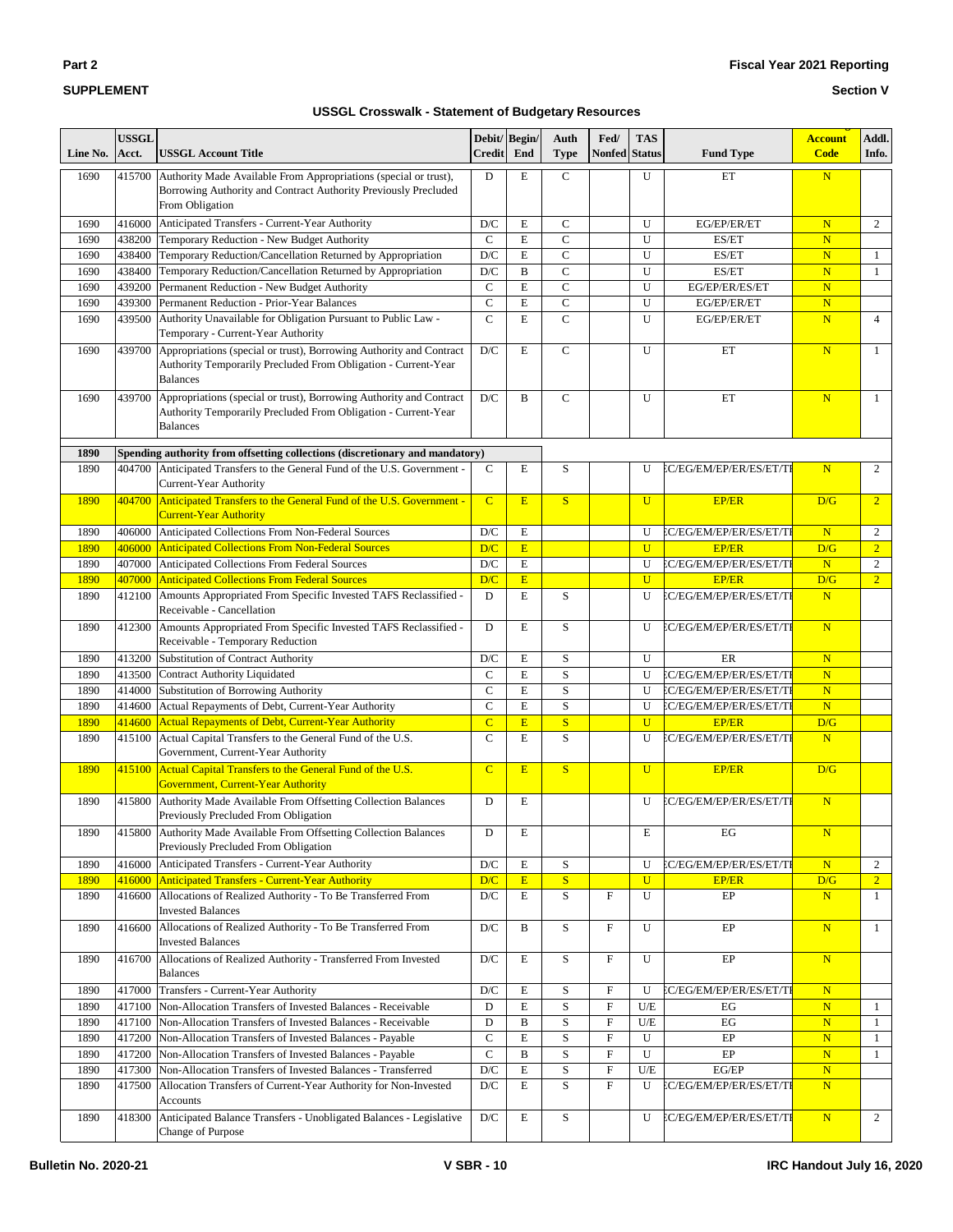**Section V**

| Line No.     | USSGL<br>Acct.   | <b>USSGL Account Title</b>                                                                            | Debit/Begin/<br><b>Credit</b> | End              | Auth<br><b>Type</b> | Fed/<br>Nonfed     | <b>TAS</b><br><b>Status</b>  | <b>Fund Type</b>            | <b>Account</b><br><b>Code</b> | Addl.<br>Info.               |
|--------------|------------------|-------------------------------------------------------------------------------------------------------|-------------------------------|------------------|---------------------|--------------------|------------------------------|-----------------------------|-------------------------------|------------------------------|
| 1890         |                  | 418300 Anticipated Balance Transfers - Unobligated Balances - Legislative<br><b>Change of Purpose</b> | D/C                           | E                | S                   |                    | $\mathbf{U}$                 | <b>EP/ER</b>                | D/G                           | $\overline{2}$               |
| 1890         | 419300           | Balance Transfers - Unobligated Balances - Legislative Change of<br>Purpose                           | D/C                           | E                | S                   | $\mathbf{F}$       | U                            | EC/EG/EM/EP/ER/ES/ET/TI     | N                             |                              |
| 1890         | 421000           | <b>Anticipated Reimbursements</b>                                                                     | D/C                           | E                |                     |                    | U                            | EC/EG/EM/EP/ER/ES/ET/TI     | N                             | $\overline{c}$               |
| 1890         | 421200           | Liquidation of Deficiency - Offsetting Collections                                                    | D                             | E                |                     | E/F/N              |                              | U/E EC/EG/EM/EP/ER/ES/ET/TI | $\overline{\mathbf{N}}$       |                              |
| 1890         | 421500           | Anticipated Expenditure Transfers from Trust Funds                                                    | D/C                           | E                |                     |                    | U                            | EC/EG/EM/EP/ER/ES/ET/TI     | N                             | 2                            |
| 1890         | 422100           | Unfilled Customer Orders Without Advance                                                              | $\mathbf{D}/\mathbf{C}$       | $\mathbf E$      |                     | E/F                | U/E                          | EC/EG/EM/EP/ER/ES/ET/TI     | $\overline{\mathbf{N}}$       | $\mathbf{1}$                 |
| 1890         | 422100           | Unfilled Customer Orders Without Advance                                                              | D/C                           | $\bf{B}$         |                     | E/F                | U/E                          | EC/EG/EM/EP/ER/ES/ET/TI     | $\overline{\mathbf{N}}$       | 1                            |
| 1890         | 422100           | <b>Unfilled Customer Orders Without Advance</b>                                                       | D/C                           | E                |                     | E                  | $\mathbf{U}$                 | EP                          | G                             | 1                            |
| 1890         | 422100           | Unfilled Customer Orders Without Advance                                                              | D/C                           | B                |                     | E                  | $\mathbf{U}$                 | EP                          | G                             | $\mathbf{1}$                 |
| 1890         | 422200           | Unfilled Customer Orders With Advance                                                                 | D/C                           | E                |                     | E/F/N              | U/E                          | EC/EG/EM/EP/ER/ES/ET/TI     | N                             | $\mathbf{1}$                 |
| 1890         | 422200           | Unfilled Customer Orders With Advance                                                                 | D/C                           | B                |                     | E/F/N              | U/E                          | EC/EG/EM/EP/ER/ES/ET/TI     | $\overline{\mathbf{N}}$       | $\mathbf{1}$                 |
| 1890         | 422300           | Uncollected Subsidy from Program Account                                                              | D                             | E                |                     | $\mathbf{F}$       | U                            | EP/ER                       | D/G                           | 1                            |
| 1890         | 422300           | Uncollected Subsidy from Program Account                                                              | D                             | $\, {\bf B}$     |                     | $\mathbf F$        | U                            | EP/ER                       | D/G                           | 1                            |
| 1890         | 422500           | Expenditure Transfers From Trust Funds - Receivable                                                   | D/C                           | E                |                     |                    | U/E                          | EC/EG/EM/EP/ER/ES/ET/TI     | $\overline{\mathbf{N}}$       | 1                            |
| 1890         | 422500           | Expenditure Transfers From Trust Funds - Receivable                                                   | D/C                           | B<br>$\mathbf E$ |                     |                    |                              | U/E EC/EG/EM/EP/ER/ES/ET/TI | $\overline{\mathbf{N}}$       | $\mathbf{1}$                 |
| 1890         | 425100           | Reimbursements Earned - Receivable                                                                    | D/C                           |                  |                     | E/F                | U/E                          | EC/EG/EM/EP/ER/ES/ET/TI     | $\overline{\mathbf{N}}$       | 1                            |
| 1890         | 425100           | Reimbursements Earned - Receivable                                                                    | D/C                           | $\bf{B}$<br>E    |                     | E/F                | U/E                          | EC/EG/EM/EP/ER/ES/ET/TI     | N                             | 1                            |
| 1890<br>1890 | 425100<br>425100 | <b>Reimbursements Earned - Receivable</b><br><b>Reimbursements Earned - Receivable</b>                | D/C<br>D/C                    | B                |                     | E<br>E             | $\mathbf{U}$<br>$\mathbf{U}$ | EP<br>EP                    | G<br>G                        | 1<br>$\mathbf{1}$            |
| 1890         | 425200           | Reimbursements Earned - Collected From Federal/Non-Federal                                            | D                             | E                |                     | E/F <sub>/</sub> N | U/E                          | EC/EG/EM/EP/ER/ES/ET/TI     | N                             |                              |
|              |                  | <b>Exception Sources</b>                                                                              |                               |                  |                     |                    |                              |                             |                               |                              |
| 1890         | 425300           | Prior-Year Unfilled Customer Orders With Advance - Refunds Paid                                       | D                             | E                |                     | E/F/N              |                              | U/E EC/EG/EM/EP/ER/ES/ET/TI | $\overline{\mathbf{N}}$       |                              |
| 1890         | 425400           | Reimbursements Earned - Collected From Non-Federal Sources                                            | $\mathbf D$                   | $\mathbf E$      |                     | N                  | U/E                          | EC/EG/EM/EP/ER/ES/ET/TI     | $\overline{\mathbf{N}}$       |                              |
| 1890         | 425500           | Expenditure Transfers from Trust Funds - Collected                                                    | D                             | E                |                     |                    | U/E                          | EC/EG/EM/EP/ER/ES/ET/TI     | $\overline{\mathbf{N}}$       |                              |
| 1890         | 426000           | Actual Collections of Governmental-Type Fees                                                          | D                             | $\mathbf E$      |                     |                    |                              | U/E EC/EG/EM/EP/ER/ES/ET/TI | $\overline{\mathbf{N}}$       |                              |
| 1890         | 426100           | Actual Collections of Business-Type Fees                                                              | D                             | $\mathbf E$      |                     |                    | U/E                          | EC/EG/EM/EP/ER/ES/ET/TI     | N                             |                              |
| 1890         | 426100           | <b>Actual Collections of Business-Type Fees</b>                                                       | D                             | E                |                     |                    | $\mathbf{U}$                 | <b>EP/ER</b>                | D/G                           |                              |
| 1890         | 426200           | Actual Collections of Loan Principal                                                                  | $\mathbf D$                   | $\mathbf E$      |                     |                    |                              | U/E EC/EG/EM/EP/ER/ES/ET/TI | N                             |                              |
| 1890         | 426200           | <b>Actual Collections of Loan Principal</b>                                                           | D                             | E                |                     |                    | $\mathbf{U}$                 | <b>EP/ER</b>                | D/G                           |                              |
| 1890         | 426300           | Actual Collections of Loan Interest                                                                   | D/C                           | $\mathbf E$      |                     |                    | U/E                          | EC/EG/EM/EP/ER/ES/ET/TI     | $\overline{\mathbf{N}}$       |                              |
| 1890         | 426300           | <b>Actual Collections of Loan Interest</b>                                                            | D/C                           | E                |                     |                    | $\mathbf{U}$                 | <b>EP/ER</b>                | D/G                           |                              |
| 1890         | 426400           | <b>Actual Collections of Rent</b>                                                                     | D                             | E                |                     |                    | U/E                          | EC/EG/EM/EP/ER/ES/ET/TI     | $\overline{\mathbf{N}}$       |                              |
| 1890         | 426400           | <b>Actual Collections of Rent</b>                                                                     | D                             | E                |                     |                    | $\mathbf{U}$                 | <b>EP/ER</b>                | D/G                           |                              |
| 1890         | 426500           | Actual Collections From Sale of Foreclosed Property                                                   | D                             | E                |                     |                    | U/E                          | EC/EG/EM/EP/ER/ES/ET/TI     | ${\bf N}$                     |                              |
| 1890         | 426500           | <b>Actual Collections From Sale of Foreclosed Property</b>                                            | D                             | E                |                     |                    | $\mathbf{U}$                 | EP/ER                       | D/G                           |                              |
| 1890         | 426600           | Other Actual Business-Type Collections From Non-Federal Sources                                       | D/C                           | $\mathbf E$      |                     |                    | U/E                          | EC/EG/EM/EP/ER/ES/ET/TI     | N                             |                              |
| 1890         | 426600           | Other Actual Business-Type Collections From Non-Federal Sources                                       | D/C                           | E                |                     |                    | $\mathbf{U}$                 | <b>EP/ER</b>                | D/G                           |                              |
| 1890         | 426700           | Other Actual Governmental-Type Collections From Non-Federal                                           | D                             | $\mathbf E$      |                     |                    | U/E                          | EC/EG/EM/EP/ER/ES/ET/TI     | N                             |                              |
|              |                  | Sources                                                                                               |                               |                  |                     |                    |                              |                             |                               |                              |
| 1890         | 426800           | Interest Collected From Foreign Securities and Special Drawing                                        | $\mathbf{D}/\mathbf{C}$       | Е                |                     |                    | U                            | EP                          | $\mathbf N$                   |                              |
|              |                  | Rights (SDR)                                                                                          |                               |                  |                     |                    |                              |                             |                               |                              |
| 1890         |                  | 427100 Actual Program Fund Subsidy Collected                                                          | D                             | E                |                     |                    | U/E                          | EC/EG/EM/EP/ER/ES/ET/TI     | N                             |                              |
| 1890         | 427100           | <b>Actual Program Fund Subsidy Collected</b>                                                          | D                             | E                |                     |                    | $\mathbf U$                  | <b>EP/ER</b>                | D/G                           |                              |
| 1890         | 427300           | Interest Collected From Treasury                                                                      | $\mathbf{D}/\mathbf{C}$       | E                |                     |                    | U                            | EG/EP/ER/TR                 | N                             |                              |
| 1890         |                  | 427300 Interest Collected From Treasury                                                               | D/C                           | E                |                     |                    | $\mathbf{U}$                 | <b>EP/ER</b>                | D/G                           |                              |
| 1890         | 427500           | Actual Collections From Liquidating Fund                                                              | D                             | $\mathbf E$      |                     |                    | U/E                          | EC/EG/EM/EP/ER/ES/ET/TI     | ${\bf N}$                     |                              |
| 1890         | 427500           | <b>Actual Collections From Liquidating Fund</b>                                                       | $\mathbf{D}$                  | $\mathbf E$      |                     |                    | $\mathbf U$                  | EP/ER                       | D/G                           |                              |
| 1890         | 427600           | Actual Collections From Financing Fund                                                                | D                             | $\mathbf E$      |                     |                    | U/E                          | EC/EG/EM/EP/ER/ES/ET/TI     | ${\bf N}$                     |                              |
| 1890         | 427600           | <b>Actual Collections From Financing Fund</b>                                                         | D                             | E                |                     |                    | $\mathbf{U}$                 | <b>EP/ER</b>                | D/G                           |                              |
| 1890         | 427700           | Other Actual Collections - Federal/Non-Federal Exception Sources                                      | $\mathbf D$                   | $\mathbf E$      |                     |                    | $U\!/\!E$                    | EC/EG/EM/EP/ER/ES/ET/TI     | ${\bf N}$                     |                              |
| 1890         | 427700           | Other Actual Collections - Federal/Non-Federal Exception Sources                                      | $\mathbf{D}$                  | $\mathbf E$      |                     |                    | $\mathbf{U}$                 | <b>EP/ER</b>                | D/G                           |                              |
| 1890         | 428300           | <b>Interest Receivable From Treasury</b>                                                              | $\mathbf{D}/\mathbf{C}$       | $\mathbf E$      |                     |                    | $U\!/\!E$                    | EG/EP/ER/TR                 | ${\bf N}$                     | $\mathbf{1}$                 |
| 1890         | 428300           | <b>Interest Receivable From Treasury</b>                                                              | $\mathbf{D}/\mathbf{C}$       | $\, {\bf B}$     |                     |                    | U/E                          | EG/EP/ER/TR                 | $\overline{\text{N}}$         | $\mathbf{1}$                 |
| 1890         | 428300           | <b>Interest Receivable From Treasury</b>                                                              | D/C                           | E                |                     |                    | $\mathbf{U}$                 | EP/ER                       | D/G                           | $\mathbf{1}$                 |
| 1890         |                  | 428300 Interest Receivable From Treasury                                                              | D/C                           | $\overline{B}$   |                     |                    | $\overline{U}$               | EP/ER                       | D/G                           | $\mathbf{1}$                 |
| 1890         | 428500           | Receivable From the Liquidating Fund                                                                  | D                             | $\mathbf E$      |                     |                    | U/E                          | EC/EG/EM/EP/ER/ES/ET/TI     | ${\bf N}$                     | $\mathbf{1}$                 |
| 1890         | 428500           | Receivable From the Liquidating Fund                                                                  | D                             | B                |                     |                    | U/E<br>$\mathbf{U}$          | EC/EG/EM/EP/ER/ES/ET/TI     | $\mathbf N$                   | $\mathbf{1}$                 |
| 1890<br>1890 | 428500           | Receivable From the Liquidating Fund<br>428500 Receivable From the Liquidating Fund                   | D<br>D                        | $\mathbf E$<br>B |                     |                    | $\mathbf{U}$                 | EP/ER<br><b>EP/ER</b>       | D/G<br>D/G                    | $\mathbf{1}$<br>$\mathbf{1}$ |
|              |                  |                                                                                                       |                               |                  |                     |                    |                              |                             |                               |                              |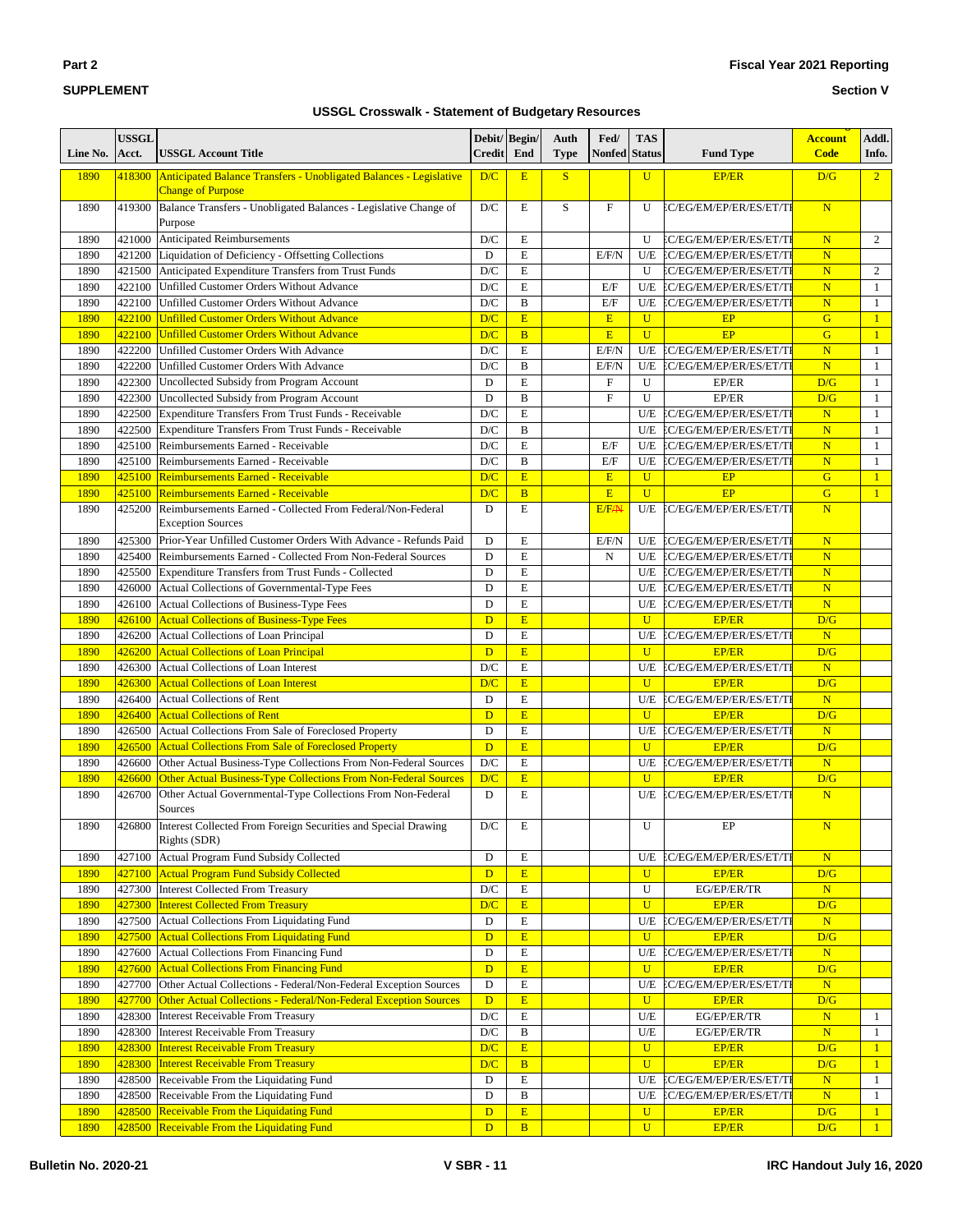#### **Section V**

| Line No.     | <b>USSGL</b><br>Acct.                                                                                                                                | <b>USSGL Account Title</b>                                                                                  | Debit/Begin/<br><b>Credit</b> | End            | Auth<br><b>Type</b> | Fed/<br><b>Nonfed</b> | <b>TAS</b><br><b>Status</b> | <b>Fund Type</b>                                   | <b>Account</b><br><b>Code</b> | Addl.<br>Info.               |
|--------------|------------------------------------------------------------------------------------------------------------------------------------------------------|-------------------------------------------------------------------------------------------------------------|-------------------------------|----------------|---------------------|-----------------------|-----------------------------|----------------------------------------------------|-------------------------------|------------------------------|
|              |                                                                                                                                                      |                                                                                                             |                               |                |                     |                       |                             |                                                    |                               |                              |
| 1890<br>1890 | 428600<br>428600                                                                                                                                     | Receivable From the Financing Fund<br>Receivable From the Financing Fund                                    | D<br>D                        | Е<br>B         |                     |                       | U/E<br>U/E                  | EC/EG/EM/EP/ER/ES/ET/TI<br>EC/EG/EM/EP/ER/ES/ET/TI | N<br>$\overline{\mathbf{N}}$  | $\mathbf{1}$<br>$\mathbf{1}$ |
| 1890         |                                                                                                                                                      | 428600 Receivable From the Financing Fund                                                                   | $\mathbf{D}$                  | E              |                     |                       | $\mathbf{U}$                | <b>EP/ER</b>                                       | D/G                           | $\mathbf{1}$                 |
| 1890         |                                                                                                                                                      | 428600 Receivable From the Financing Fund                                                                   | $\overline{D}$                | $\overline{B}$ |                     |                       | $\mathbf{U}$                | <b>EP/ER</b>                                       | D/G                           | $\mathbf{1}$                 |
| 1890         | 428700                                                                                                                                               | Other Federal Receivables                                                                                   | D                             | E              |                     |                       | U/E                         | EC/EG/EM/EP/ER/ES/ET/TI                            | $\overline{\mathbf{N}}$       | $\mathbf{1}$                 |
| 1890         | 428700                                                                                                                                               | Other Federal Receivables                                                                                   | D                             | B              |                     |                       | U/E                         | EC/EG/EM/EP/ER/ES/ET/TI                            | $\mathbf N$                   | $\mathbf{1}$                 |
| 1890         | 428700                                                                                                                                               | <b>Other Federal Receivables</b>                                                                            | D                             | E              |                     |                       | $\mathbf{U}$                | <b>EP/ER</b>                                       | D/G                           | 1                            |
| 1890         |                                                                                                                                                      | 428700 Other Federal Receivables                                                                            | D                             | $\overline{B}$ |                     |                       | $\mathbf{U}$                | <b>EP/ER</b>                                       | D/G                           | $\mathbf{1}$                 |
| 1890         | 429000                                                                                                                                               | Amortization of Investments in U.S. Treasury Zero Coupon Bonds                                              | D/C                           | E              |                     |                       | U                           | EC/EG/EM/EP/ER/ES/ET/TI                            | $\overline{\mathbf{N}}$       |                              |
| 1890         | 438200                                                                                                                                               | Temporary Reduction - New Budget Authority                                                                  | $\mathsf{C}$                  | E              | S                   |                       | U                           | EG/EP/ER/ES/ET/TR                                  | $\overline{\mathbf{N}}$       |                              |
| 1890         | 438300                                                                                                                                               | Temporary Reduction - Prior-Year Balances                                                                   | ${\bf C}$                     | E              | S                   |                       | U                           | EG/EP/ER/TR                                        | $\mathbf N$                   |                              |
| 1890         | 438400                                                                                                                                               | Temporary Reduction/Cancellation Returned by Appropriation                                                  | D/C                           | E              | S                   |                       | U/E                         | EG/EP/ER/ET/TR                                     | $\overline{\mathbf{N}}$       | $\mathbf{1}$                 |
| 1890         | 438400                                                                                                                                               | Temporary Reduction/Cancellation Returned by Appropriation                                                  | D/C                           | B              | S                   |                       | U/E                         | EG/EP/ER/ET/TR                                     | N                             | $\mathbf{1}$                 |
| 1890         | 438400                                                                                                                                               | Temporary Reduction/Cancellation Returned by Appropriation                                                  | D/C                           | E              | S                   |                       | U                           | ES                                                 | N                             | $\mathbf{1}$                 |
| 1890         | 438400                                                                                                                                               | Temporary Reduction/Cancellation Returned by Appropriation                                                  | D/C                           | B              | S                   |                       | U                           | ES                                                 | N                             | 1                            |
| 1890         | 439200                                                                                                                                               | Permanent Reduction - New Budget Authority                                                                  | $\mathbf C$                   | E              | S                   |                       | U                           | EC/EG/EM/EP/ER/ES/ET/TI                            | $\overline{\mathbf{N}}$       |                              |
| 1890         | 439300                                                                                                                                               | Permanent Reduction - Prior-Year Balances                                                                   | $\overline{C}$                | E              | S                   |                       | U/E                         | EC/EG/EM/EP/ER/ES/ET/TI                            | $\overline{\mathbf{N}}$       |                              |
| 1890         | 439401                                                                                                                                               | Daily Inflation/Deflation Compensation Adjustment                                                           | $\overline{C}$                | E              | S                   |                       | $\mathbf{U}$                | EP                                                 | $\overline{\mathbf{N}}$       | $\mathbf{1}$                 |
| 1890         | 439401                                                                                                                                               | <b>Daily Inflation/Deflation Compensation Adjustment</b>                                                    | $\overline{C}$                | $\overline{B}$ | S                   |                       | $\mathbf{U}$                | EP                                                 | $\overline{\mathbf{N}}$       | $\mathbf{1}$                 |
| 1890         | 439500                                                                                                                                               | Authority Unavailable for Obligation Pursuant to Public Law -                                               | $\mathsf{C}$                  | E              | S                   |                       | U                           | EC/EG/EM/EP/ER/ES/ET/TI                            | N                             | $\overline{4}$               |
|              |                                                                                                                                                      | Temporary - Current-Year Authority                                                                          |                               |                |                     |                       |                             |                                                    |                               |                              |
| 1890         | 439504                                                                                                                                               | Obligation Limitation - Temporary - Prior-Year and Current-Year<br><b>Budget Authority</b>                  | $\overline{C}$                | E              |                     |                       | $\overline{U}$              | <b>ER/ES/ET</b>                                    | N                             | $\overline{4}$               |
| 1890         | 439800                                                                                                                                               | Offsetting Collections Temporarily Precluded From Obligation                                                | $\mathbf C$                   | Е              | S                   |                       | U                           | EG/EP/ER                                           | $\overline{\mathbf{N}}$       | 1                            |
| 1890         | 439800                                                                                                                                               | Offsetting Collections Temporarily Precluded From Obligation                                                | $\mathbf C$                   | B              | S                   |                       | U                           | EG/EP/ER                                           | $\overline{\mathbf{N}}$       | $\mathbf{1}$                 |
| 1890         | 439800                                                                                                                                               | Offsetting Collections Temporarily Precluded From Obligation                                                | $\mathbf C$                   | E              | S                   |                       | E                           | EG                                                 | $\mathbf N$                   | $\mathbf{1}$                 |
| 1890         | 439800                                                                                                                                               | Offsetting Collections Temporarily Precluded From Obligation                                                | $\mathbf C$                   | B              | S                   |                       | E                           | EG                                                 | $\overline{\mathbf{N}}$       | $\mathbf{1}$                 |
| 1910         |                                                                                                                                                      | <b>Total budgetary resources</b>                                                                            |                               |                |                     |                       |                             |                                                    |                               |                              |
| 2190         | This line is calculated. Equals sum of SBR lines 1051–1071, 1290, 1490, 1690, and 1890.<br><b>Status of Budgetary Resources budgetary resources:</b> |                                                                                                             |                               |                |                     |                       |                             |                                                    |                               |                              |
| 2190         |                                                                                                                                                      | New obligations and upward adjustments (total) (Note 29)<br>480100 Undelivered Orders - Obligations, Unpaid | D/C                           | Е              |                     |                       | U/E                         | EC/EG/EM/EP/ER/ES/ET/TI                            | N                             | 1                            |
| 2190         |                                                                                                                                                      | 480100 Undelivered Orders - Obligations, Unpaid                                                             | D/C                           | B              |                     |                       | U/E                         | EC/EG/EM/EP/ER/ES/ET/TI                            | ${\bf N}$                     | $\mathbf{1}$                 |
| 2190         |                                                                                                                                                      | 480100 Undelivered Orders - Obligations, Unpaid                                                             | D/C                           | E              |                     |                       | $\mathbf{U}$                | <b>EP/ER</b>                                       | D/G                           | $\mathbf{1}$                 |
| 2190         |                                                                                                                                                      | 480100 Undelivered Orders - Obligations, Unpaid                                                             | D/C                           | $\overline{B}$ |                     |                       | $\mathbf{U}$                | <b>EP/ER</b>                                       | D/G                           | $\mathbf{1}$                 |
| 2190         |                                                                                                                                                      | 480200 Undelivered Orders - Obligations, Prepaid/Advanced                                                   | D/C                           | E              |                     |                       | U/E                         | EC/EG/EM/EP/ER/ES/ET/TI                            | $\overline{\mathbf{N}}$       | $\mathbf{1}$                 |
| 2190         |                                                                                                                                                      | 480200 Undelivered Orders - Obligations, Prepaid/Advanced                                                   | D/C                           | B              |                     |                       | U/E                         | EC/EG/EM/EP/ER/ES/ET/TI                            | ${\bf N}$                     | $\mathbf{1}$                 |
| 2190         |                                                                                                                                                      | 480200 Undelivered Orders - Obligations, Prepaid/Advanced                                                   | D/C                           | E              |                     |                       | $\mathbf U$                 | <b>EP/ER</b>                                       | D/G                           | $\mathbf{1}$                 |
| 2190         |                                                                                                                                                      | 480200 Undelivered Orders - Obligations, Prepaid/Advanced                                                   | D/C                           | $\overline{B}$ |                     |                       | $\mathbf{U}$                | <b>EP/ER</b>                                       | D/G                           | $\mathbf{1}$                 |
| 2190         |                                                                                                                                                      | 488100 Upward Adjustments of Prior-Year Undelivered Orders                                                  | $\overline{{\rm D/C}}$        | E              |                     |                       |                             | U/E C/EG/EM/EP/ER/ES/ET/TI                         | $\overline{\mathbf{N}}$       |                              |
|              |                                                                                                                                                      | Obligations, Unpaid                                                                                         |                               |                |                     |                       |                             |                                                    |                               |                              |
| 2190         | 488100                                                                                                                                               | Upward Adjustments of Prior-Year Undelivered Orders -<br><b>Obligations</b> , Unpaid                        | D/C                           | E              |                     |                       | $\mathbf{U}$                | <b>EP/ER</b>                                       | D/G                           |                              |
| 2190         | 488200                                                                                                                                               | Upward Adjustments of Prior-Year Undelivered Orders -<br>Obligations, Prepaid/Advanced                      | $\mathsf{C}$                  | Е              |                     |                       | U/E                         | EC/EG/EM/EP/ER/ES/ET/TI                            | $\overline{\mathbf{N}}$       |                              |
| 2190         | 488200                                                                                                                                               | Upward Adjustments of Prior-Year Undelivered Orders -<br><b>Obligations, Prepaid/Advanced</b>               | $\overline{C}$                | E              |                     |                       | $\mathbf{U}$                | <b>EP/ER</b>                                       | D/G                           |                              |
| 2190         |                                                                                                                                                      | 490100 Delivered Orders - Obligations, Unpaid                                                               | D/C                           | Е              |                     |                       | U/E                         | EC/EG/EM/EP/ER/ES/ET/TI                            | N                             | 1                            |
| 2190         |                                                                                                                                                      | 490100 Delivered Orders - Obligations, Unpaid                                                               | $\mathbf{D}/\mathbf{C}$       | $\, {\bf B}$   |                     |                       | U/E                         | EC/EG/EM/EP/ER/ES/ET/TI                            | $\mathbf N$                   | 1                            |
| 2190         |                                                                                                                                                      | 490100 Delivered Orders - Obligations, Unpaid                                                               | D/C                           | E              |                     |                       | $\mathbf{U}$                | <b>EP/ER</b>                                       | D/G                           | $\mathbf{1}$                 |
| 2190         |                                                                                                                                                      | 490100 Delivered Orders - Obligations, Unpaid                                                               | D/C                           | $\mathbf{B}$   |                     |                       | $\mathbf{U}$                | <b>EP/ER</b>                                       | D/G                           | $\mathbf{1}$                 |
| 2190         |                                                                                                                                                      | 490200 Delivered Orders - Obligations, Paid                                                                 | $\mathbf{D}/\mathbf{C}$       | Е              |                     |                       | U/E                         | EC/EG/EM/EP/ER/ES/ET/TI                            | $\mathbf N$                   |                              |
| 2190         |                                                                                                                                                      | 490200 Delivered Orders - Obligations, Paid                                                                 | D/C                           | E              |                     |                       | $\mathbf{U}$                | <b>EP/ER</b>                                       | D/G                           |                              |
| 2190         | 490800                                                                                                                                               | Authority Outlayed Not Yet Disbursed                                                                        | $\mathbf{D}/\mathbf{C}$       | E              |                     |                       | U                           | EG/ER                                              | $\overline{\mathbf{N}}$       | 1                            |
| 2190         | 490800                                                                                                                                               | Authority Outlayed Not Yet Disbursed                                                                        | $\mathbf{D}/\mathbf{C}$       | B              |                     |                       | U                           | EG/ER                                              | N                             | $\mathbf{1}$                 |
| 2190         | 498100                                                                                                                                               | Upward Adjustments of Prior-Year Delivered Orders - Obligations,                                            | $\mathbf{D}/\mathbf{C}$       | Е              |                     |                       | U/E                         | EC/EG/EM/EP/ER/ES/ET/TI                            | $\overline{\mathbf{N}}$       |                              |
| 2190         | 498100                                                                                                                                               | Unpaid<br>Upward Adjustments of Prior-Year Delivered Orders - Obligations,                                  | D/C                           | E              |                     |                       | $\mathbf U$                 | <b>EP/ER</b>                                       | D/G                           |                              |
|              |                                                                                                                                                      | <b>Unpaid</b>                                                                                               |                               |                |                     |                       |                             |                                                    |                               |                              |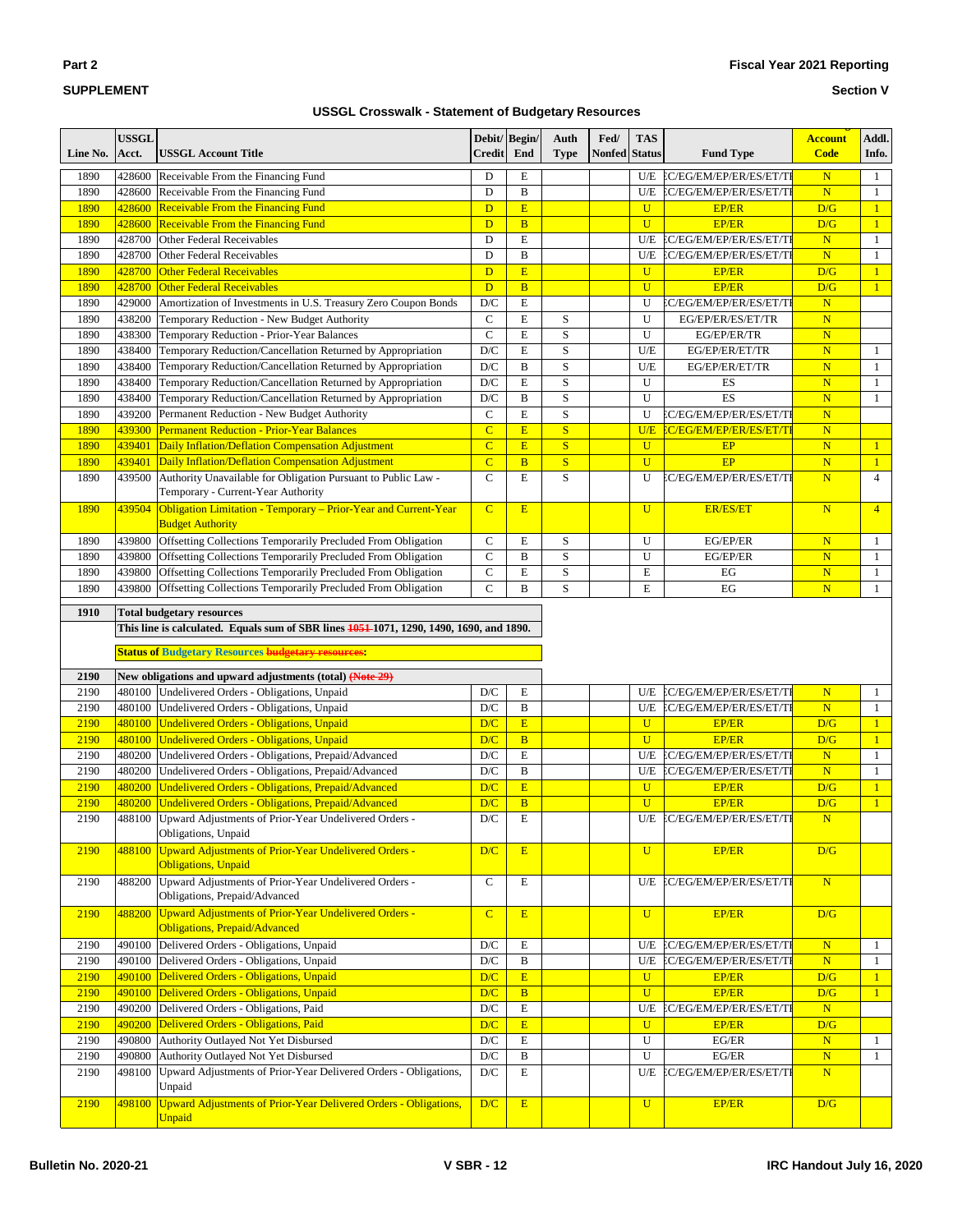#### **Section V**

| Line No.     | <b>USSGL</b><br>Acct. | <b>USSGL Account Title</b>                                                                                                      | <b>Credit</b>           | Debit/ Begin/<br>End | Auth<br><b>Type</b> | Fed/<br><b>Nonfed</b> | <b>TAS</b><br><b>Status</b> | <b>Fund Type</b>            | <b>Account</b><br><b>Code</b> | Addl.<br>Info. |
|--------------|-----------------------|---------------------------------------------------------------------------------------------------------------------------------|-------------------------|----------------------|---------------------|-----------------------|-----------------------------|-----------------------------|-------------------------------|----------------|
| 2190         | 498200                | Upward Adjustments of Prior-Year Delivered Orders - Obligations,<br>Paid                                                        | $\mathbf C$             | Е                    |                     |                       |                             | U/E EC/EG/EM/EP/ER/ES/ET/TI | N                             |                |
| 2190         | 498200                | <b>Upward Adjustments of Prior-Year Delivered Orders - Obligations,</b><br>Paid                                                 | $\overline{C}$          | E                    |                     |                       | $\mathbf{U}$                | EP/ER                       | D/G                           |                |
|              |                       | Unobligated balance, end of year:                                                                                               |                         |                      |                     |                       |                             |                             |                               |                |
| 2204         |                       | Apportioned, unexpired account                                                                                                  |                         |                      |                     |                       |                             |                             |                               |                |
| 2204         |                       | 451000 Apportionments                                                                                                           | D/C                     | Е                    |                     |                       | U                           | EC/EG/EM/EP/ER/ES/ET/TI     | N                             |                |
| 2204         |                       | 451000 Apportionments                                                                                                           | D/C                     | $\mathbf E$          |                     |                       | $\overline{U}$              | <b>EP/ER</b>                | D/G                           |                |
| 2204         |                       | 459000 Apportionments - Anticipated Resources - Programs Subject to<br>Apportionment                                            | D/C                     | E                    |                     |                       | U                           | EC/EG/EM/EP/ER/ES/ET/TI     | N                             | $\overline{2}$ |
| 2204         |                       | 459000 Apportionments - Anticipated Resources - Programs Subject to<br><b>Apportionment</b>                                     | D/C                     | E                    |                     |                       | $\mathbf U$                 | <b>EP/ER</b>                | D/G                           | $\overline{2}$ |
| 2204         |                       | 461000 Allotments - Realized Resources                                                                                          | D/C                     | E                    |                     |                       | U                           | EC/EG/EM/EP/ER/ES/ET/TI     | N                             |                |
| 2204         |                       | 461000 Allotments - Realized Resources                                                                                          | D/C                     | E                    |                     |                       | $\overline{U}$              | <b>EP/ER</b>                | D/G                           |                |
| 2204         |                       | 470000 Commitments - Programs Subject to Apportionment                                                                          | $\mathbf{D}/\mathbf{C}$ | Е                    |                     |                       | U                           | EC/EG/EM/EP/ER/ES/ET/TI     | N                             |                |
| 2204         |                       | 470000 Commitments - Programs Subject to Apportionment                                                                          | D/C                     | E                    |                     |                       | $\mathbf{U}$                | <b>EP/ER</b>                | D/G                           |                |
| 2304<br>2304 |                       | Exempt from apportionment, unexpired accounts<br>462000 Unobligated Funds Exempt From Apportionment                             | D/C                     | E                    |                     |                       | U                           | EC/EG/EM/EP/ER/ES/ET/TI     | N                             |                |
| 2304         |                       | 462000 Unobligated Funds Exempt From Apportionment                                                                              | D/C                     | E                    |                     |                       | $\overline{U}$              | <b>EP/ER</b>                | D/G                           |                |
| 2304         |                       | 469000 Anticipated Resources - Programs Exempt From Apportionment                                                               | D/C                     | E                    |                     |                       | U                           | EC/EG/EM/EP/ER/ES/ET/TI     | $\overline{\mathbf{N}}$       | 2              |
| 2304         |                       | 469000 Anticipated Resources - Programs Exempt From Apportionment                                                               | D/C                     | E                    |                     |                       | $\mathbf{U}$                | <b>EP/ER</b>                | D/G                           | $\overline{2}$ |
| 2304         | 472000                | Commitments - Programs Exempt From Apportionment                                                                                | $\mathbf{D}/\mathbf{C}$ | E                    |                     |                       | U                           | EC/EG/EM/EP/ER/ES/ET/TI     | ${\bf N}$                     |                |
| 2304         |                       | 472000 Commitments - Programs Exempt From Apportionment                                                                         | D/C                     | E                    |                     |                       | $\mathbf{U}$                | <b>EP/ER</b>                | D/G                           |                |
| 2404         |                       | <b>Unapportioned, unexpired accounts</b>                                                                                        |                         |                      |                     |                       |                             |                             |                               |                |
| 2404         |                       | 442000   Unapportioned Authority - Pending Rescission                                                                           | D/C                     | E                    |                     |                       | U                           | EC/EG/EM/EP/ER/ES/ET/TI     | N                             |                |
| 2404         |                       | 443000 Unapportioned Authority - OMB Deferral                                                                                   | D/C                     | Е                    |                     |                       | U                           | EC/EG/EM/EP/ER/ES/ET/TI     | $\overline{\mathbf{N}}$       |                |
| 2404         |                       | 445000 Unapportioned Authority                                                                                                  | D/C                     | Е                    |                     |                       | U                           | EC/EG/EM/EP/ER/ES/ET/TI     | N                             |                |
| 2404         |                       | 445000 Unapportioned Authority                                                                                                  | D/C                     | E                    |                     |                       | $\mathbf{U}$                | <b>EP/ER</b>                | D/G                           |                |
| 2404         | 463500                | Funds Not Available - Adjustments to the Exchange Stabilization<br>Fund (ESF)                                                   | D/C                     | E                    |                     |                       | U                           | EG/EP                       | $\overline{\mathbf{N}}$       |                |
| 2412         |                       | Unexpired unobligated balance, end of year                                                                                      |                         |                      |                     |                       |                             |                             |                               |                |
|              |                       | This line is calculated. Equals sum of SBR lines 2204, 2304, and 2404.                                                          |                         |                      |                     |                       |                             |                             |                               |                |
| 2413         |                       | Expired unobligated balance, end of year                                                                                        |                         |                      |                     |                       |                             |                             |                               |                |
| 2413         |                       | 445000 Unapportioned Authority                                                                                                  | D/C                     | E                    |                     |                       | Ε                           | EC/EG/EM/EP/ER/ES/ET/TI     | N                             |                |
| 2413         |                       | 465000 Allotments - Expired Authority                                                                                           | D/C                     | Е                    |                     |                       | E                           | EC/EG/EM/EP/ER/ES/ET/TI     | $\overline{\mathbf{N}}$       |                |
| 2490         |                       | Unobligated balance, end of year (total)                                                                                        |                         |                      |                     |                       |                             |                             |                               |                |
|              |                       | This line is calculated. Equals sum of SBR lines 2204, 2304, 2404, and 2413. Also equals                                        |                         |                      |                     |                       |                             |                             |                               |                |
|              |                       | the sum of the amounts on lines 2412 and 2413.                                                                                  |                         |                      |                     |                       |                             |                             |                               |                |
| 2500         |                       | <b>Total budgetary resources</b>                                                                                                |                         |                      |                     |                       |                             |                             |                               |                |
|              |                       | This line is calculated. Equals sum of SBR lines 2190 and 2490.                                                                 |                         |                      |                     |                       |                             |                             |                               |                |
|              |                       | <b>Outlays, Net and Disbursements, Net net (total) (discretionary and mandatory)</b>                                            |                         |                      |                     |                       |                             |                             |                               |                |
| 4190         |                       | Outlays, net (total) (discretionary and mandatory)                                                                              |                         |                      |                     |                       |                             |                             |                               |                |
| 4190         |                       | 421200 Liquidation of Deficiency - Offsetting Collections                                                                       | D                       | Е                    |                     | E/F/N                 | U/E                         | EC/EG/EM/EP/ER/ES/ET/TI     | $\mathbf N$                   |                |
| 4190         |                       | 422200 Unfilled Customer Orders With Advance                                                                                    | D/C                     | E                    |                     | E/F/N                 | U/E                         | EC/EG/EM/EP/ER/ES/ET/TI     | $\overline{\mathbf{N}}$       | $\mathbf{1}$   |
| 4190         |                       | 422200 Unfilled Customer Orders With Advance                                                                                    | $\mathbf{D}/\mathbf{C}$ | B                    |                     | E/F/N                 | U/E                         | EC/EG/EM/EP/ER/ES/ET/TI     | N                             | $\mathbf{1}$   |
| 4190         |                       | 425200 Reimbursements Earned - Collected From Federal/Non-Federal<br><b>Exception Sources</b>                                   | D/C                     | E                    |                     | E/F <sub>/</sub> N    | U/E                         | EC/EG/EM/EP/ER/ES/ET/TI     | N                             |                |
| 4190         |                       | 425300 Prior-Year Unfilled Customer Orders With Advance - Refunds Paid                                                          | D/C                     | Е                    |                     | E/F/N                 | U/E                         | EC/EG/EM/EP/ER/ES/ET/TI     | $\mathbf N$                   |                |
| 4190         |                       | 425500 Expenditure Transfers from Trust Funds - Collected                                                                       | D/C                     | E                    |                     |                       | U/E                         | EC/EG/EM/EP/ER/ES/ET/TI     | $\mathbf N$                   |                |
| 4190         |                       | 425512 Offsetting Collections - Expenditure Transfer from Trust Funds -<br><b>Adjustments for Trust Fund Share - Prior Year</b> | D                       | E                    |                     | S                     | $\mathbf{U}$                | EG                          | N                             |                |
| 4190         |                       | 426000 Actual Collections of Governmental-Type Fees                                                                             | D                       | E                    |                     |                       |                             | U/E EC/EG/EM/EP/ER/ES/ET/TI | $\overline{\mathbf{N}}$       |                |
| 4190         |                       | 426100 Actual Collections of Business-Type Fees                                                                                 | <b>D/C</b>              | E                    |                     |                       | U/E                         | EC/EG/EM/EP/ER/ES/ET/TI     | $\overline{\mathbf{N}}$       |                |
| 4190         |                       | 426200 Actual Collections of Loan Principal                                                                                     | <b>D/C</b>              | Е                    |                     |                       | U/E                         | EC/EG/EM/EP/ER/ES/ET/TI     | $\overline{\mathbf{N}}$       |                |
| 4190         |                       | 426300 Actual Collections of Loan Interest                                                                                      | <b>D/C</b>              | Е                    |                     |                       | U/E                         | EC/EG/EM/EP/ER/ES/ET/TI     | $\mathbf N$                   |                |
| 4190         |                       | 426400 Actual Collections of Rent                                                                                               | D                       | E                    |                     |                       |                             | U/E EC/EG/EM/EP/ER/ES/ET/TI | $\mathbf N$                   |                |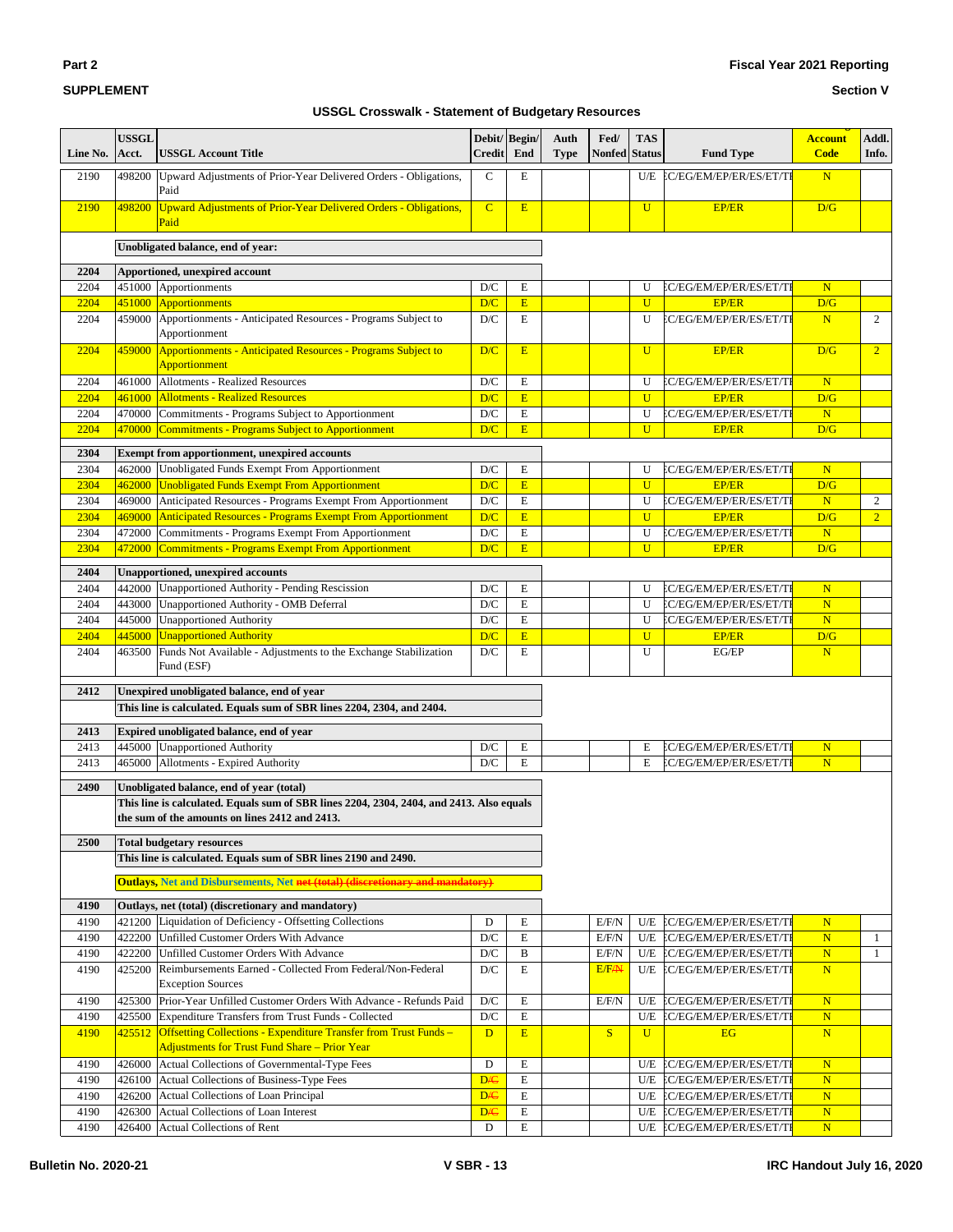## **Section V**

| Line No. | <b>USSGL</b><br>Acct.    | <b>USSGL Account Title</b>                                                                                 | <b>Credit</b>           | Debit/Begin/<br>End | Auth<br><b>Type</b> | Fed/<br><b>Nonfed</b> | <b>TAS</b><br><b>Status</b> | <b>Fund Type</b>            | <b>Account</b><br><b>Code</b> | Addl.<br>Info. |
|----------|--------------------------|------------------------------------------------------------------------------------------------------------|-------------------------|---------------------|---------------------|-----------------------|-----------------------------|-----------------------------|-------------------------------|----------------|
| 4190     | 426500                   | Actual Collections From Sale of Foreclosed Property                                                        | D <sub>/C</sub>         | $\mathbf E$         |                     |                       |                             | U/E EC/EG/EM/EP/ER/ES/ET/TI | $\mathbf N$                   |                |
| 4190     | 426600                   | Other Actual Business-Type Collections From Non-Federal Sources                                            | D <sub>/C</sub>         | $\mathbf E$         |                     |                       | U/E                         | EC/EG/EM/EP/ER/ES/ET/TI     | $\overline{\mathbf{N}}$       |                |
| 4190     | 426700                   | Other Actual Governmental-Type Collections From Non-Federal<br>Sources                                     | D                       | E                   |                     |                       | U/E                         | EC/EG/EM/EP/ER/ES/ET/TI     | N                             |                |
| 4190     | 426800                   | Interest Collected From Foreign Securities and Special Drawing<br>Rights (SDR)                             | $\mathbf{D}/\mathbf{C}$ | E                   |                     |                       | U                           | EP                          | $\overline{\mathbf{N}}$       |                |
| 4190     | 427100                   | Actual Program Fund Subsidy Collected                                                                      | D/C                     | E                   |                     |                       | U/E                         | EC/EG/EM/EP/ER/ES/ET/TI     | $\mathbf N$                   |                |
| 4190     | 427300                   | <b>Interest Collected From Treasury</b>                                                                    | D/C                     | $\mathbf E$         |                     |                       | U                           | EG/EP/ER/TR                 | $\overline{\mathbf{N}}$       |                |
| 4190     | 427500                   | Actual Collections From Liquidating Fund                                                                   | D                       | $\mathbf E$         |                     |                       | U/E                         | EC/EG/EM/EP/ER/ES/ET/TI     | $\overline{\mathbf{N}}$       |                |
| 4190     |                          | 427600 Actual Collections From Financing Fund                                                              | D                       | $\mathbf E$         |                     |                       | U/E                         | EC/EG/EM/EP/ER/ES/ET/TI     | $\mathbf N$                   |                |
| 4190     | 427700                   | Other Actual Collections - Federal/Non-Federal Exception Sources                                           | <b>D/C</b>              | $\mathbf E$         |                     |                       | U/E                         | EC/EG/EM/EP/ER/ES/ET/TI     | $\overline{\mathbf{N}}$       |                |
| 4190     | 429000                   | Amortization of Investments in U.S. Treasury Zero Coupon Bonds                                             | $\mathbf{D}/\mathbf{C}$ | E                   |                     |                       | U                           | EP/ER/TR                    | $\overline{\mathbf{N}}$       |                |
| 4190     | 480200                   | Undelivered Orders - Obligations, Prepaid/Advanced                                                         | $\mathbf{D}/\mathbf{C}$ | $\mathbf E$         |                     |                       | U/E                         | EC/EG/EM/EP/ER/ES/ET/TI     | $\overline{\mathbf{N}}$       | 1              |
| 4190     | 480200                   | Undelivered Orders - Obligations, Prepaid/Advanced                                                         | $\mathbf{D}/\mathbf{C}$ | $\, {\bf B}$        |                     |                       | U/E                         | EC/EG/EM/EP/ER/ES/ET/TI     | $\overline{\mathbf{N}}$       | $\mathbf{1}$   |
| 4190     | 487200                   | Downward Adjustments of Prior-Year Prepaid/Advanced<br>Undelivered Orders - Obligations, Refunds Collected | D <sub>/C</sub>         | E                   |                     | F/N                   | U/E                         | EC/EG/EM/EP/ER/ES/ET/TI     | N                             |                |
| 4190     | 488200                   | Upward Adjustments of Prior-Year Undelivered Orders -<br>Obligations, Prepaid/Advanced                     | <b>D/C</b>              | E                   |                     |                       | U/E                         | EC/EG/EM/EP/ER/ES/ET/TI     | $\mathbf N$                   |                |
| 4190     | 490200                   | Delivered Orders - Obligations, Paid                                                                       | <b>D/C</b>              | $\mathbf E$         |                     |                       | U/E                         | EC/EG/EM/EP/ER/ES/ET/TI     | $\mathbf N$                   |                |
| 4190     | 490800                   | Authority Outlayed Not Yet Disbursed                                                                       | $\mathbf{D}/\mathbf{C}$ | $\mathbf E$         |                     |                       | U                           | EG/ER                       | $\overline{\mathbf{N}}$       | 1              |
| 4190     | 490800                   | Authority Outlayed Not Yet Disbursed                                                                       | $\mathbf{D}/\mathbf{C}$ | $\, {\bf B}$        |                     |                       | U                           | EG/ER                       | $\overline{\mathbf{N}}$       | $\mathbf{1}$   |
| 4190     | 497200                   | Downward Adjustments of Prior-Year Paid Delivered Orders -<br>Obligations, Refunds Collected               | <b>D/C</b>              | E                   |                     | E/F/N                 | U/E                         | EC/EG/EM/EP/ER/ES/ET/TI     | N                             |                |
| 4190     | 498200                   | Upward Adjustments of Prior-Year Delivered Orders - Obligations,<br>Paid                                   | <b>D/C</b>              | E                   |                     |                       | U/E                         | EC/EG/EM/EP/ER/ES/ET/TI     | $\mathbf N$                   |                |
| 4200     |                          | Distributed offsetting receipts (-)                                                                        |                         |                     |                     |                       |                             |                             |                               |                |
|          |                          |                                                                                                            |                         |                     |                     |                       |                             |                             |                               |                |
|          | (Not supported by USSGL) |                                                                                                            |                         |                     |                     |                       |                             |                             |                               |                |
| 4210     |                          | Agency outlays, net (discretionary and mandatory)                                                          |                         |                     |                     |                       |                             |                             |                               |                |
|          |                          | (Not supported by USSGL)                                                                                   |                         |                     |                     |                       |                             |                             |                               |                |
|          |                          |                                                                                                            |                         |                     |                     |                       |                             |                             |                               |                |
|          |                          |                                                                                                            |                         |                     |                     |                       |                             |                             |                               |                |
| 4220     |                          | <b>Disbursements, net (total) (mandatory)</b>                                                              |                         |                     |                     |                       |                             |                             |                               |                |
| 4220     |                          | 426100 Actual Collections of Business - Type Fees                                                          | D                       | E                   |                     |                       | $\overline{U}$              | <b>EP/ER</b>                | D/G                           |                |
| 4220     | 426200                   | <b>Actual Collections of Loan Principal</b>                                                                | D                       | E                   |                     |                       | $\overline{U}$              | <b>EP/ER</b>                | D/G                           |                |
| 4220     | 426300                   | <b>Actual Collections of Loan Interest</b>                                                                 | D/C                     | E                   |                     |                       | $\overline{U}$              | <b>EP/ER</b>                | D/G                           |                |
| 4220     | 426400                   | <b>Actual Collections of Rent</b>                                                                          | D                       | E                   |                     |                       | $\overline{U}$              | <b>EP/ER</b>                | D/G                           |                |
| 4220     | 426500                   | <b>Actual Collections From Sale of Foreclosed Property</b>                                                 | D                       | E                   |                     |                       | $\overline{U}$              | <b>EP/ER</b>                | D/G                           |                |
| 4220     | 426600                   | Other Actual Business-Type Collection From Non-Federal Sources                                             | D/C                     | E                   |                     |                       | $\overline{U}$              | <b>EP/ER</b>                | D/G                           |                |
| 4220     |                          | 427100 Actual Program Fund Subsidy Collected                                                               | $\mathbf{D}$            | E                   |                     |                       | $\mathbf U$                 | <b>EP/ER</b>                | D/G                           |                |
| 4220     | 427300                   | <b>Interest Collected From Treasury</b>                                                                    | D/C                     | E                   |                     |                       | $\overline{U}$              | <b>EP/ER</b>                | D/G                           |                |
| 4220     | 427500                   | <b>Actual Collections From Liquidating Fund</b>                                                            | D                       | E                   |                     |                       | $\overline{U}$              | <b>EP/ER</b>                | D/G                           |                |
| 4220     | 427600                   | <b>Actual Collections From Financing Fund</b>                                                              | D                       | E                   |                     |                       | $\overline{U}$              | <b>EP/ER</b>                | D/G                           |                |
| 4220     | 427700                   | Other Actual Collections - Federal/Non-Federal Exception Sources                                           | D                       | E                   |                     |                       | $\overline{U}$              | <b>EP/ER</b>                | D/G                           |                |
| 4220     | 480200                   | Undelivered Orders - Obligations, Prepaid/Advanced                                                         | D/C                     | E                   |                     |                       | $\overline{U}$              | <b>EP/ER</b>                | D/G                           | $\mathbf{1}$   |
| 4220     | 480200                   | Undelivered Orders - Obligations, Prepaid/Advanced                                                         | D/C                     | $\overline{B}$      |                     |                       | $\overline{U}$              | <b>EP/ER</b>                | D/G                           | $\mathbf{1}$   |
| 4220     | 487200                   | Downward Adjustments of Prior-Year Prepaid/Advanced                                                        | D                       | $\mathbf{E}$        |                     | F/N                   | $\overline{U}$              | <b>EP/ER</b>                | D/G                           |                |
|          |                          | <b>Undelivered Orders - Obligations, Refunds Collected</b>                                                 |                         |                     |                     |                       |                             |                             |                               |                |
| 4220     | 488200                   | Upward Adjustments of Prior-Year Undelivered Orders -<br>Obligations, Prepaid/Advanced                     | $\overline{C}$          | E                   |                     |                       | $\overline{U}$              | <b>EP/ER</b>                | D/G                           |                |
| 4220     | 490200                   | Delivered Orders - Obligations, Paid                                                                       | D/C                     | E                   |                     |                       | $\mathbf{U}$                | <b>EP/ER</b>                | D/G                           |                |
| 4220     | 497200                   | Downward Adjustments of Prior-Year Paid Delivered Orders -<br><b>Obligations, Refunds Collected</b>        | D                       | E                   |                     | E/F/N                 | $\overline{U}$              | <b>EP/ER</b>                | D/G                           |                |
| 4220     | 498200                   | Upward Adjustments of Prior-Year Delivered Orders - Obligations,<br>Paid                                   | $\overline{C}$          | E                   |                     |                       | $\overline{U}$              | <b>EP/ER</b>                | D/G                           |                |